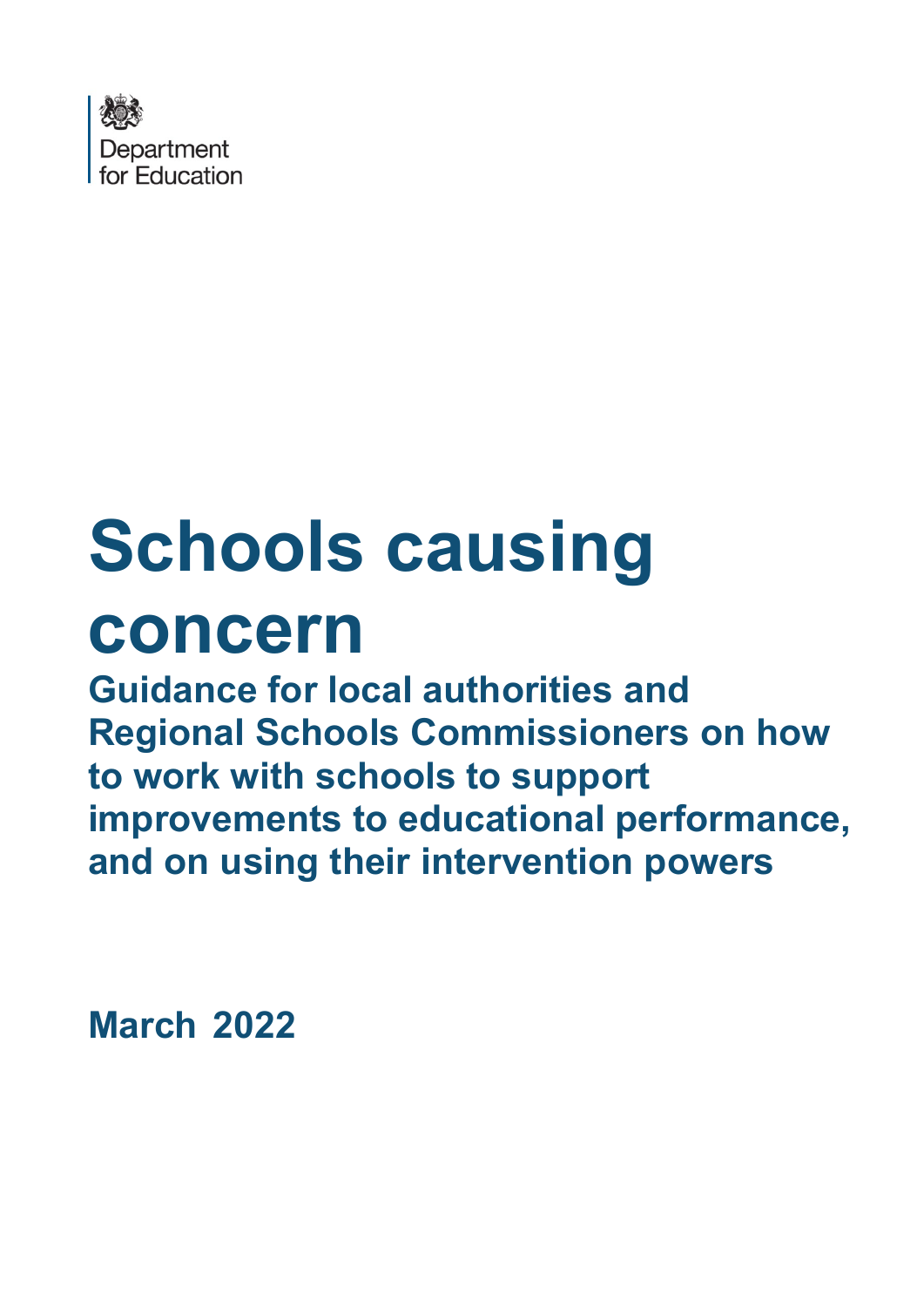# **Contents**

| Key principles                                                                                                                   | $\overline{4}$ |
|----------------------------------------------------------------------------------------------------------------------------------|----------------|
| Coasting and the school support offer                                                                                            | 5              |
| Summary                                                                                                                          | 6              |
| About this guidance                                                                                                              | 6              |
| Effective from date                                                                                                              | 6              |
| Expiry or review date                                                                                                            | $\overline{7}$ |
| What legislation does this guidance refer to?                                                                                    | 7              |
| Who is this guidance for?                                                                                                        | $\overline{7}$ |
| Terminology                                                                                                                      | 8              |
| Chapter 1: Introduction                                                                                                          | 10             |
| Chapter 2: Maintained schools 'eligible for intervention'                                                                        | 12             |
| Warning notices in maintained schools                                                                                            | 12             |
| Teachers' pay and conditions warning notices                                                                                     | 16             |
| Issuing a warning notice to a maintained school                                                                                  | 17             |
| Actions local authorities and RDs may take in maintained schools that have failed to<br>comply with a warning notice             | 18             |
| Chapter 3: Specific powers of local authorities and the Secretary of State in maintained<br>schools eligible for intervention    | 21             |
| Local authority and Secretary of State powers to require the governing body to enter<br>into arrangements                        | 22             |
| Local authority and Secretary of State powers to appoint additional governors                                                    | 23             |
| Local authority and Secretary of State powers to appoint an Interim Executive Board<br>(IEB)                                     | 24             |
| Power of the local authority to suspend the delegated authority for the governing body<br>to manage a maintained school's budget | 27             |
| Power of the Secretary of State to direct a local authority on the appointment of interim<br>executive members                   | 27             |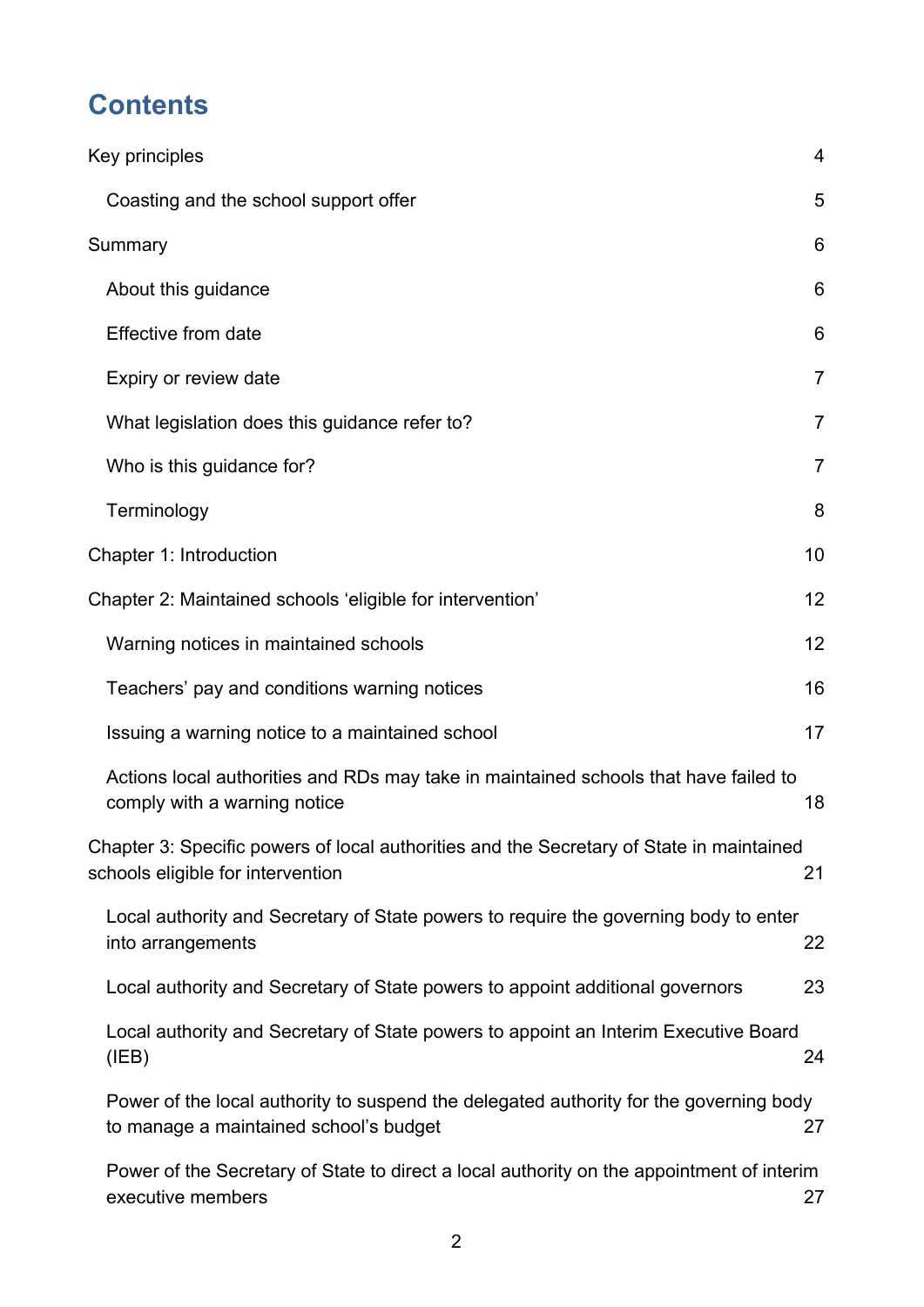| Power of the Secretary of State to take over responsibility for interim executive                              |    |
|----------------------------------------------------------------------------------------------------------------|----|
| members                                                                                                        | 28 |
| Power of the Secretary of State to direct the closure of a maintained school                                   | 28 |
| Power of the Secretary of State to make an academy order                                                       | 29 |
| Power of the Secretary of State to revoke an academy order                                                     | 31 |
| Chapter 4: Academies causing concern                                                                           | 33 |
| Academies judged inadequate                                                                                    | 34 |
| Financial intervention in academies                                                                            | 35 |
| Chapter 5: Other local authority duties                                                                        | 36 |
| School performance                                                                                             | 36 |
| <b>Special Educational Needs (SEN)</b>                                                                         | 37 |
| <b>Alternative Provision</b>                                                                                   | 37 |
| Safeguarding                                                                                                   | 38 |
| Chapter 6: Governance                                                                                          | 40 |
| Additional non-statutory guidance relating to local authority oversight of governance in<br>maintained schools | 40 |
| Schools causing concern and charity law                                                                        | 41 |
| Chapter 7: Pupil referral units                                                                                | 43 |
| Further sources of information                                                                                 | 45 |
| Legislation                                                                                                    | 45 |
| Guidance                                                                                                       | 45 |
| Other departmental resources                                                                                   | 46 |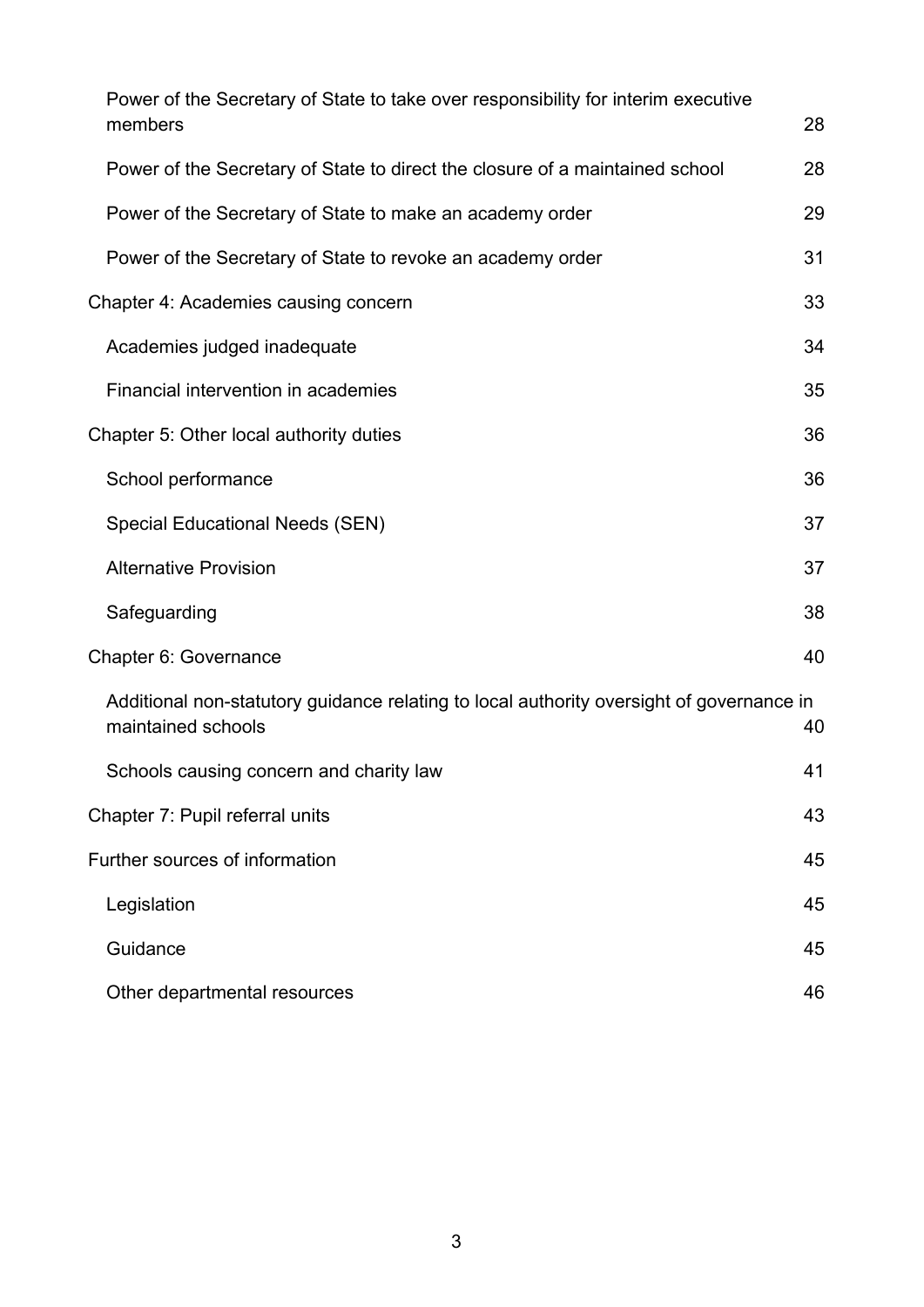# <span id="page-3-0"></span>**Key principles**

On 4<sup>th</sup> May 2018, the Secretary of State announced principles for a clear and simple accountability system<sup>1</sup>.

These principles aim to provide school leaders with greater clarity and transparency on the circumstances in which we will intervene in schools; how we will identify and support schools that are underperforming; and ways of working with schools.

In practice, this means that:

- Regional Directors (RDs, formally known as regional schools commissioners) will only mandate academy conversion, leadership change or trust transfer of a school in relation to educational standards if Ofsted has judged it inadequate.
- RDs will not use educational standards warning notices unless the school has already received an Ofsted inadequate rating.
- RDs will not use formal intervention powers as a result of a school meeting the coasting definition.
- RDs will not conduct uninvited visits to schools.
- High quality and effective governance is key to the success of any school. As such, the department is committed to ensuring robust governance in all schools. Where breakdowns in governance occur, The RD and Education and Skills Funding Agency (ESFA) will continue to use their powers to hold schools to account for their governance and financial management regardless of the school's Ofsted rating. Both maintained schools and academies will be held to account equally and RD's will continue to challenge underperformance in both types of school.

RDs will always approach academy trusts, local authorities and in the case of schools with a religious character, the relevant religious body, not individual schools (unless the school is a single academy trust).

The department remains committed to academy conversion as a positive choice for schools and will continue to aid conversion as it has done previously.

<span id="page-3-1"></span> $1$  More information regarding these changes can be found here:

<https://www.gov.uk/government/publications/principles-for-a-clear-and-simple-school-accountability-system>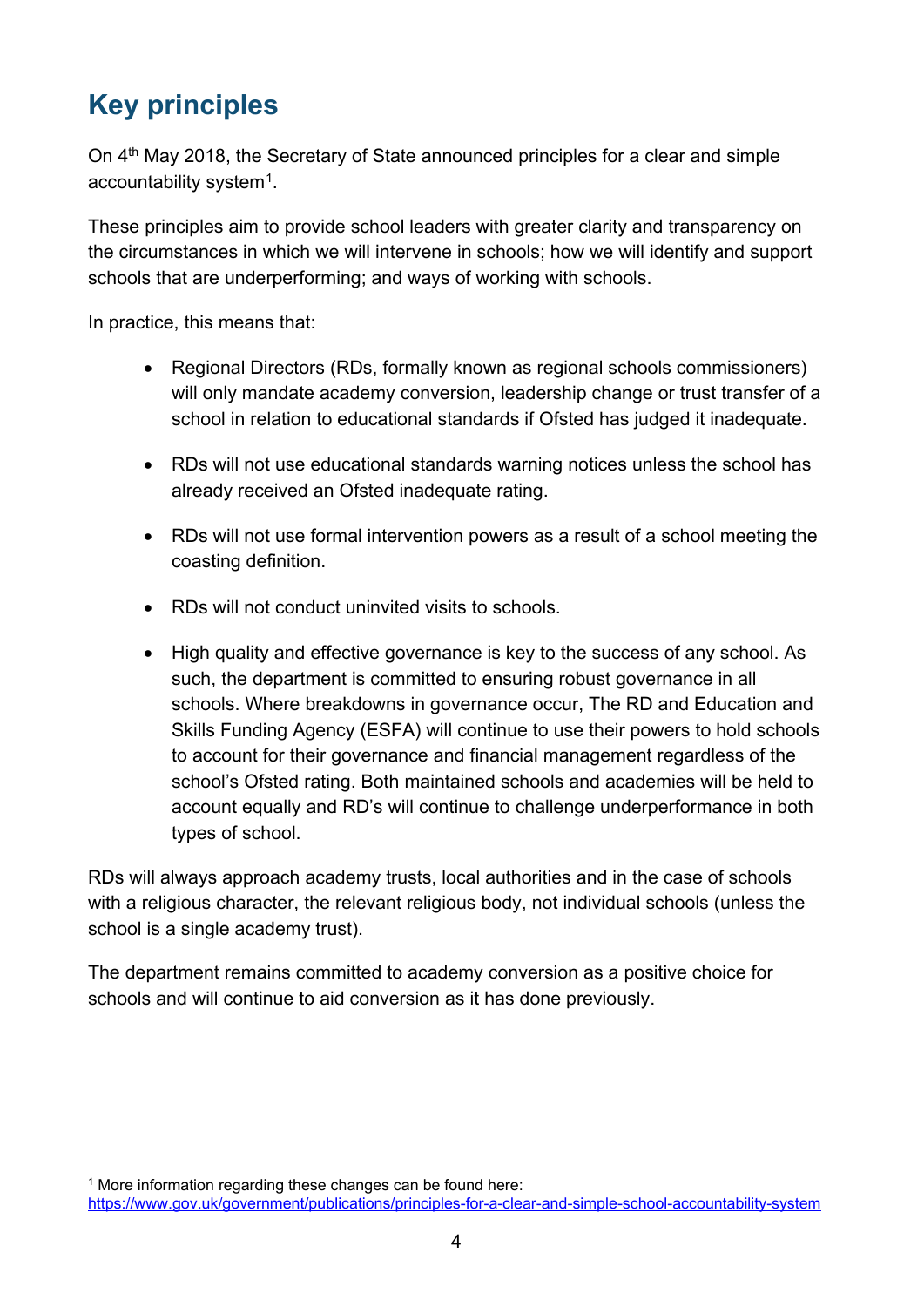# <span id="page-4-0"></span>**Removal of the coasting measure and the school support offer**

On 3 May 2019, the Secretary of State announced the removal of the 'floor' and 'coasting' standards and confirmed that from September 2019 we will use Ofsted Requires Improvement judgements as the sole method of identifying schools for an offer of improvement support.

From September 2019, the department will no longer publish coasting thresholds and RDs will take no formal action as a result of a school meeting the coasting definition. Whilst local authorities retain the power to intervene, the department is unlikely to support action against a school on the basis of coasting data alone.

The Secretary of State confirmed that from September 2019 we will use an Ofsted 'Requires Improvement' judgement as the sole method of identifying schools for an offer of improvement support.

This support offer is a way of supporting schools with the capacity to improve to do so quickly, helping the existing leadership team find and access support that is right for their circumstances. Schools with two consecutive requires improvement judgements will be eligible for more intensive support.

Support will be optional and we will always approach academy trusts local authorities (and in the case of schools with a religious designation, the relevant religious body) first, not individual schools (unless the school is a single academy trust) to inform them about the offer of support. It will be for the academy trust or maintained school to make the final decision on whether to accept the offer. Support will come from either:

- an academy trust;
- an accredited system leader, such as a teaching school; or
- a school improvement provider using evidence-based programmes.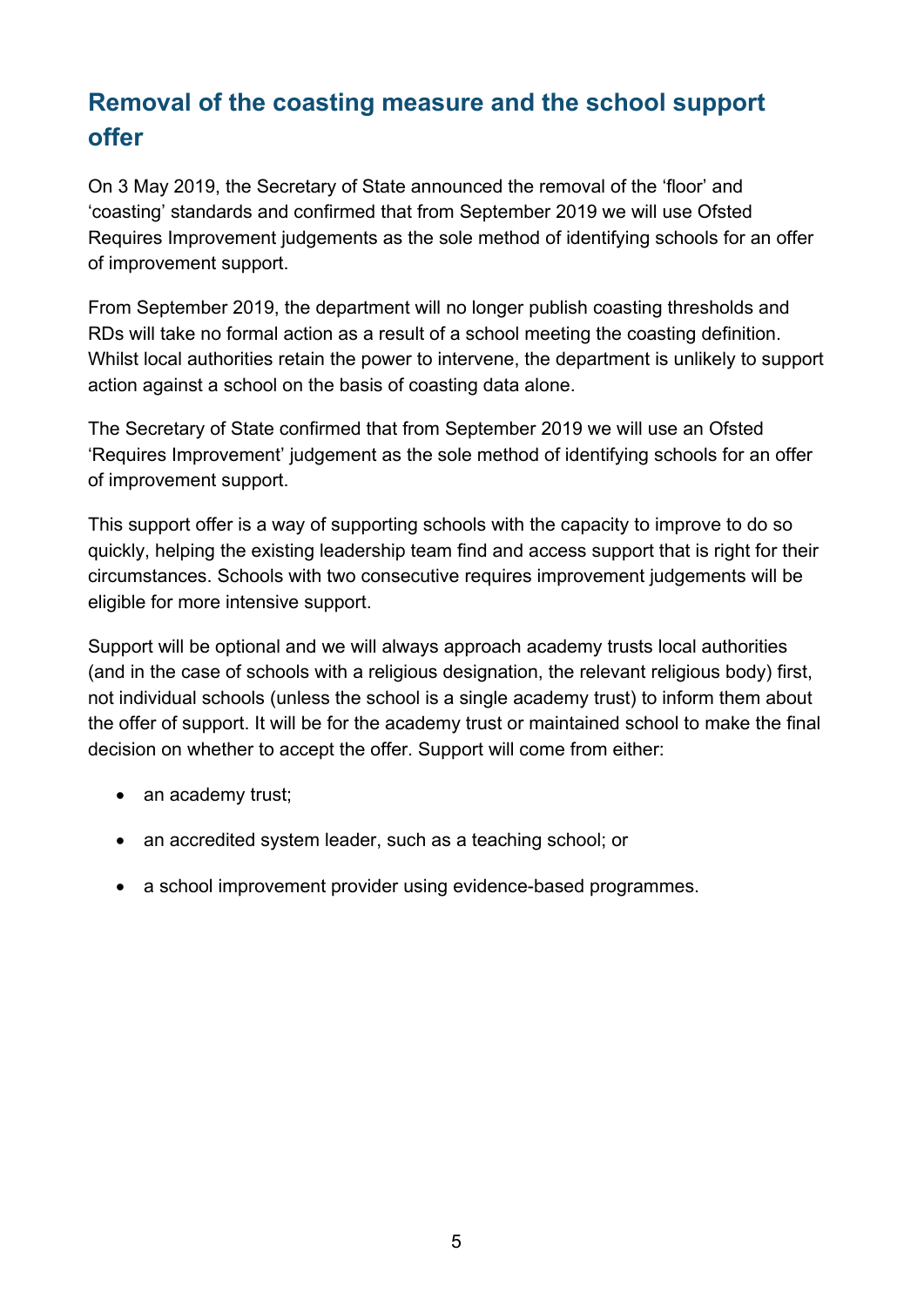# <span id="page-5-0"></span>**Summary**

# <span id="page-5-1"></span>**About this guidance**

This is statutory guidance for local authorities given by the Department for Education, on behalf of the Secretary of State. Section 72 of the Education and Inspections Act 2006 places a statutory duty on all local authorities in England, in exercising their functions in respect of maintained schools causing concern, to have regard to any guidance given from time to time by the Secretary of State.

This guidance covers:

- maintained "schools causing concern" (within the meaning of section 44 of the Education Act 2005);
- maintained schools that are "eligible for intervention" (within the meaning of Part 4 of the Education Act 2006);
- other maintained schools about which the local authority and/or Secretary of State have serious concerns which need to be addressed<sup>[2](#page-5-3)</sup>; and
- academies causing concern.

It sets out the factors local authorities and RDs will consider, and the process they will follow in order to decide the right approach to supporting a school to improve.

The Secretary of State's powers in this area are exercised by RDs who are expected to follow this guidance. For the purpose of this guidance, it will generally be the RD who is referred to as using the Secretary of State's described powers.

This guidance primarily sets out how local authorities and RDs will intervene at a school level. RDs will always approach academy trusts and in the case of schools with a religious character, the relevant religious body, not individual schools, about trusts' leadership and oversight of their schools.

# <span id="page-5-2"></span>**Effective from date**

This guidance is effective from September 2019.

<span id="page-5-3"></span><sup>&</sup>lt;sup>2</sup> Powers of intervention regarding Pupil Referral Units are included in the alternative provision statutory guidance:<https://www.gov.uk/government/publications/alternative-provision>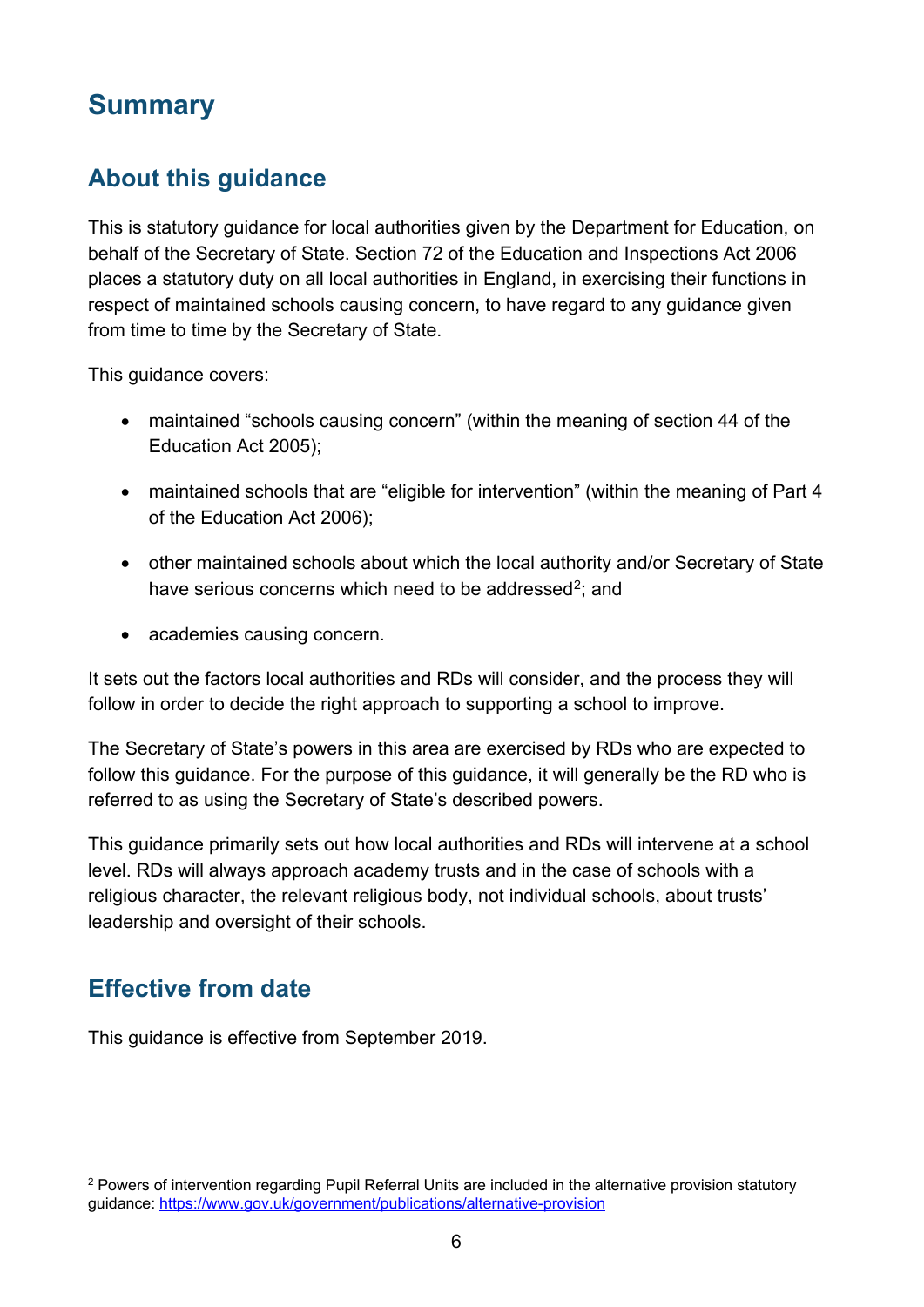### <span id="page-6-0"></span>**Expiry or review date**

This guidance will be kept under review and updated as necessary.

### <span id="page-6-1"></span>**What legislation does this guidance refer to?**

- School Standards and Framework Act 1998
- Education Act 2002, including Schedule 2
- Education Act 2005
- Education and Inspections Act 2006 ("the 2006 Act")
- Apprenticeships, Skills, Children and Learning Act, 2009 (which amends the 2006 Act)
- The School Governance (Transition from an Interim Executive Board) (England) Regulations 2010 ("Transition Regulations")
- Academies Act 2010
- Education Act 2011 (which amends the 2006 Act, and Schedule 14)
- Children and Families Act 2014
- Education and Adoption Act 2016 (which amends the 2006 Act and the Academies Act 2010)

### <span id="page-6-2"></span>**Who is this guidance for?**

- Local authorities, who must have regard to it as statutory guidance on how they use their powers of intervention in their maintained schools.
- RDs, who will be expected to follow this document as guidance on how they will exercise the Secretary of State's powers of intervention in maintained schools causing concern and for how they will take formal action in academies causing concern.
- Dioceses, school foundations, governing bodies of maintained schools and academy trusts will also want to be aware of this guidance and the implications for their schools.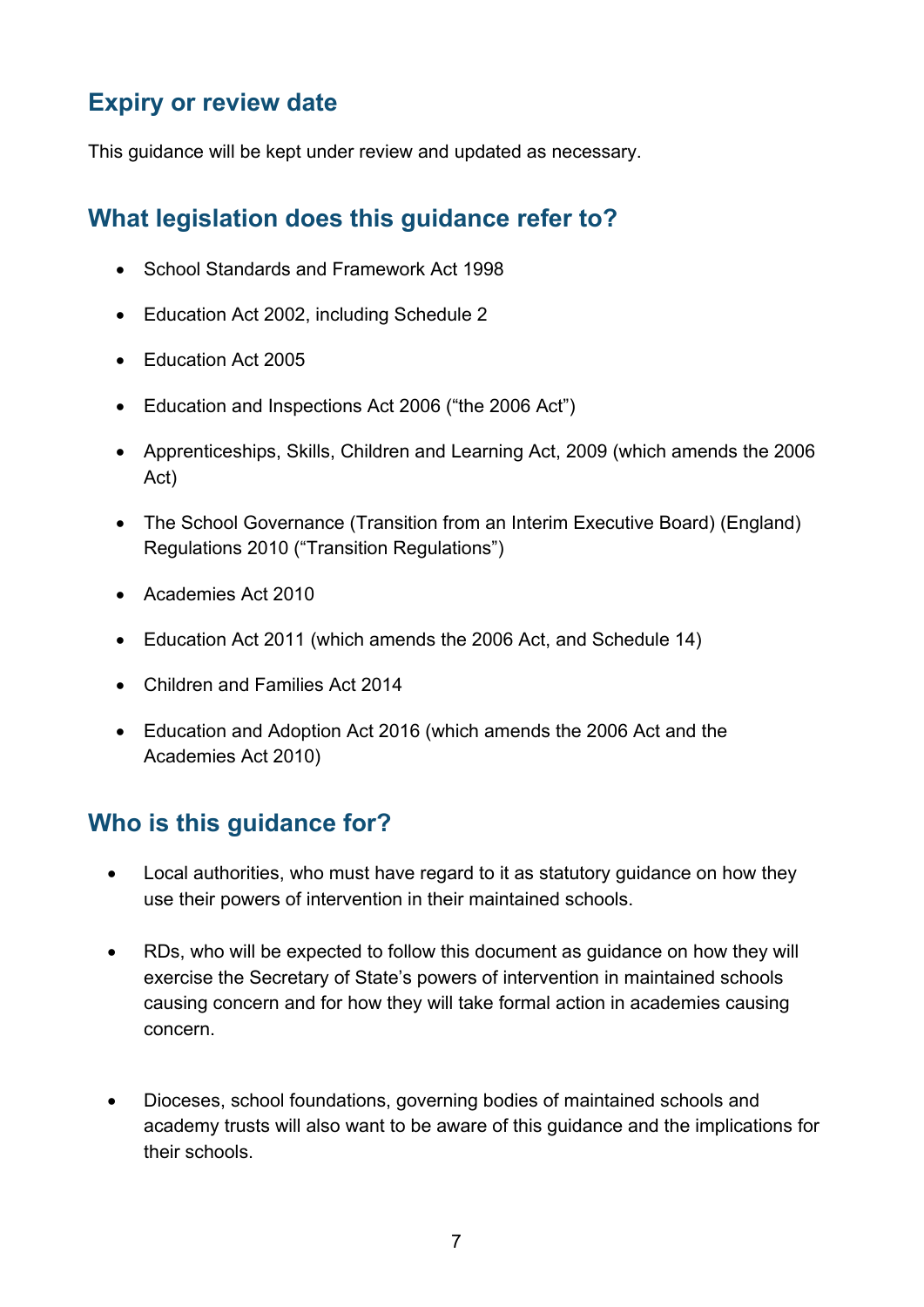• Others, such as headteachers, school/trust staff, parents and carers, who may find it useful.

# <span id="page-7-0"></span>**Terminology**

#### **Maintained schools and academies**

Throughout this guidance, "maintained schools" means local authority maintained schools including maintained special schools (and is not referring to academies). Where this guidance refers to "academies" this should be taken to include free schools, studio schools and University Technical Colleges (but is not referring to maintained schools). Where the guidance refers to "schools", this indicates it applies to both maintained schools and academies.

#### **Pupil referral units**

Pupil referral units (PRU) are maintained by the local authority, but are not included within the definition of a 'maintained school'. Chapter 7 gives further advice on the Secretary of States intervention powers in PRUs.

#### **Schools with a religious character**

As set out in the School Standards and Framework Act 1998 (SSFA 1998), a school with a religious character is any school that has been designated as such by an order made by the Secretary of State<sup>3</sup>.

#### **Trustees of the School**

The trustees of the school are the members of the foundation which established the school. In foundation schools or voluntary schools, the trustees are therefore the members of the foundation which established the school.

For schools and academies with a religious character the trustee would be the:

- Church of England
- Catholic Church
- other religious authorities

<span id="page-7-1"></span><sup>3</sup> Section 69 of the School Standards and Framework Act 1998.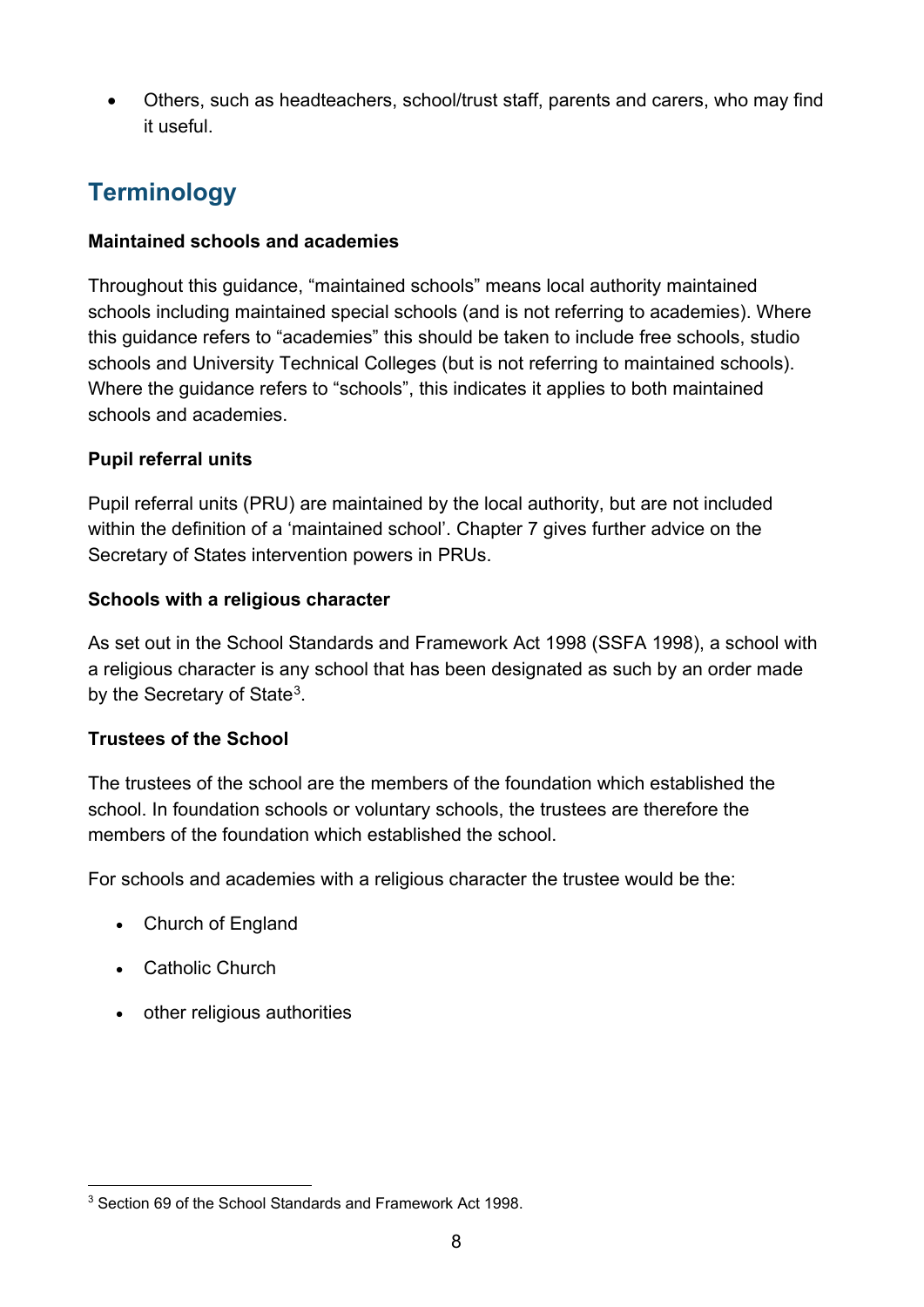#### **Academy trustee**

In an academy, the trustee (an academy trustee) refers to those who sit on the board of an academy trust. They are also the company directors. In Church academies they will be referred to as 'directors'.

#### **Charity trustee**

The academy trustees (members of the board) are company directors and also charity trustees<sup>[4](#page-8-0)</sup>. In Church academies however, those on the board are referred to as 'directors' and the term 'trustees' is reserved for those on the board of the separate trust that owns the land.

In foundation and voluntary schools the governing body (a corporate body created under the SSFA 1998) is a charity and the governors are its charity trustees. Some foundation schools have a separate charity as a foundation which holds the title to the land and buildings on trust for the provision of the school. The members of the trust are also its charity trustees.

The duties of charity trustees in relation to schools causing concern are set out in chapter 6 of this guidance.

<span id="page-8-0"></span><sup>4</sup> See s.177 of the Charities Act 2011 which defines a charity trustee as 'the persons having the general control and management of the administration of a charity'.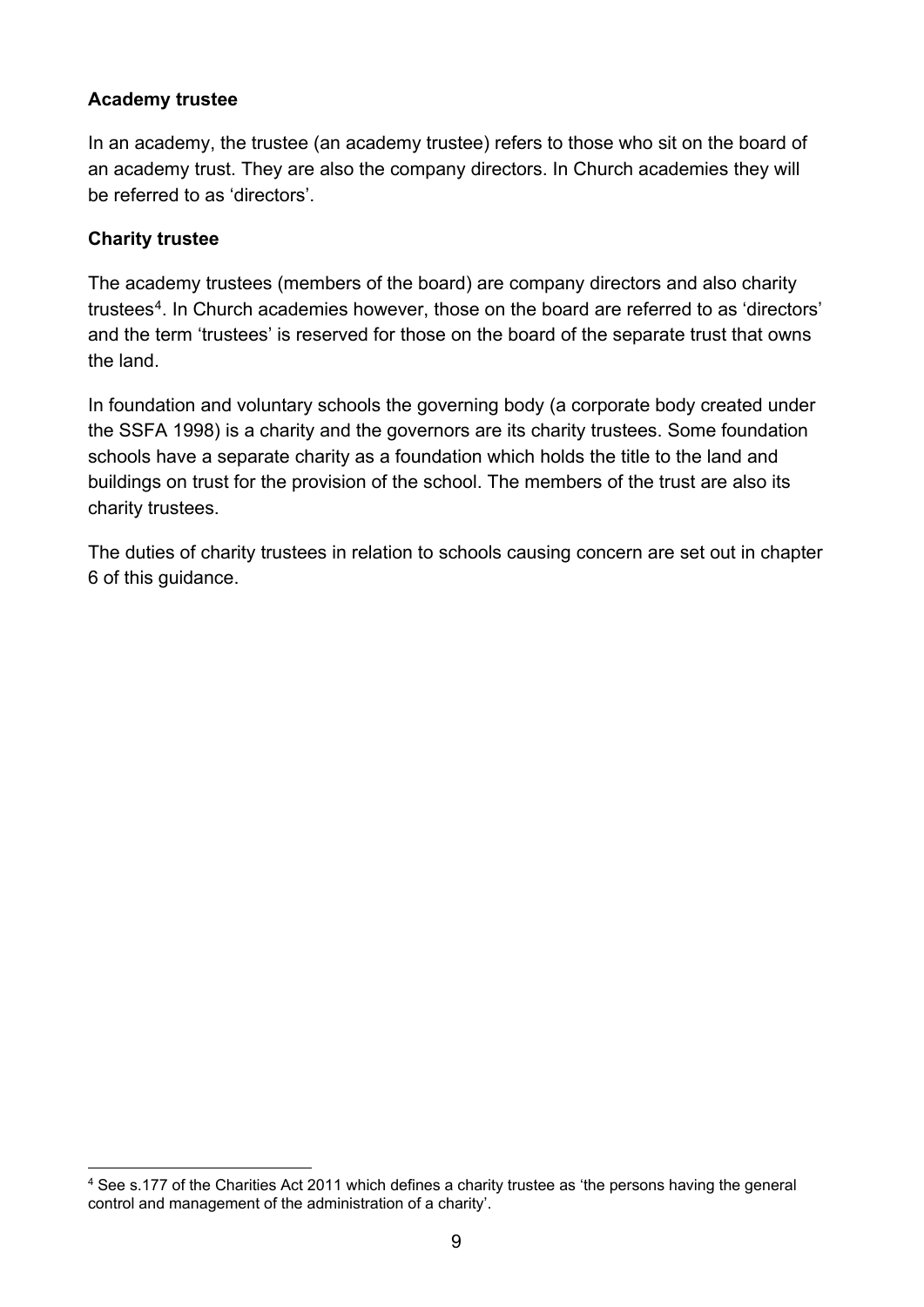# <span id="page-9-0"></span>**Chapter 1: Introduction**

We are building a supportive schools culture in which local authorities and RDs work with school leaders to drive school improvement for the benefit of pupils and parents. At the same time, it is essential that action is taken wherever a school is judged inadequate, or where there is financial mismanagement or failure of governance. Optional school support will be offered to schools that have been judged as 'requires improvement' by Ofsted. Intervention is different to school support and refers to the formal action taken by local authorities and RDs in schools that are causing concern. Interventions are about acting swiftly to address underperformance and financial or governance failures, and helping schools to deliver the best outcomes for their pupils.

This guidance describes the processes local authorities and RDs may take in schools that are eligible for intervention within the meaning of Part 4 of the Education and Inspections 2006 Act. These include:

- 1. **Schools that have failed to comply with a warning notice** Local authorities may give warning notices to their maintained schools where they have concerns about unacceptable educational performance, a breakdown in leadership and governance, or where the safety of pupils or staff may be being threatened. RDs may give a warning notice to a maintained school where they have concerns about a breakdown in leadership and governance, or where the safety of pupils or staff may be being threatened. Where a maintained school does not comply with a warning notice, it will become eligible for formal intervention. The warning notice process for maintained schools is described in more detail in Chapter 2 of this guidance.
- 2. **Schools that have been judged inadequate by Ofsted** An academy order must, in line with statutory requirements, be issued for all maintained schools that have been judged inadequate by Ofsted, requiring them to become sponsored academies. When an academy is judged inadequate by Ofsted, the RD is able to terminate the funding agreement with the existing academy trust and move the academy to a new trust. The process for schools judged inadequate by Ofsted is described in more detail in Chapter 2 (maintained schools) & Chapter 4 (academies) of this guidance.

This guidance is statutory for local authorities, and sets out their role in relation to maintained schools that are causing concern. It also describes how RDs will exercise the Secretary of State's powers to intervene in maintained schools, and how they will take action in academies that are causing concern.[5](#page-9-1) 

<span id="page-9-1"></span><sup>5</sup> More information about RDs, how they operate and how they are supported by their Headteacher Boards can be found here:<https://www.gov.uk/government/organisations/schools-commissioners-group>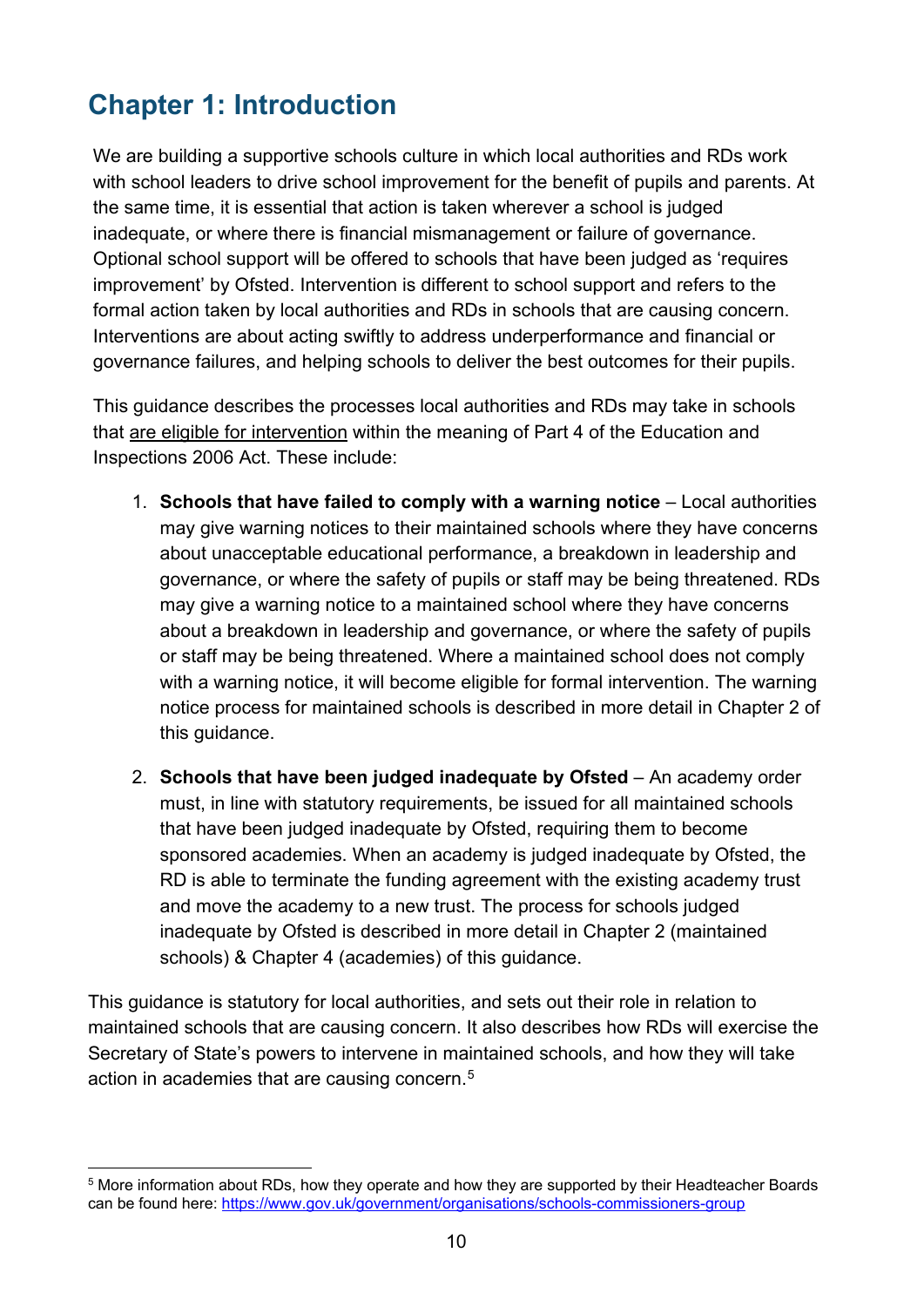The specific statutory powers of local authorities and RDs to intervene in maintained schools are described in Chapter 4 of this guidance. Other local authority duties are set out in Chapter 6.

RDs will address underperformance in academies on behalf of the Secretary of State as described in Chapter 4 of this guidance. Any further arrangements for addressing concerns in academies are set out in each academy's funding agreement.

This guidance describes the roles and responsibilities of local authorities and RDs, and how they will work with others in the school system to ensure underperformance, financial mismanagement or governance failure is challenged and schools are supported to improve. This includes, academy trusts, governing bodies, foundation trusts, the relevant religious bodies and the trustees of any state funded school.

The Government is committed to protecting the ethos of schools with a religious character, and RDs will ensure that their intervention arrangements safeguard the religious character and ethos of such schools, working closely with the relevant religious body. For all Church of England and Roman Catholic schools, this guidance should be read alongside the relevant Memorandum of Understanding<sup>[6](#page-10-0)</sup>, which describes in further detail how RDs and dioceses will work together to address underperformance concerns in those schools.

Where any school is run by a charity trustees (as is the case in academies, foundation and voluntary schools) or is on land held by the trustees of the school, local authorities and the Secretary of State will, in using their powers of intervention, have regard to charity law and the responsibilities of the various trustees. This is described further in Chapter 6.

<span id="page-10-0"></span> $6$  More information about the memoranda of understanding can be found here: <https://www.gov.uk/government/publications/church-schools-and-academies-memoranda-of-understanding>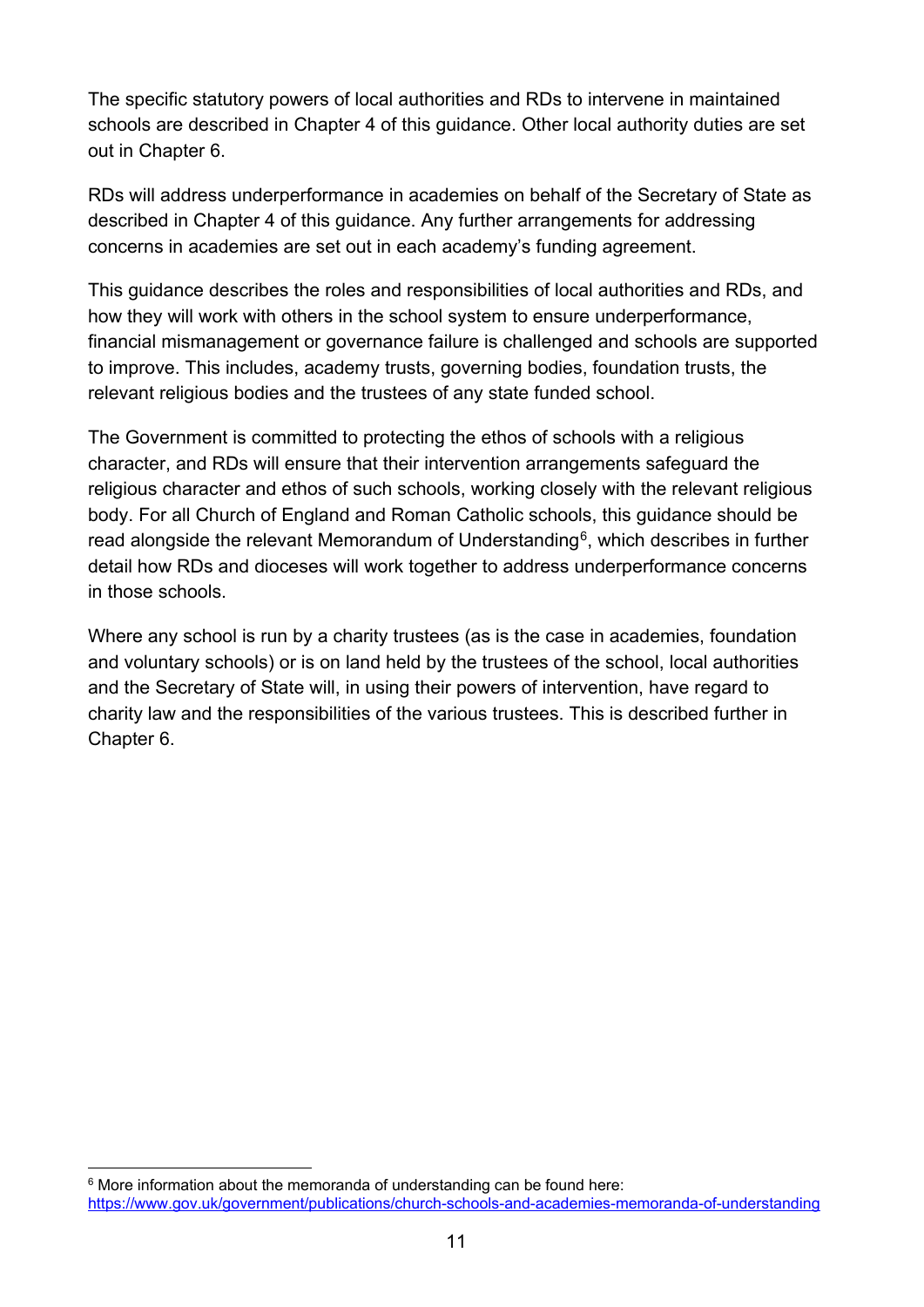# <span id="page-11-0"></span>**Chapter 2: Maintained schools 'eligible for intervention'**

This chapter explains how a maintained school may become 'eligible for intervention' within the meaning of part 4 of the Education and Inspections Act 2006. A maintained school will be 'eligible for intervention' if it:

- Has failed to comply with a warning notice; and/or
- Is judged inadequate by Ofsted.

Where a maintained school has become eligible for intervention, local authorities and RDs have specific powers they may use to bring about improvement. These powers are covered in more detail in chapter 3. Local authorities and RDs will exercise their discretion when deciding whether to use these powers.

# <span id="page-11-1"></span>**Warning notices in maintained schools**

Warning notices can be given to schools that are causing concern but are not currently eligible for intervention. Both RDs and local authorities may issue warning notices but there are differences in the circumstances under which they may be issued.

Local authorities may issue warning notices to their maintained schools under the following circumstances:

- 1. the standards of performance of pupils at the school are unacceptably low and are likely to remain so<sup>7</sup>; or
- 2. there has been a serious breakdown in the way the school is managed or governed which is prejudicing, or likely to prejudice, such standards of performance; or
- 3. The safety of pupils or staff at the school is threatened (whether by a breakdown of discipline or otherwise);  $or<sup>8</sup>$  $or<sup>8</sup>$  $or<sup>8</sup>$
- 4. The governing body have failed to comply with a provision of an order under section 122 of the Education Act 2002 (teachers' pay and conditions) that applies

<span id="page-11-2"></span> $7$  Low performance standards are explained in further detail in Section 60(3) of the Education and Inspections 2006 Act

<span id="page-11-3"></span><sup>&</sup>lt;sup>8</sup> Warning notices issued for unacceptably low performance, a breakdown in management or a threat to staff or pupil safety are named in legislation as 'performance standards and safety warning notices'.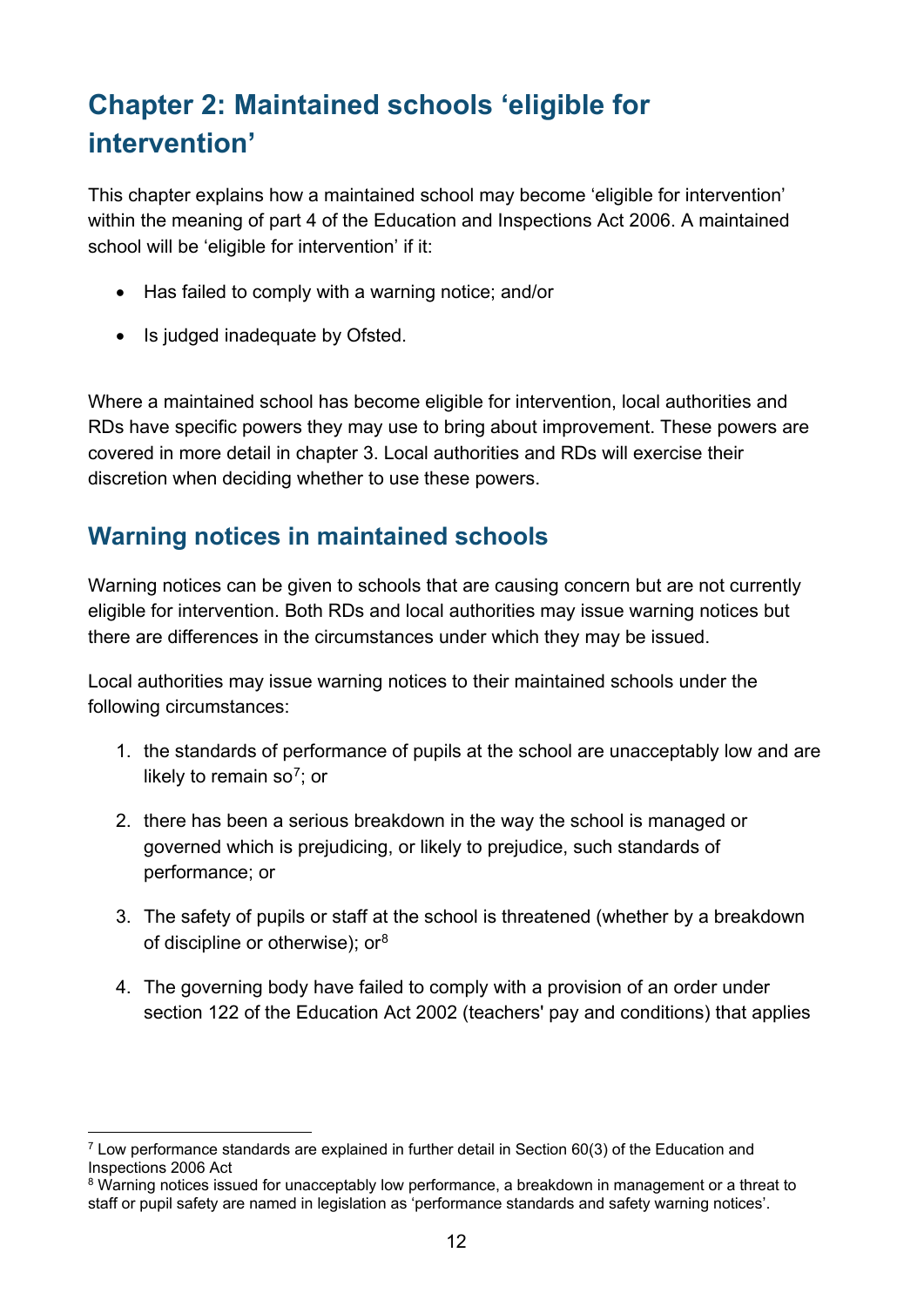to a teacher at the school; or have failed to secure that the head teacher of the school complies with such a provision.<sup>[9](#page-12-0)</sup>

RDs will only issue a warning notice to maintained schools under the following circumstances:

- 1. Where there has been a serious breakdown in the way the school is managed or governed, which is prejudicing, or likely to prejudice, such standards of performance; or
- 2. Where the safety of pupils or staff at the school is threatened (whether by a breakdown of discipline or otherwise).

RDs will only issue warning notices for low standards of educational performance in exceptional circumstances, such as where there are links to poor financial management and/or failures of governance.

Failure to comply with a warning notice will make a maintained school 'eligible for intervention' under Sections 60 and 60A of the 2006 Act. Local authorities and RDs will use their discretion to decide whether the use of formal powers is necessary.

#### **Roles of local authorities and RDs**

Local authorities should use warning notices to hold their schools to account and should work together with RDs where they judge that a warning notice is necessary<sup>10</sup>.

RDs will issue a warning notice on grounds other than educational standards where, in the RD's opinion, it is appropriate to act. Examples of this may include where the local authority has failed to act swiftly enough in a specific case, has generally not acted swiftly or robustly enough in the past, or lacks capacity to act. The Secretary of State's power to issue a warning notice takes precedence over the local authority's, so the RD can also act where the local authority issues a warning notice that the RD does not consider to be robust enough, or where the RD does not consider that the action required by a local authority warning notice is robust enough  $11$ .

The local authority must give a copy of any warning notice they issue to the relevant RD; similarly, an RD must give a copy of any warning notice they issue to a maintained school to its local authority.

<span id="page-12-0"></span><sup>&</sup>lt;sup>9</sup> Warning notices issued for these reasons are named in legislation as 'Teachers' pay and conditions warning notices'.

<span id="page-12-1"></span><sup>&</sup>lt;sup>10</sup> Where action is needed urgently, for example where the safety of pupils or staff is threatened, the local authority may reasonably take action without having to wait to discuss the case with the RD beforehand.

<span id="page-12-2"></span><sup>11</sup> Section 60 (4A)-(4B) of the Education and Inspections Act 2006, as inserted by the Education and Adoption Act 2016.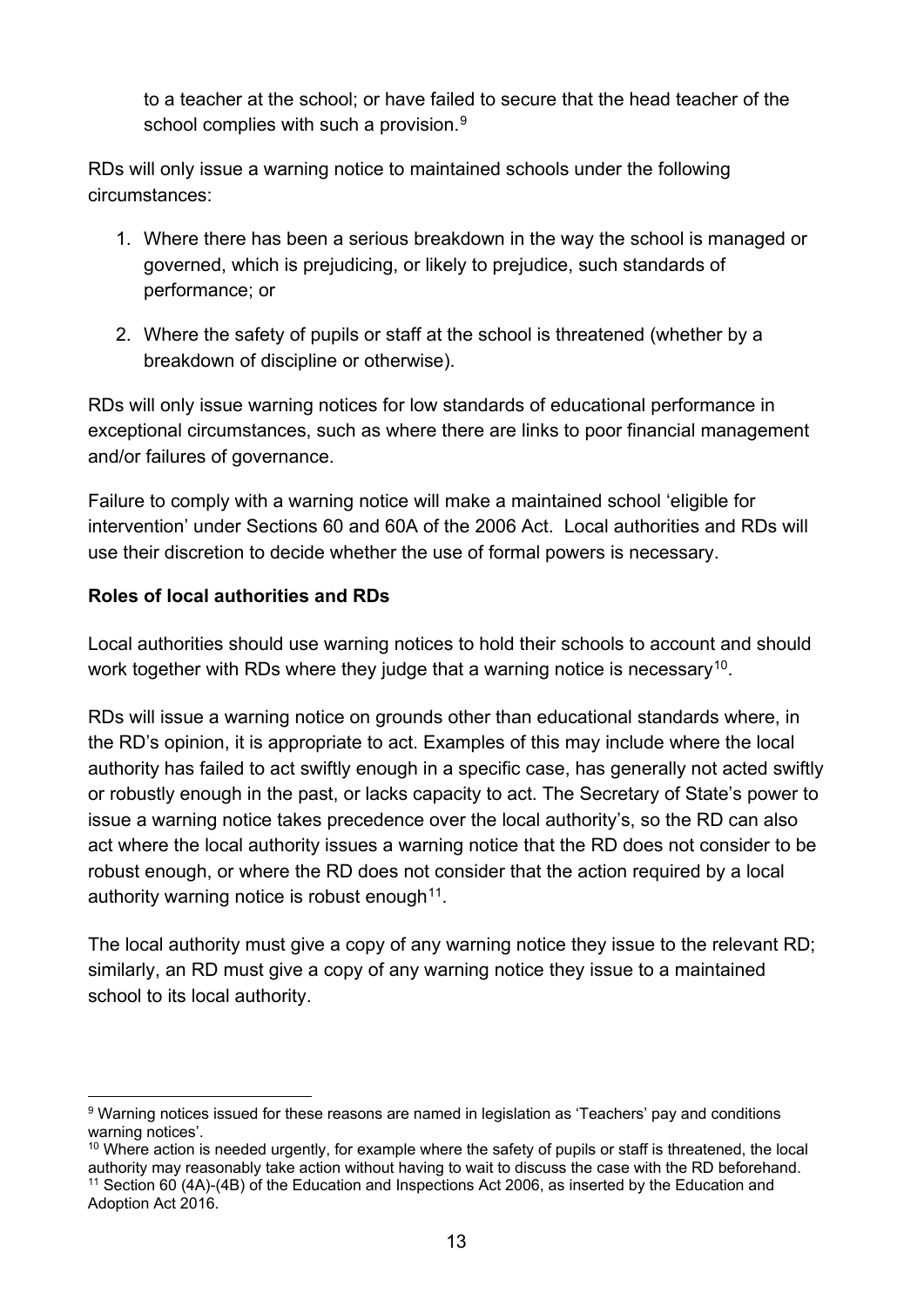In the case of a school with a religious designation, the local authority or RD should raise concerns with the appropriate religious body at the earliest opportunity.

#### **Low standards of pupil performance**

The detail of what constitutes "low standards of performance" is set out in section 60(3) of the 2006 Act. Local authorities may continue to exercise their discretion when issuing warning notices on the grounds of low standards of pupil performance.

In May 2018 the Secretary of State issued principles for a clear and simple accountability system. As part of these principles the department will not seek to use its intervention powers for low standards of pupil performance unless the school has been judged inadequate by Ofsted. In practice this will mean that RDs will only issue warning notices for low standards of performance in exceptional circumstances, for example, where there is good evidence of financial mismanagement or a breakdown in governance. In general, where Ofsted have inspected the school and issued a 'requires improvement' rating then the department will instead extend an optional offer of support. The department may, however, intervene in a school judged as 'requires improvement' on the basis of other evidence, such as evidence of a breakdown in governance.

RDs may continue to issue warning notices to maintained schools in situations where there has been a breakdown in financial management and/or governance or where the safety of staff or pupils is threatened. RDs may issue warning notices on these grounds regardless of the school's Ofsted rating. Examples of the circumstances in which warning notices might be issued on these grounds are set out in the following sections.

#### **Breakdown in the way a maintained school is managed or governed**

Another ground for issuing a warning notice is that there has been a serious breakdown in the way the school is managed or governed, which is prejudicing, or is likely to prejudice, pupils' standards of performance. High quality and effective governance is key to the success of any school. As such, the department is committed to ensuring robust governance in all schools. Where a breakdown in governance occurs, the local authority and the RD will continue to use their powers to hold schools to account for their governance and financial management regardless of the school's Ofsted rating.

Local authorities (or RDs where, for example, a local authority has failed to act swiftly enough, either in a particular case or generally in the past, or lacks the capacity to do so) should identify additional support or consider issuing a warning notice to a maintained school where the governing body is failing to deliver one or more of its three core strategic roles resulting in a serious breakdown in the way the school is managed or governed. The decision to issue a warning notice would depend on the severity of the case.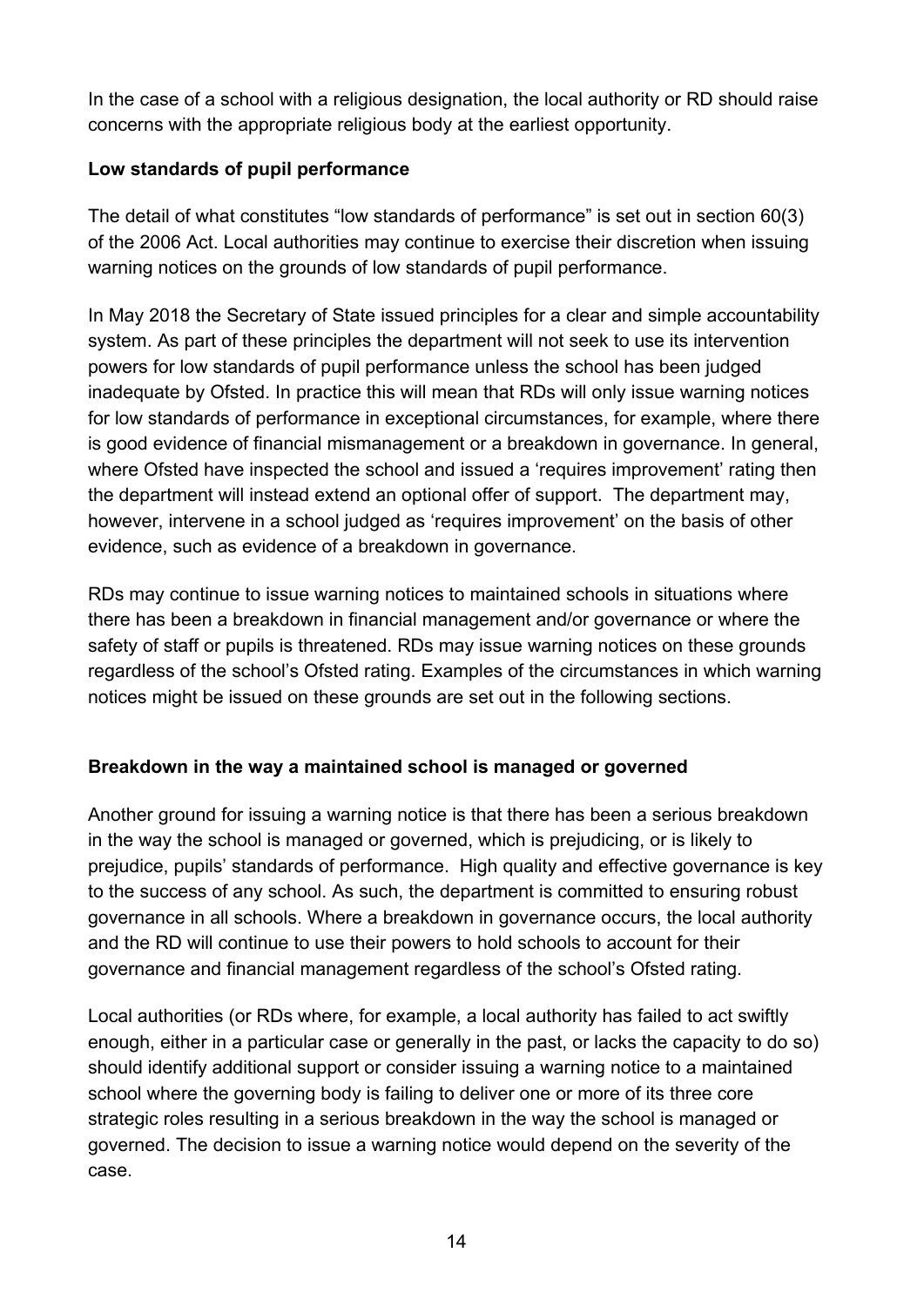The core strategic roles of a governing body are to:

- 1. Ensure clarity of vision, ethos and strategic direction;
- 2. Hold the headteacher and Senior Leadership Team to account for the educational performance of the school and its pupils, and the performance management of staff; and
- 3. Oversee the financial performance of the school and make sure its money is spent appropriately, and to secure value for money.

Evidence that governors may be failing to deliver on one or more of these strategic roles could include, but is not restricted to:

- evidence of poor financial management and oversight, such as consistent overspending of the school's budget beyond agreed thresholds.
- high governor turnover;
- a significant, unexplained change to their constitution;
- the governing body having an excessive involvement in the day to day running of the school $12$ :
- lack of appropriate engagement with data. This might include, but is not limited to, data on pupil learning and progress, or staff recruitment; and/or
- not sufficiently managing risks associated with strategic priorities and school improvement plans.

These situations could all indicate a serious breakdown of management or governance that may prejudice standards. In such circumstances, the local authority (or RD) may investigate and, where appropriate, take action early by issuing a warning notice.

In the case of a school with a religious designation, we would expect the local authority or RD to raise concerns about governance with the appropriate religious body at the earliest opportunity and before any formal action is taken.

Where a local authority (or RDs) have concerns about the quality of a maintained school's governance, they may consider recommending that the school commissions an

<span id="page-14-0"></span> $12$  Governors should act in line with the 3 core functions of governance as set out in the governance handbook. Excessive involvement in the operational running of the school may impair a governor's ability to carry out their role properly and in line with the 3 core functions of governance. More information on governance and the core functions can be found in the Governance Handbook in the 'further sources of information' section of this guidance.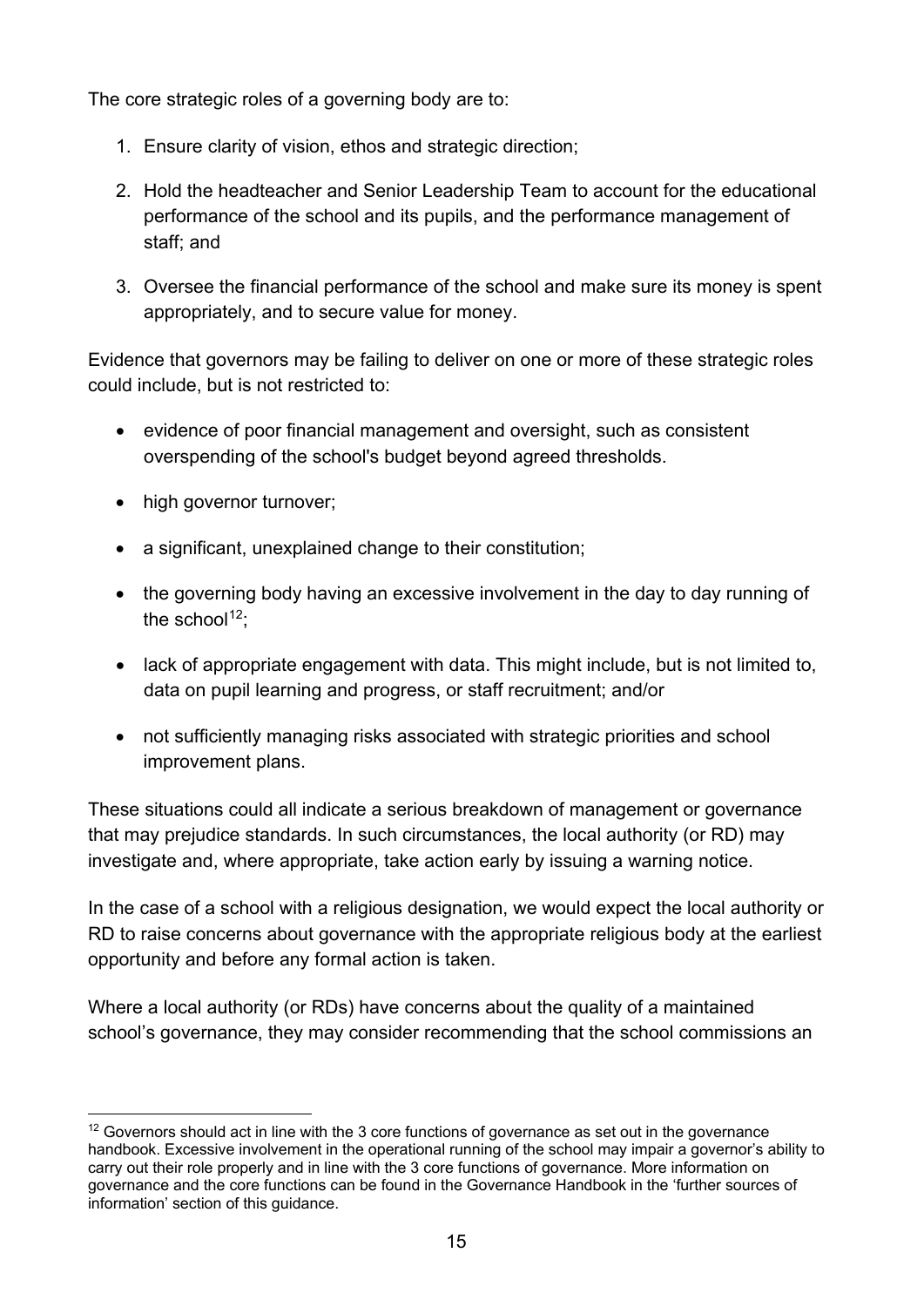external review of governance, before considering more formal intervention. Guidance is available on commissioning and conducting such external reviews<sup>[13](#page-15-1)</sup>.

The Governance Handbook<sup>[14](#page-15-2)</sup> provides further information about requirements and expectations of governors, and provides links to additional guidance, support and best practice.

#### **The safety of pupils or staff at a maintained school is threatened (whether by a breakdown of discipline or otherwise)**

Where local authorities or RDs are concerned that the safety of pupils or staff at a maintained school is threatened, whether by a breakdown of discipline or otherwise, they should issue a warning notice. We would expect local authorities to issue warning notices in these circumstances for schools they maintain, but RDs can act where local authorities fail to act swiftly or lack the capacity to do so.

Local authorities and RDs should have regard to the statutory guidance on roles and responsibilities for safeguarding: 'Keeping Children Safe in Education' and 'Working Together to Safeguard Children'[15.](#page-15-3) The guidance makes clear what all education institutions (including academies and free schools) should do to safeguard children in their care.

#### <span id="page-15-0"></span>**Teachers' pay and conditions warning notices**

Under section 60A of the 2006 Act, local authorities have a power to issue a teachers' pay and conditions warning notice to their maintained schools. Failure to comply or secure compliance with the notice within the specified period will mean that the school becomes eligible for intervention under sections 64-66 of the 2006 Act<sup>[16](#page-15-4)</sup> (addressed in more detail in Chapter 4). These powers must be used within a period of two months following the end of the compliance period specified in the teachers' pay and conditions warning notice<sup>[17](#page-15-5)</sup>. If the local authority fails to exercise these powers within this time, they can no longer be exercised and a new teachers' pay and conditions warning notice must be given in order to do so.

The Secretary of State does not have the power to (and therefore RDs may not) issue teachers' pay and conditions warning notices.

<span id="page-15-1"></span><sup>&</sup>lt;sup>13</sup> See under 'Further sources of information' for departmental guidance on governance reviews.

<span id="page-15-2"></span><sup>&</sup>lt;sup>14</sup> See 'Further sources of information' for link to the Governance Handbook.

<span id="page-15-3"></span><sup>&</sup>lt;sup>15</sup> See 'Further sources of information' for link to safeguarding guidance

<span id="page-15-4"></span> $16$  These are the local authority's powers to appoint additional governors (section 64), to provide for the governing body to consist of interim executive members (section 65) and to suspend the school's right to a delegated budget (section 66). Chapter 3 of this guidance explains these intervention powers in more detail.

<span id="page-15-5"></span><sup>&</sup>lt;sup>17</sup> These are the local authority's powers to appoint additional governors (section 64) and to suspend the school's right to a delegated budget (section 66).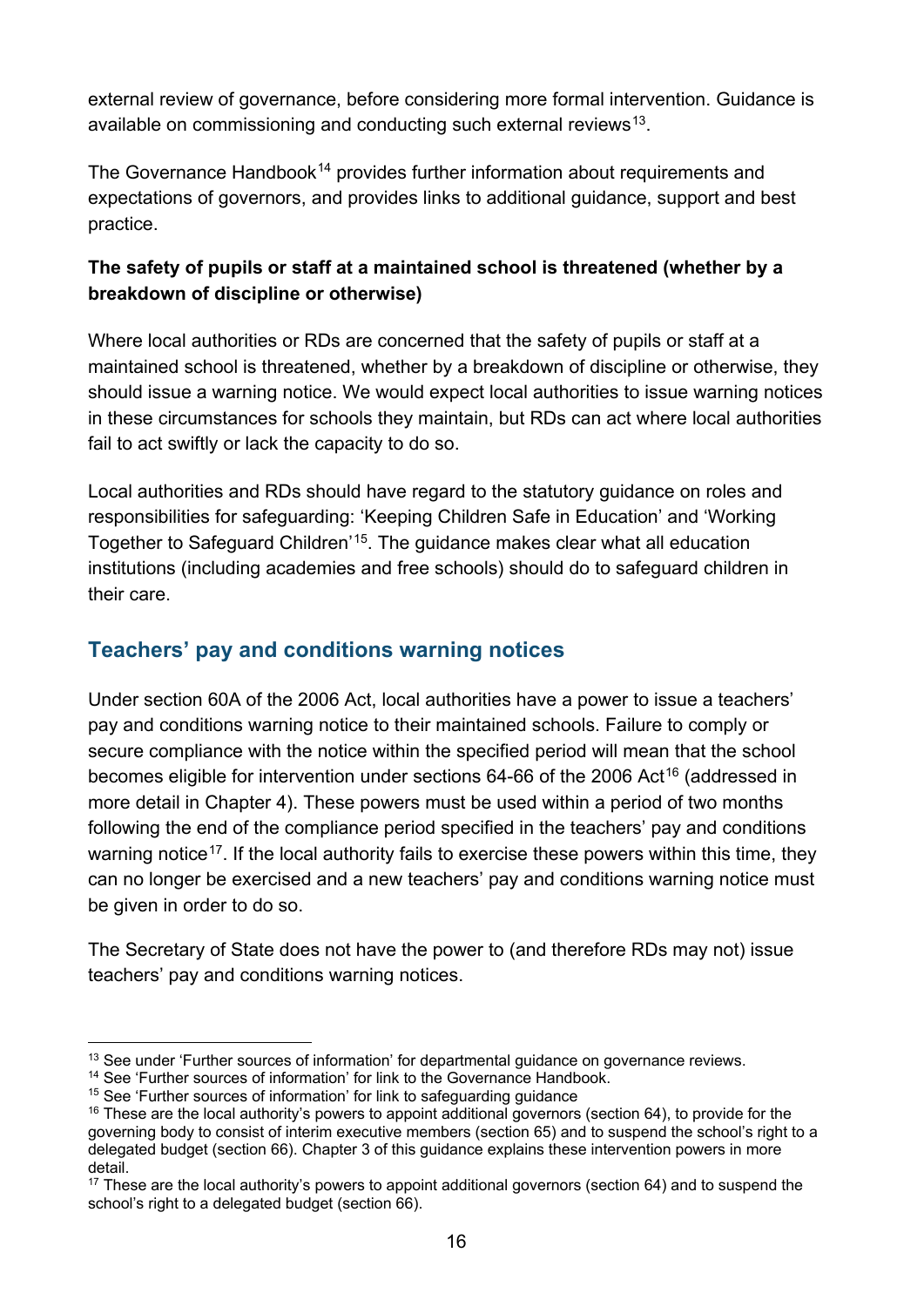A local authority must send the RD a copy of any teachers' pay and conditions warning notice it issues<sup>18</sup>.

#### <span id="page-16-0"></span>**Issuing a warning notice to a maintained school**

Local authorities should work with RDs where they judge that a warning notice is necessary. Once it has been determined that a local authority or RD will issue a warning notice to a maintained school, they must give the notice in writing to the governing body of the school. The notice must set out:

- the matters on which their concerns are based;
- the action the governing body is required to take in order to address the concerns raised;
- the period within which the governing body must comply or secure compliance with that action (the compliance period); and
- the action the local authority or RD is minded to take (under one or more of sections 63 to 69 of the Education and Inspections Act 2006 or otherwise) if the governing body does not take the required action.

In addition to giving the governing body a warning notice, the local authority or RD must give a copy to the headteacher; and in the case of a Church of England school or a Roman Catholic Church school, the appropriate diocesan authority; and in the case of a foundation or voluntary school, the person who appoints the foundation governors<sup>19</sup>.

A copy of a warning notice must also be given to the relevant RD copying in **[School.NOTIFICATIONS@education.gov.uk](mailto:School.NOTIFICATIONS@education.gov.uk)**, when it is a local authority making it, or a copy must be given to the local authority, when it is the RD making it<sup>20</sup>. All warning notices must be copied to Ofsted at the time of issuing using the email address **[warningnotices@ofsted.gov.uk](mailto:warningnotices@ofsted.gov.uk)**

Warning notices issued to maintained schools by RDs will also be published online.

If a local authority is notified that the RD has given a warning notice, the local authority may not give such a warning notice to the same maintained school without the RD's agreement. If the RD gives a warning notice, any earlier warning notice given to the

<span id="page-16-1"></span><sup>&</sup>lt;sup>18</sup> Section 60A (6)(a) of the Education and Inspections Act 2006, as inserted by the Education and Adoption Act 2016.

<span id="page-16-2"></span> $19$  Section 60(6) of the Education and Inspections Act 2006, as amended by the Education and Adoption Act 2016.

<span id="page-16-3"></span> $20$  Section 60(6A)-(6B) of the Education and Inspections Act 2006, as inserted by the Education and Adoption Act 2016.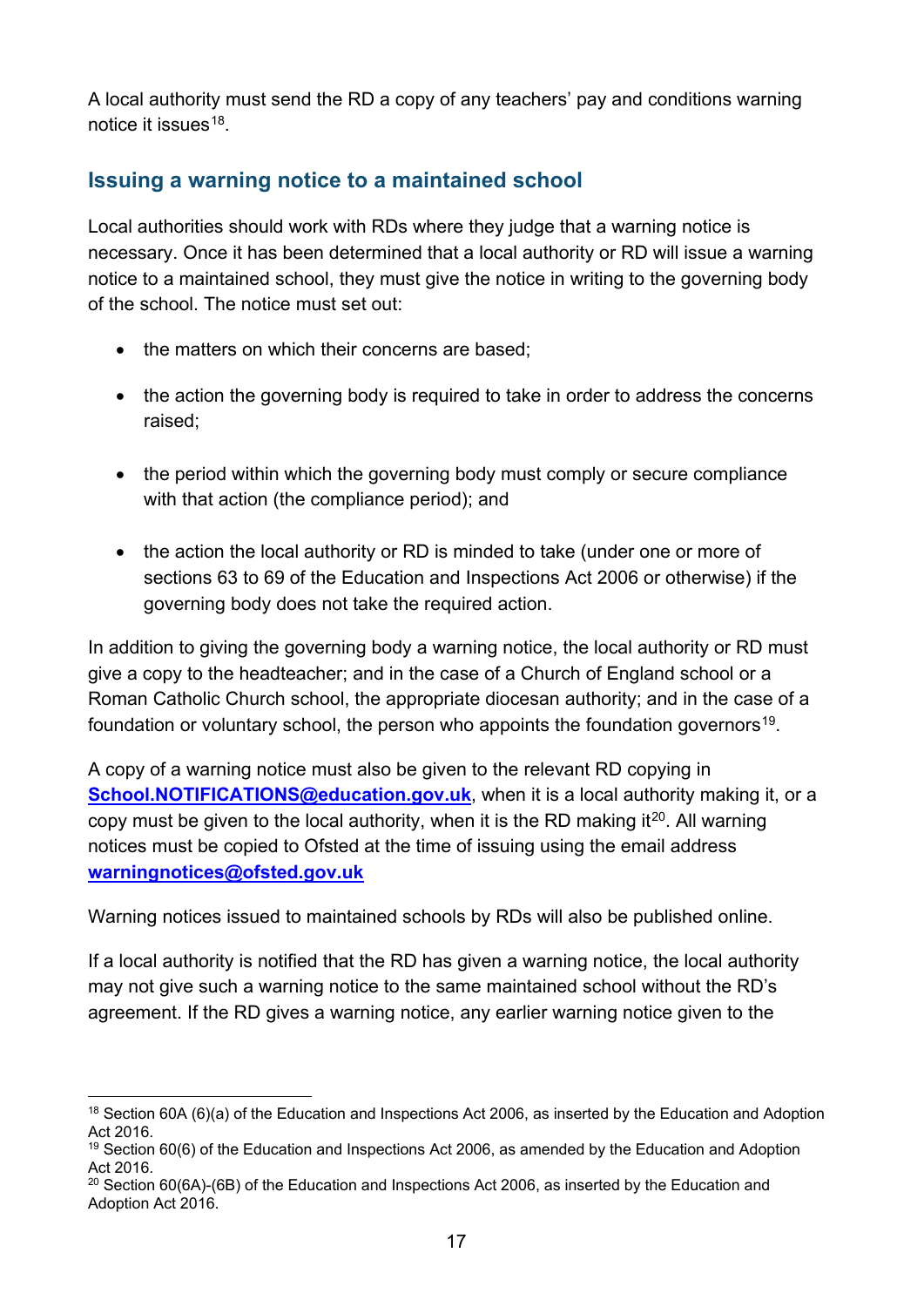same maintained school by the local authority will cease to have effect<sup>21</sup>. Whichever has given a warning notice should keep the other informed about what action the maintained school has taken to address the concern, whether they consider the school to have complied with the warning notice, and what, if any, interventions will be made as a result.

### <span id="page-17-0"></span>**Actions local authorities and RDs may take in maintained schools that have failed to comply with a warning notice**

When a governing body has failed to comply with a warning notice to the satisfaction of the RD or local authority within the compliance period, and the issuing local authority or RD has given reasonable written notice that they propose to intervene, a school is eligible for intervention and further action may be taken<sup>[22](#page-17-2)</sup>.

The local authority or RD must have specified in the warning notice what action they were minded to take if the governing body failed to comply.

The powers in sections 63, 64, 66 and 66A of the 2006 Act<sup>[23](#page-17-3)</sup> must be exercised within a period of two months following the end of the compliance period. If the local authority or the RD fails to exercise these powers within this time, these powers can no longer be exercised and a new warning notice must be given in order to do so.

# **Maintained schools judged inadequate by Ofsted**

Schools that have been judged inadequate are:

- 1. any school Ofsted judges as requiring significant improvement (as addressed in section 61 of the Education and Inspections Act 2006)<sup>24</sup>; and
- 2. any school Ofsted judges as requiring special measures (as addressed in section 62 of the 2006 Act).

The Secretary of State has a duty<sup>[25](#page-17-5)</sup> to make an academy order in respect of any maintained school judged as inadequate by Ofsted, to enable it to become an academy and receive additional support from a sponsor.

The RD, acting on behalf of the Secretary of State, will take responsibility for ensuring that the maintained school becomes a sponsored academy as swiftly as possible,

<span id="page-17-1"></span> $21$  Section 60(4A)-(4B) of the Education and Inspections Act, as inserted by the Education and Adoption Act 2016.

<span id="page-17-3"></span><span id="page-17-2"></span><sup>&</sup>lt;sup>22</sup> Section 60(1)(d) and 60A(1)(d) of the Education and Inspections Act 2006 as amended by the Education and Adoption Act 2016. Chapter 3 of this guidance explains the intervention powers in more detail.  $23$  These powers are as follows: Section 63 contains the power to require the governing body to enter into arrangements; Section 64 contains the power to appoint additional governors; Section 66 contains the power to suspend the delegated budget and Section 66A contains the Secretary of States power to require

<span id="page-17-4"></span> $\frac{a}{24}$  This is also known as a 'serious weaknesses' judgement by Ofsted.

<span id="page-17-5"></span> $25$  Section 4(A1) of the Academies Act 2010, as inserted by the Education and Adoption Act 2016.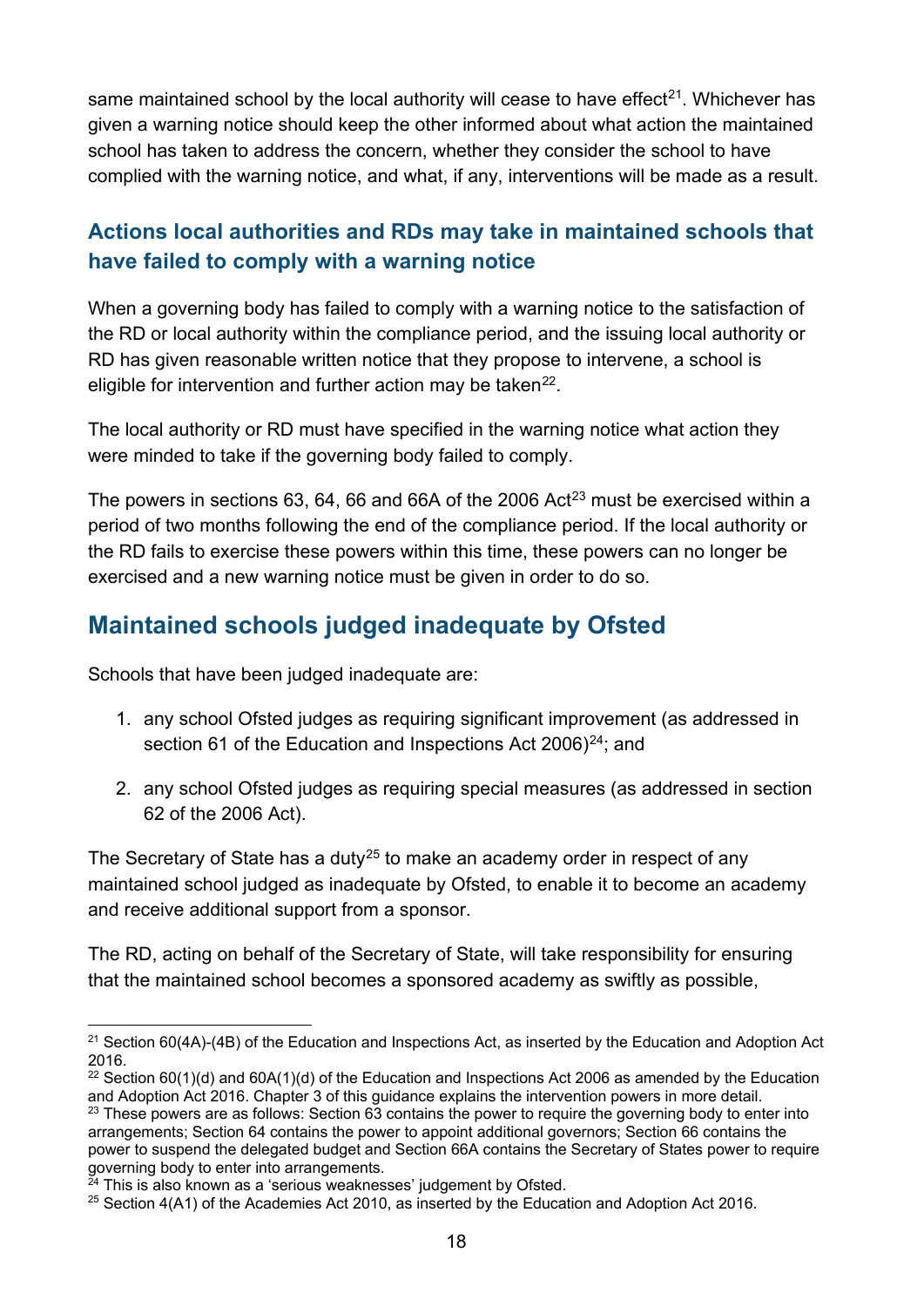including identifying the most suitable academy trust and brokering the new relationship between that trust and the maintained school. Further details about academy orders are set out in Chapter 3 of this guidance.

In the case of a foundation or voluntary school that is eligible for intervention and subject to an academy order, the RD is required to consult about the identity of the person with whom academy arrangements are being entered into (called "the academy trust" in this guidance) before entering into such arrangements. The RD will consult with the trustees of the school, the person or persons who appoint the foundation governors, and in the case of a school that has a religious character the appropriate religious body<sup>26</sup>. RDs will ensure that any arrangements will safeguard the religious character and ethos of these maintained schools $27$ .

If a maintained school is the subject of an academy order made under section 4(A1) or (1)(b) of the Academies Act 2010, the governing body and the local authority will be under a duty to facilitate the maintained school's conversion into an academy by taking all reasonable steps towards that end. This means local authorities cannot charge for the costs associated with the conversion. During the interim period between a maintained school receiving an academy order and the school re-opening as an academy the local authority retains the responsibility for the school's performance, including provision for school improvement. RDs can use the Secretary of State's power to give the governing body or local authority a direction, or directions, to take specified steps for this purpose<sup>28</sup>. This can include requiring the governing body or local authority to prepare a draft of a scheme for the transfer of local authority-owned land that is no longer, or about to be no longer, used for the purposes of the school,  $29$  or for the transfer of other assets from the local authority or governing body<sup>[30](#page-18-4)</sup>. The RD is able to set a date by which these steps must be taken<sup>[31](#page-18-5)</sup>. If the RD has identified an academy trust to run that maintained school once it becomes an academy, and has notified the school of this, then the governing body and the local authority must take all reasonable steps to facilitate that academy trust taking responsibility for the school.

Once the RD has identified the academy trust for a maintained school that was rated inadequate, that trust has a duty to communicate to parents information about their plans for improving that school, before it is converted into an academy<sup>[32](#page-18-6)</sup>. This is described in more detail in Chapter 4.

<span id="page-18-0"></span><sup>&</sup>lt;sup>26</sup> Section 5A of the Academies Act 2010, as inserted by the Education and Adoption Act 2016.

<span id="page-18-1"></span> $27$  RDs should have regard to the Church schools Memoranda of Understanding. A link to the memoranda can be found in the 'further sources of information' section of this guidance.

<span id="page-18-2"></span><sup>&</sup>lt;sup>28</sup> Section 5C of the Academies Act 2010, as inserted by the Education and Adoption Act 2016.

<span id="page-18-3"></span><sup>29</sup> Part 1 Schedule 1 to the Academies Act 2010.

<span id="page-18-4"></span><sup>30</sup> Section 8 Academies Act 2010.

<span id="page-18-5"></span><sup>&</sup>lt;sup>31</sup> Section 5C of the Academies Act 2010, as inserted by the Education and Adoption Act 2016.

<span id="page-18-6"></span><sup>&</sup>lt;sup>32</sup> Section 5E of the Academies Act, as inserted by the Education and Adoption Act 2016.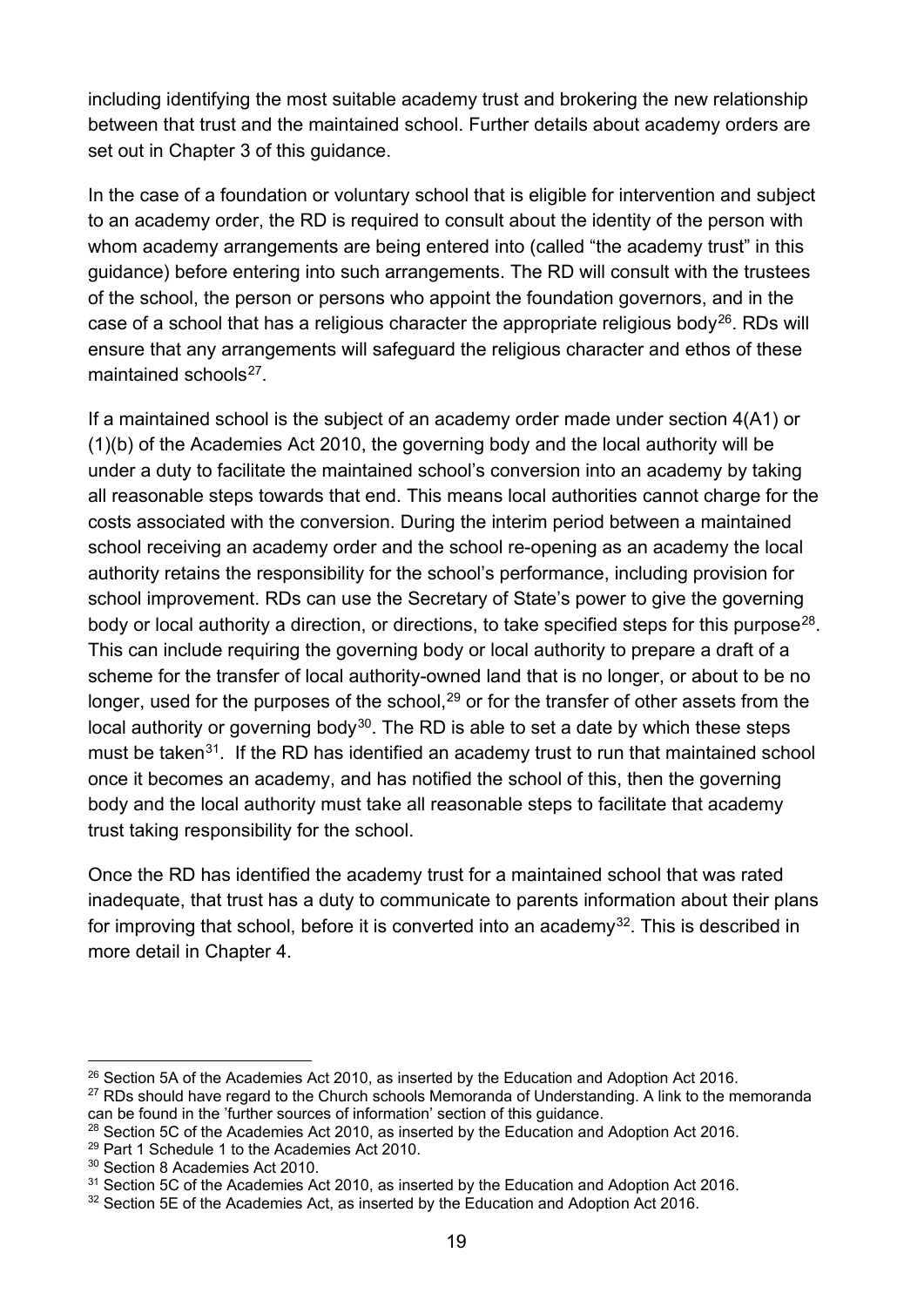Where a maintained school was judged inadequate by Ofsted before the Education and Adoption Act 2016 took effect, that school will also be required to become a sponsored academy.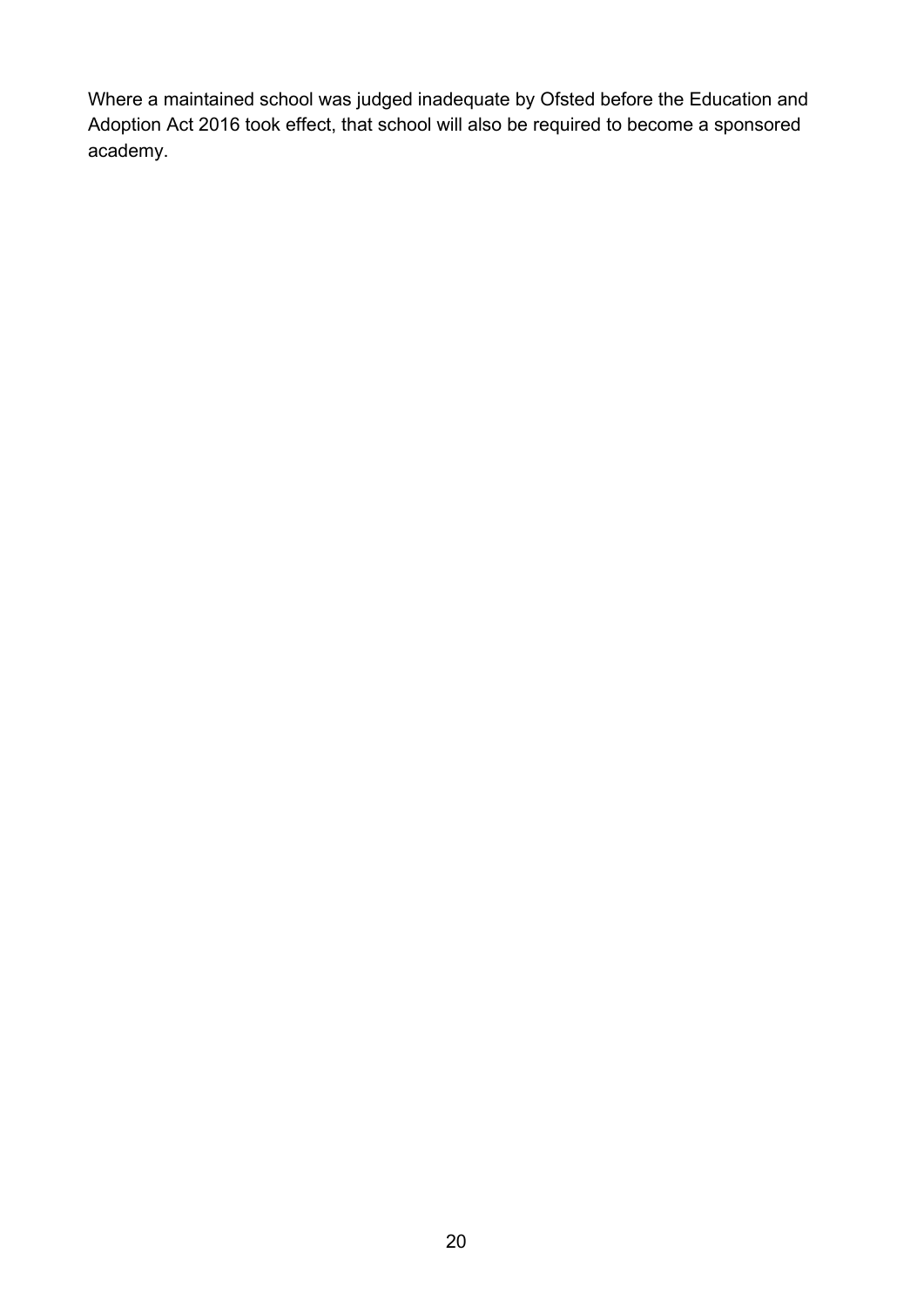# <span id="page-20-0"></span>**Chapter 3: Specific powers of local authorities and the Secretary of State in maintained schools eligible for intervention**

Local authorities and RDs will work closely and co-operatively to support improvement in maintained schools that are causing concern. Where a maintained school is eligible for intervention<sup>[33](#page-20-1)</sup> there are a number of statutory powers the local authority and the Secretary of State may use to support school improvement.

The intervention powers in respect of **local authorities** are set out in sections 63-66 of the 2006 Act:

Section 63 – power to require the governing body to enter into arrangements;

Section 64 – power to appoint additional governors;

Section 65 – power to appoint an interim executive board (IEB);

Section 66 – power to suspend the delegated budget.

The intervention powers in respect of the **Secretary of State** are set out in sections 66A-69 and 70C of the 2006 Act and section 4 of the Academies Act 2010:

Section 66A – power to require governing body to enter into arrangements;

Section 67 – power to appoint additional governors;

Section 68 – power to direct closure of a school;

Section 69 – power to appoint an interim executive board (IEB);

Section 70C – power to take over responsibility for an IEB;

Section 4 Academies Act – power to make an academy order. $34$ 

In accordance with section 70A of the 2006 Act<sup>[35](#page-20-3)</sup> the local authority must notify the relevant RD each time they intend to use their intervention powers, copying in [School.NOTIFICATIONS@education.gov.uk](mailto:School.NOTIFICATIONS@education.gov.uk)

Local authorities should obtain consent from the RD before appointing an Interim Executive Board (IEB).The RD will also notify the local authority before requiring the governing body to enter into arrangements, appointing additional governors, appointing

<span id="page-20-1"></span><sup>&</sup>lt;sup>33</sup> As defined by section 60B of the Education and Inspection Act 2006, as inserted by the Education and Adoption Act 2016

<span id="page-20-2"></span> $34$  Or in the case of an inadequate school, duty.

<span id="page-20-3"></span><sup>&</sup>lt;sup>35</sup> As inserted by the Education and Adoption Act 2016.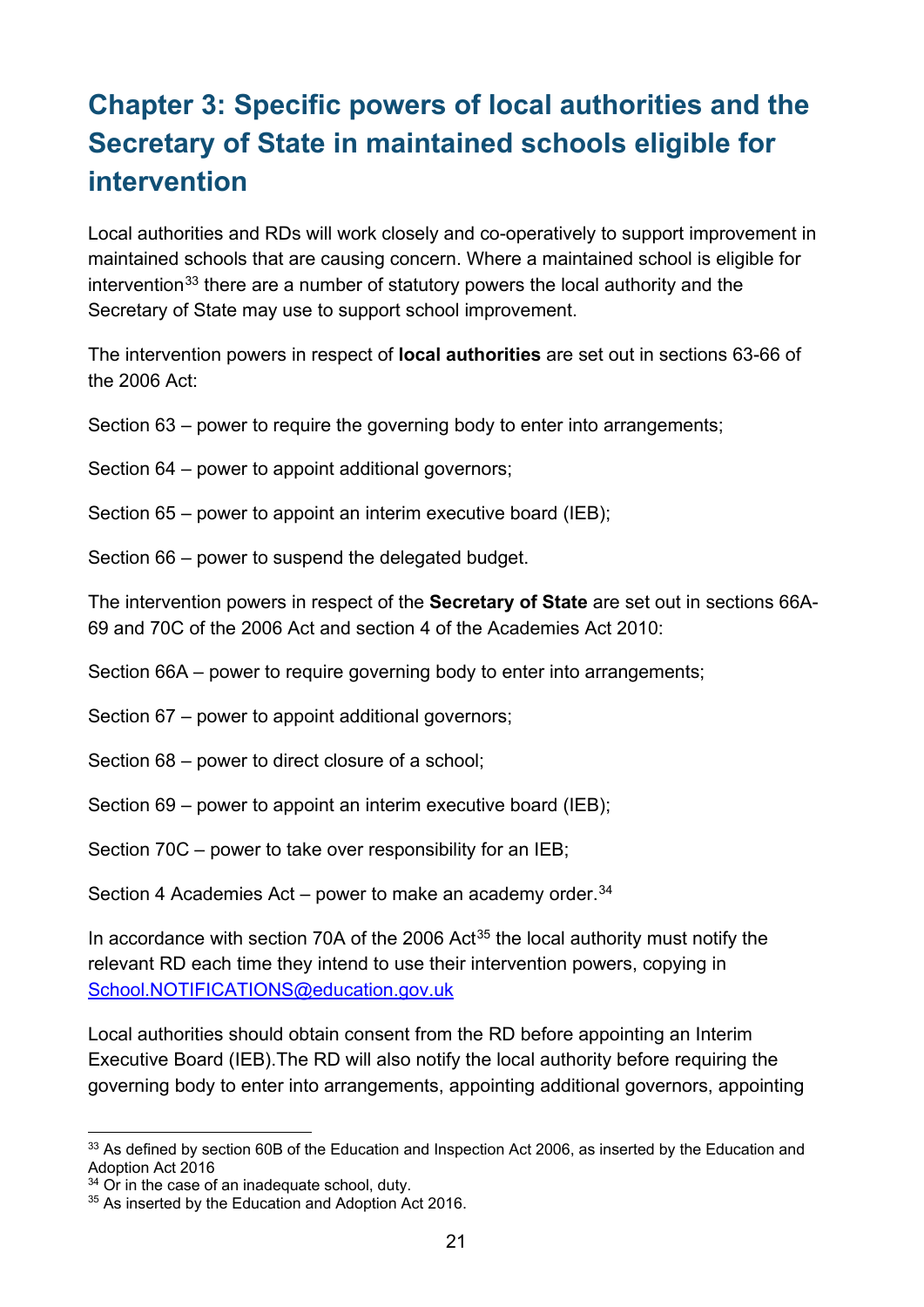an IEB $36$  or when the Secretary of State directs a local authority to close a maintained school.

When a local authority has been notified that the RD intends to exercise the Secretary of State's intervention powers in a maintained school, the local authority may not use its intervention powers in relation to that school until the RD notifies the local authority that it may do so $37$ .

This Chapter describes each power, the consultations the local authority or RD must make before exercising the power, and the parties they must notify when they are exercising the powers.

# <span id="page-21-0"></span>**Local authority and Secretary of State powers to require the governing body to enter into arrangements**

Sections 63 and 66A of the 2006 Act enable a local authority and RDs respectively, to require a maintained school that is eligible for intervention<sup>[38](#page-21-3)</sup> to enter into arrangements with a view to improving the performance of the school. A notice may require the maintained school:

- 1. to enter into a contract or other arrangement for specified services of an advisory nature with a specified person (who may be the governing body of another school);
- 2. to make arrangements to collaborate with the governing body of another school;
- 3. to make arrangements to collaborate with a further education body; or
- 4. to take specified steps for the purpose of creating or joining a federation.

These arrangements could include support from a Teaching Schools Alliance or partnership with high performing local schools.

Prior to requiring the governing body to enter into arrangements, the relevant body must consult the governing body of the school, the appropriate diocesan authority (in the case of a Church of England or Roman Catholic school) and in the case of any other foundation or voluntary school, the person or persons by whom foundation governors are appointed. There is no statutory time scale in which the consultation process is to be

<span id="page-21-1"></span><sup>&</sup>lt;sup>36</sup> Section 70A of the Education and Inspections Act 2006, as inserted by the Education and Adoption Act 2016.

<span id="page-21-2"></span><sup>&</sup>lt;sup>37</sup> Section 70B of the Education and Inspections Act 2006, as inserted by the Education and Adoption Act 2016.

<span id="page-21-3"></span> $38$  Except a school that is eligible for intervention as the result of a teachers' pay and conditions warning notice.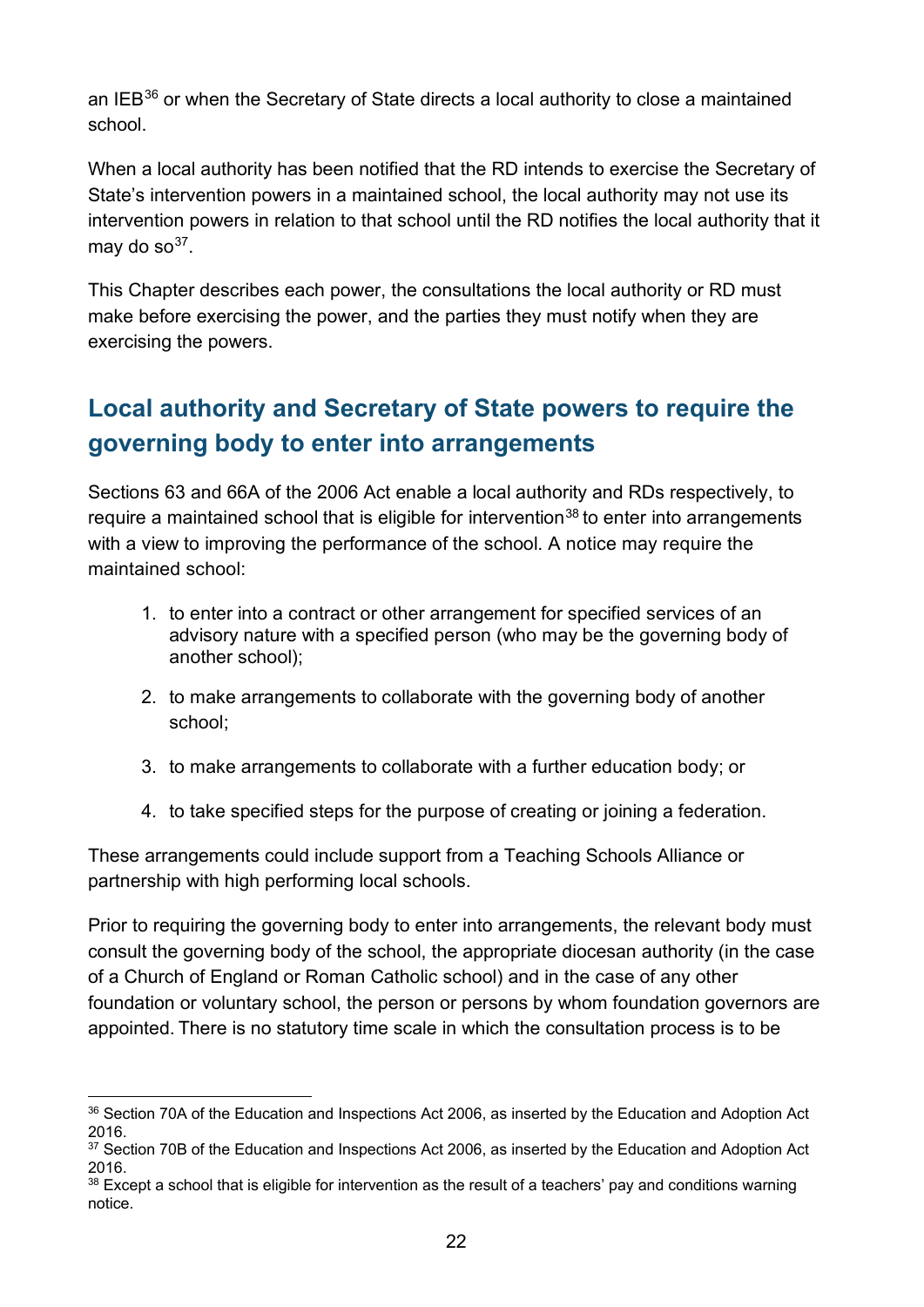completed and time scales may vary depending on the circumstances of the case. We would expect a normal consultation process to last for a period of 10 (ten) days<sup>39</sup>.

# <span id="page-22-0"></span>**Local authority and Secretary of State powers to appoint additional governors**

Sections 64 and 67 of the 2006 Act enable a local authority and RDs respectively, to appoint additional governors where a maintained school is eligible for intervention. This will usually be used when they believe a school would benefit from additional expertise to support or strengthen existing governance arrangements.

Before making any appointment, the RD must consult:

- 1. the local authority;
- 2. the governing body of the school;
- 3. in the case of a Church of England school or a Roman Catholic school, the appropriate diocesan authority; and
- 4. in the case of any other foundation or voluntary school, the person or persons by whom the foundation governors are appointed.

There is no statutory time scale in which the consultation process is to be completed. We would expect a normal consultation process to have been carried out within 10 (ten) days but this may vary depending on the circumstances and urgency of the case.

Where the RD has used this power, they may pay remuneration and allowances which they consider appropriate to any governor they appoint. Further, the local authority may not exercise their power to suspend the governing body's right to a delegated budget.

Where the local authority appoints additional governors there is no requirement to consult.

In the case of a voluntary aided school, where a local authority has used their power to appoint additional governors, the appropriate appointing authority may appoint a number of foundation governors equal to those appointed by the local authority, in order to preserve their majority. However, legislation provides that where the RD has used this power, the relevant appointing bodies are not authorised to appoint foundation governors for the purpose of outnumbering the other governors including those appointed by the  $RD<sup>40</sup>$  $RD<sup>40</sup>$  $RD<sup>40</sup>$ 

<span id="page-22-1"></span> $39$  Local authorities and RDs should be mindful of weekends, bank holidays and school holidays when deciding on the length of the consultation.

<span id="page-22-2"></span> $40$  Section 67(6)(b) of the Education and Inspections Act 2006.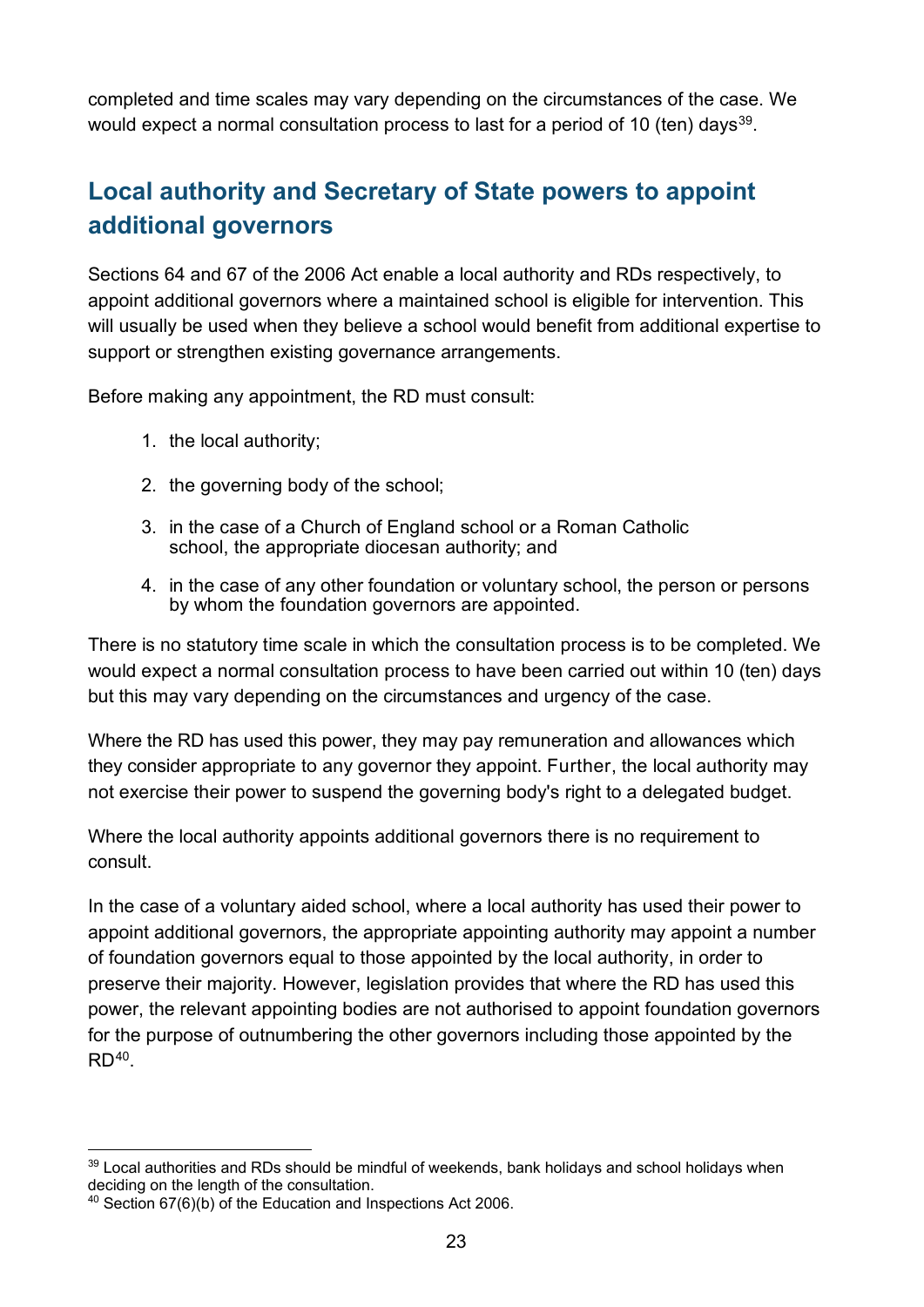# <span id="page-23-0"></span>**Local authority and Secretary of State powers to appoint an Interim Executive Board (IEB)**

Section 65 of the 2006 Act enables the local authority to apply to the RD for consent to constitute the governing body of a maintained school as an IEB, and section 69 enables the RD to require the governing body of a maintained school to be constituted as an IEB. Both of these powers must be exercised in accordance with Schedule 6 of the 2006 Act.

Local authorities and RDs should work together in circumstances where an IEB may be put in place. Local authorities and RDs should assess each individual case and decide who is best placed to implement and take responsibility for the IEB. RDs have the power to appoint additional members to a local authority IEB and, if necessary, take control of the IEB using the powers set out in this chapter.

#### **Consultation**

Before the local authority or the RD can use this power, they must consult:

- 1. the local authority (only required when the RD is intervening);
- 2. the governing body of the school;
- 3. in the case of a Church of England school or a Roman Catholic school, the appropriate diocesan authority; and
- 4. in the case of any other foundation or voluntary school, the person or persons that appoint the foundation governors.

This requirement for the RD to consult the bodies in 2, 3 and 4 above does not apply if the local authority has already done so as part of their own proposal to appoint an IEB. There is no requirement for the RD to consult about appointing an IEB if an academy order has effect in respect of the maintained school<sup>41</sup>. In these circumstances the RD will give advance notice to those listed above that the governing body will be replaced by an IEB on a specified date. There is no statutory time scale in which the consultation process must be completed. It is likely that the time scale will vary depending on the circumstances in which the IEB is required. We would expect a normal consultation process to last for a period of 10 (ten) days $42$ .

<span id="page-23-2"></span><span id="page-23-1"></span><sup>&</sup>lt;sup>41</sup> RDs should continue to have regard for both of the church MOUs. The MOUs require continuing engagement with the relevant diocese regardless of whether an academy order is in place.  $42$  Local authorities and RDs should be mindful of weekends, bank holidays and school holidays when deciding on the length of the consultation.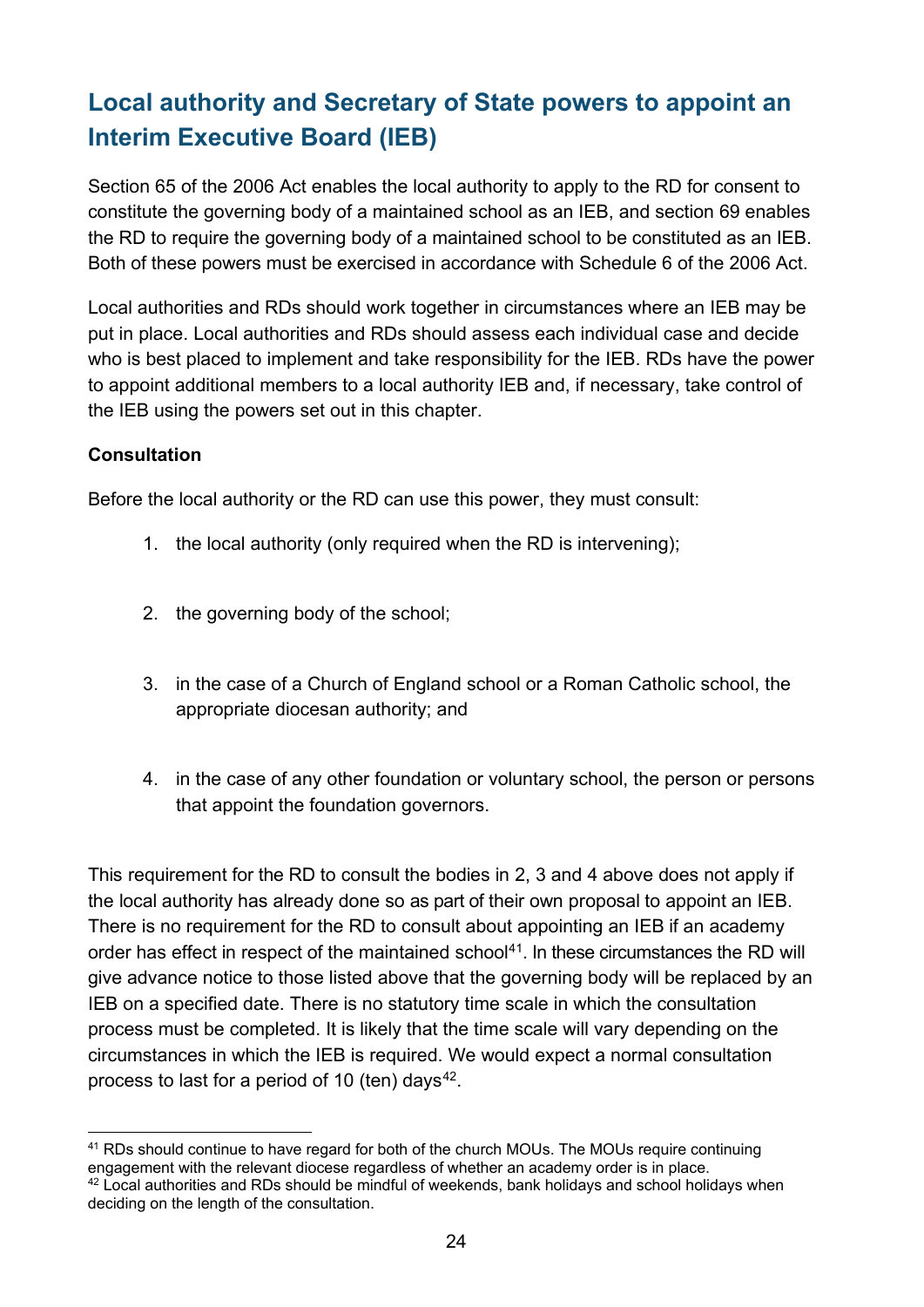Local authorities must use the IEB application form on the DfE website<sup>[43](#page-24-0)</sup> following the accompanying instructions.

When the decision has been taken to appoint an IEB, the local authority or RD must write to the governing body to give them notice that the IEB will be established. This notice must specify a date when the IEB will commence and will usually also give a date when the IEB will cease, or an exit plan.

#### **Delegated budget**

An IEB has a right to a delegated budget. If the school's budget has previously been withdrawn from the governing body, then the local authority must restore the budget from the date the IEB commences its work. If a notice to withdraw the right to a delegated budget was given to the original governing body specifying a date to do so, the notice will no longer be valid from the date of commencement of the IEB.

#### **The role and duties of the IEB**

The IEB's function is to provide interim expertise and high-quality governance to support future improvement in the maintained school and this should include the promotion of high standards of educational achievement.

While an IEB is in place, it qualifies as the governing body of the maintained school and any reference in the Education Acts to a governor or foundation governor applies to an interim executive member. During the interim period, the requirements concerning the governing body's constitution set out in the School Governance (Constitution) (England) Regulations 2012 do not apply.

The IEB will take on the responsibilities of a normally constituted governing body, including the management of the budget, curriculum, staffing, pay and performance management and the appointment of the headteacher and deputy headteacher. Where the school in question is a foundation or voluntary school, and the IEB members will also be acting as charity trustees, the IEB members must carry out their duties under charity law – those duties are described further in Chapter 6 of this guidance. Any obligations on the governing body in relation to maintaining the religious ethos of a maintained school will also apply to the IEB.

An IEB may recommend to a local authority that a maintained school be closed. It may also recommend that the Secretary of State give a direction to a local authority regarding the closure of a maintained school. It cannot however, publish proposals for closure itself. Where, following the statutory consultation and other procedures, it is agreed that the school will be closed, the IEB should continue to hold office until the implementation date of the proposal. The IEB may also seek an academy order from the Secretary of State which enables the maintained school to convert to an academy. Where a

<span id="page-24-0"></span><sup>43</sup> See under 'Further sources of information'.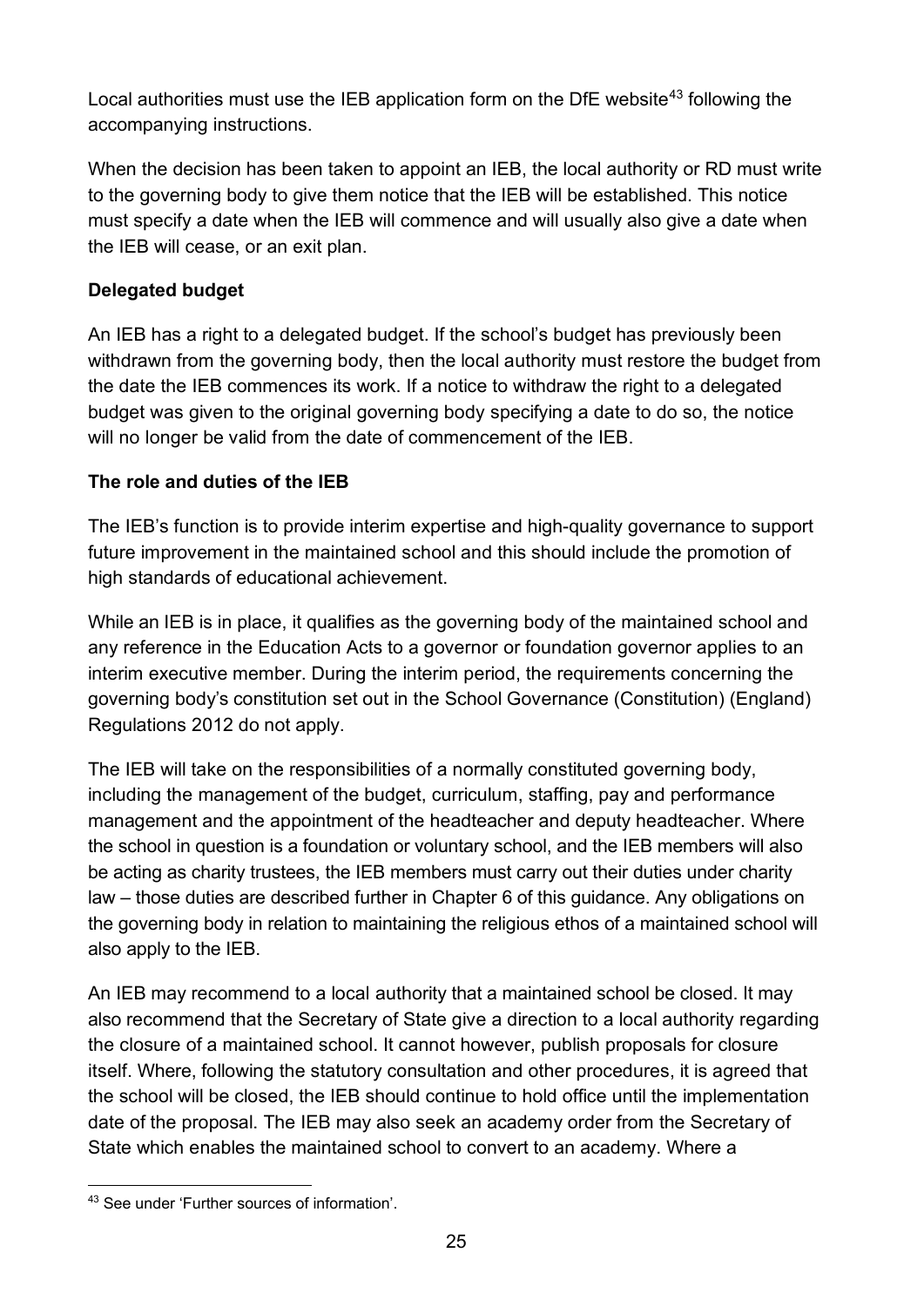maintained school has been issued with an academy order, requiring that school to become a sponsored academy, the IEB will have the same duties to support that process as an ordinary governing body<sup>44</sup>.

#### **Membership of the IEB**

As set out in Schedule 6 to the 2006 Act, the number of interim executive members must not be less than two. Once the IEB has been established, further interim executive members can be appointed at any time. The RD can also direct the local authority as to the membership and the terms of appointment of an IEB appointed by that authority.

An IEB should be a focused group appointed for the full period of time expected to make sufficient improvements in the school. Members of an IEB should be chosen on a caseby-case basis, depending on the needs of the school, but should normally include individuals with financial skills and experience of transformational educational improvement. Where an academy order has already been made and a proposed academy trust identified, the trust should be represented on the IEB. If a proposed academy trust is identified in an academy order during the operation of the IEB, a trust representative should join the IEB at that point.

Although it is not prohibited by law, in most cases we would not expect existing governors who are vacating office to be nominated as IEB members. Local authorities who are considering doing this should discuss the particular circumstances of the school with the RD. The IEB may however arrange for the discharge of their functions by other people as they see fit [45.](#page-25-1) In this way, the IEB could continue to benefit from the experience of existing governors and help engage future governors. The local authority or RD can nominate one of the members of the IEB to act as Chair.

The local authority or RD should produce a written notice of appointment for each member of the IEB. Copies of this notice should be sent to: all other members of the IEB; the maintained school's existing governing body; the RD (where it is a local authority appointed IEB); and, in the case of foundation or voluntary schools, the Diocese or other appropriate authority. A local authority may choose to pay interim executive members such remuneration and allowances as they consider appropriate.

Interim executive members may be removed by whoever appointed them (the local authority or the RD). This may be for incapacity, misbehaviour, or where their written notice of appointment provides for termination.

<span id="page-25-0"></span><sup>44</sup> Under section 5B of the Academies Act 2010 as inserted by the Education and Adoption Act 2016.

<span id="page-25-1"></span><sup>45</sup> Under paragraph 11(2) of Schedule 6 of the 2006 Act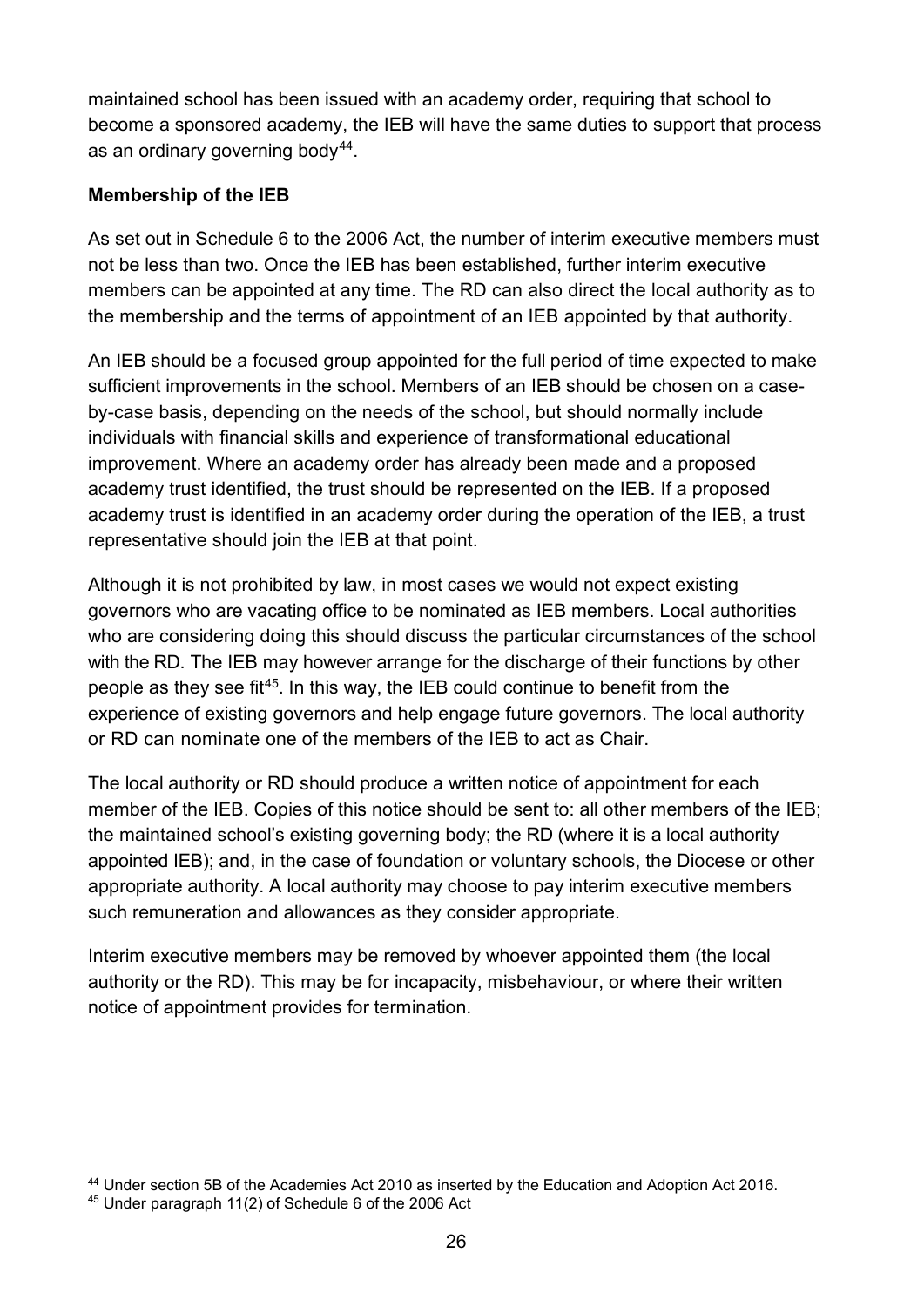# <span id="page-26-0"></span>**Power of the local authority to suspend the delegated authority for the governing body to manage a maintained school's budget**

Section 66 of the 2006 Act enables a local authority to suspend the governing body's right to a delegated budget by giving the governing body of the maintained school notice in writing. This applies where a maintained school is eligible for intervention and the school has a delegated budget within the meaning of Part 2 of the School Standards and Framework Act 1998. Using this power allows local authorities to secure control over staffing and spending decisions to secure improvements. There is no requirement for the local authority to consult before exercising this power.

A copy of the notice must be given to the head teacher of the maintained school and the governing body. If the local authority or the RD has appointed an IEB, the local authority cannot suspend the school's right to a delegated budget during the period when the governing body is constituted as an IEB.

# <span id="page-26-1"></span>**Power of the Secretary of State to direct a local authority on the appointment of interim executive members**

Where a local authority has appointed an IEB, the RD may, on behalf of the Secretary of State, direct the local authority as to:

- 1. who the interim executive members should be;
- 2. how many members the local authority can appoint;
- 3. what the terms of appointment should be; and
- 4. the termination of any appointment.

This power will enable the RD to contribute to the make-up and the arrangements of the IEB where it is felt that the local authority is best placed to take the IEB forward.

The Secretary of State will not exercise this power in relation to a school that is eligible for intervention in relation to educational standards unless Ofsted has rated the school inadequate.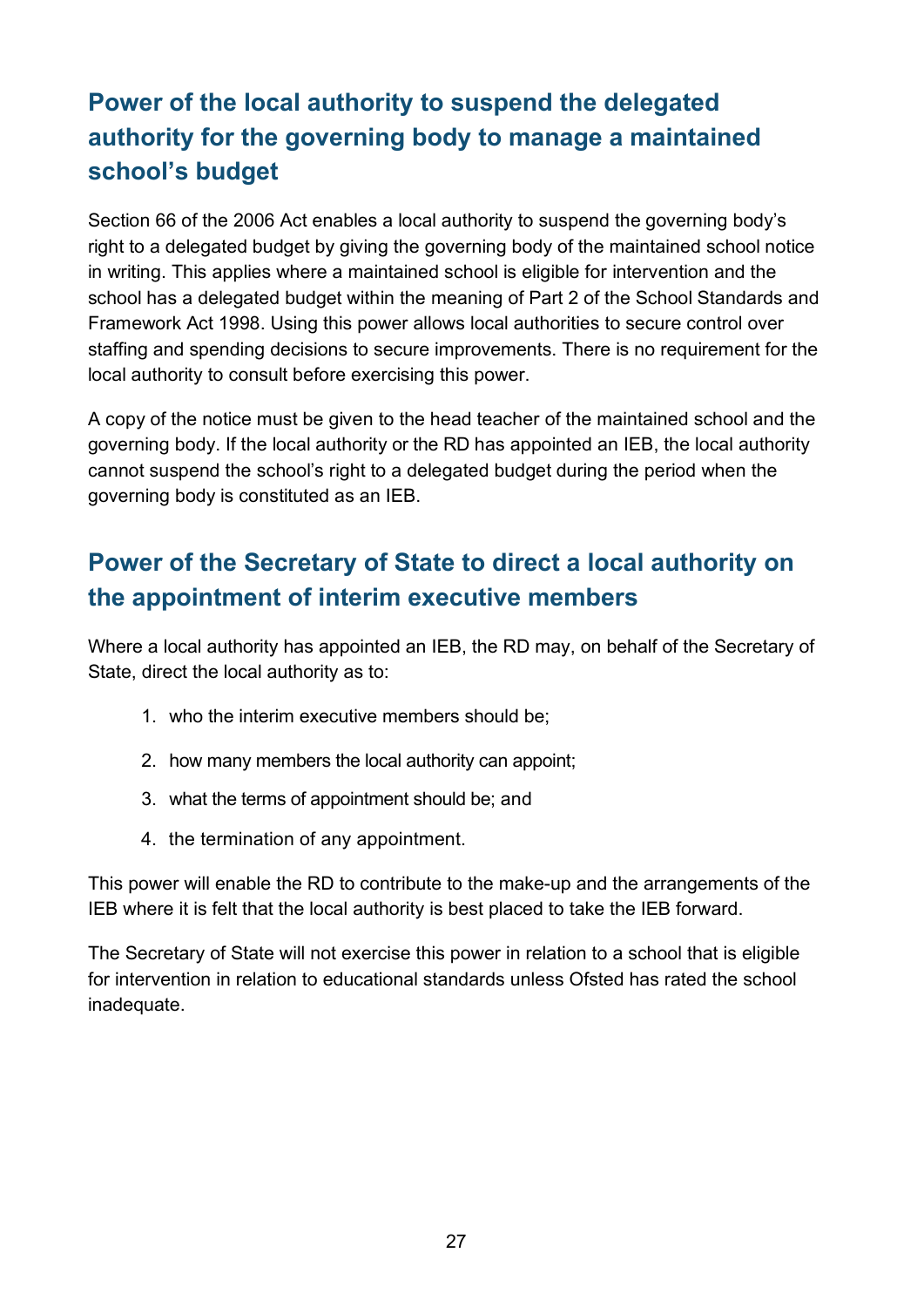# <span id="page-27-0"></span>**Power of the Secretary of State to take over responsibility for interim executive members**

Under section 70C of the 2006 Act<sup>[46](#page-27-2)</sup>, where a local authority has already appointed an IEB, the RD may take over responsibility for arrangements in connection with the IEB members. If this happens, the notice given by the local authority to the governing body (setting out that it will consist of interim executive members), and any further actions taken by the local authority in respect of the IEB, will be treated as having been given by the RD.

#### <span id="page-27-1"></span>**Power of the Secretary of State to direct the closure of a maintained school**

Section 68 of the 2006 Act enables the Secretary of State to direct a local authority to close a maintained school that is eligible for intervention $47$ . This will usually be done where there is no prospect of the maintained school making sufficient improvement through other means of support. Before this power can be exercised, the Secretary of State must consult:

- 1. the local authority and the governing body of the school;
- 2. in the case of a Church of England or Roman Catholic Church school, the appropriate diocesan authority;
- 3. in the case of any other foundation or voluntary school the person or persons by whom the foundation governors are appointed; and
- 4. such other persons as the Secretary of State considers appropriate.

It is recommended that where appropriate any site trustees (who own the school site) or other relevant religious authorities should also be consulted.

If the direction to close a maintained school has been given, the local authority will be expected to meet any costs of terminating staff contracts and make appropriate arrangements for the pupils' continuing education, whether in a replacement school, or through transition to an alternative existing school.

Local authorities and RDs should be aware that there is a presumption against the closure of rural schools. If the maintained school in question is designated as rural, local

<span id="page-27-2"></span><sup>46</sup> As inserted by the Education and Adoption Act 2016.

<span id="page-27-3"></span><sup>&</sup>lt;sup>47</sup> Except a maintained school that is eligible for intervention as the result of a teachers' pay and conditions warning notice.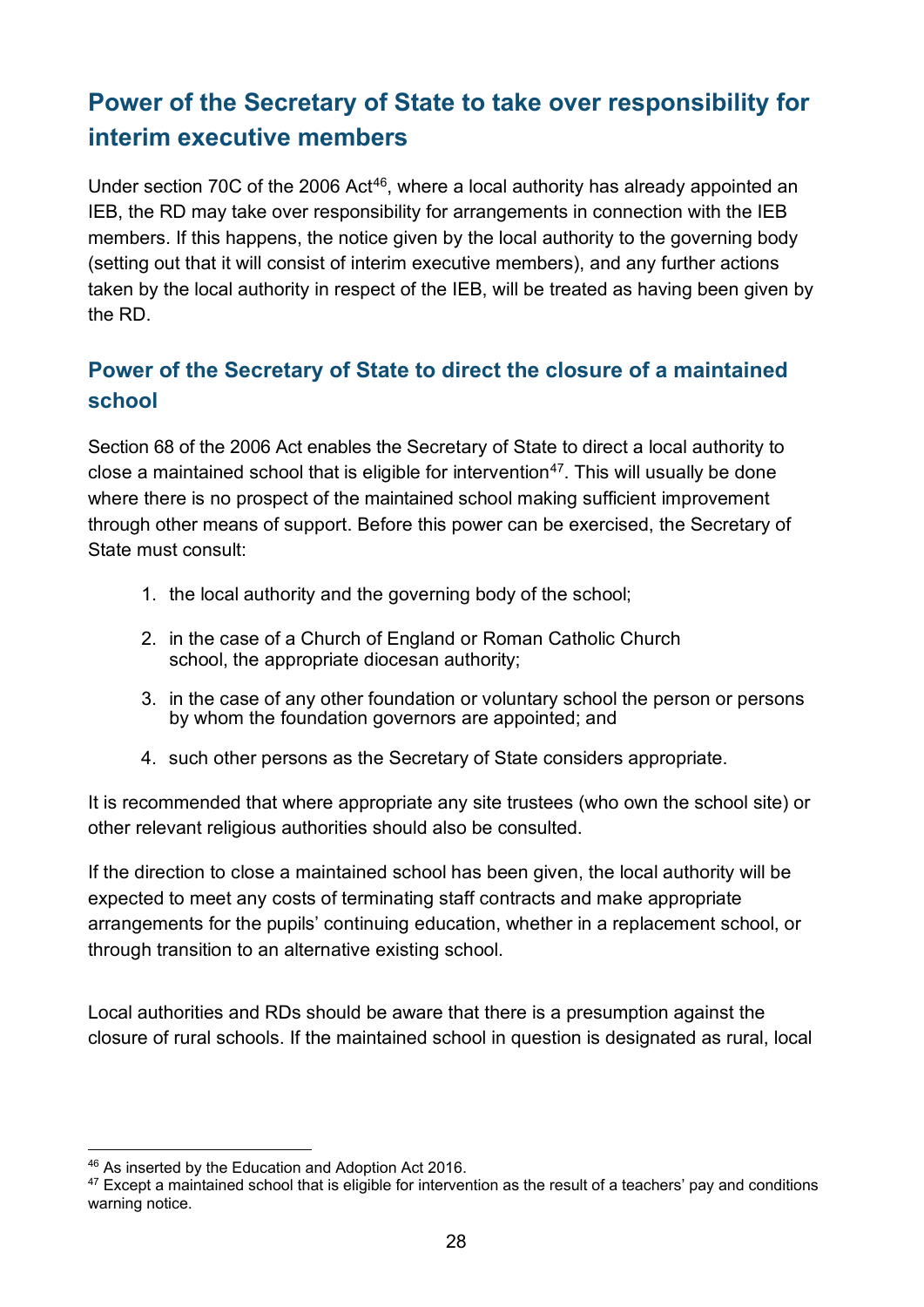<span id="page-28-0"></span>authorities have a statutory duty to consider all alternatives to closure (e.g. amalgamation, academy conversion) prior to publishing proposals for closure<sup>48</sup>.

### **Power of the Secretary of State to make an academy order**

Using the Secretary of State's powers under Section 4 of the Academies Act 2010, RDs can make an academy order in respect of a maintained school either on the application of a school's governing body or if the school is eligible for intervention within the meaning of Part 4 of the 2006 Act.

Where a maintained school is judged inadequate by Ofsted the RD is **under a duty** to make an academy order. Before the RD exercises this duty, they may consider the viability of the school. The RD may also choose to make an academy order where a maintained school has failed to comply with a warning notice issued on the grounds of a serious breakdown in the way the school is managed or governed or where the safety of pupils or staff at the school is threatened. RDs will only issue academy orders to maintained schools that become eligible for intervention after failing to comply with a warning noticed issued on the grounds of low standards of pupil performance in the most exceptional of circumstances.

If an academy order is made in respect of a school, the RD must give a copy of the order to:

- 1. the governing body of the school;
- 2. the headteacher;
- 3. the local authority; and
- 4. in the case of a foundation or voluntary school that has a foundation:
	- (I) the trustees of the school;
	- (II) the person or persons by whom the foundation governors are appointed; and,
	- (III) in the case of a school which has a religious character, the appropriate religious body.

#### **Consultation**

<span id="page-28-1"></span><sup>48</sup> More information regarding school closure can be found here: <https://www.gov.uk/government/publications/school-organisation-maintained-schools>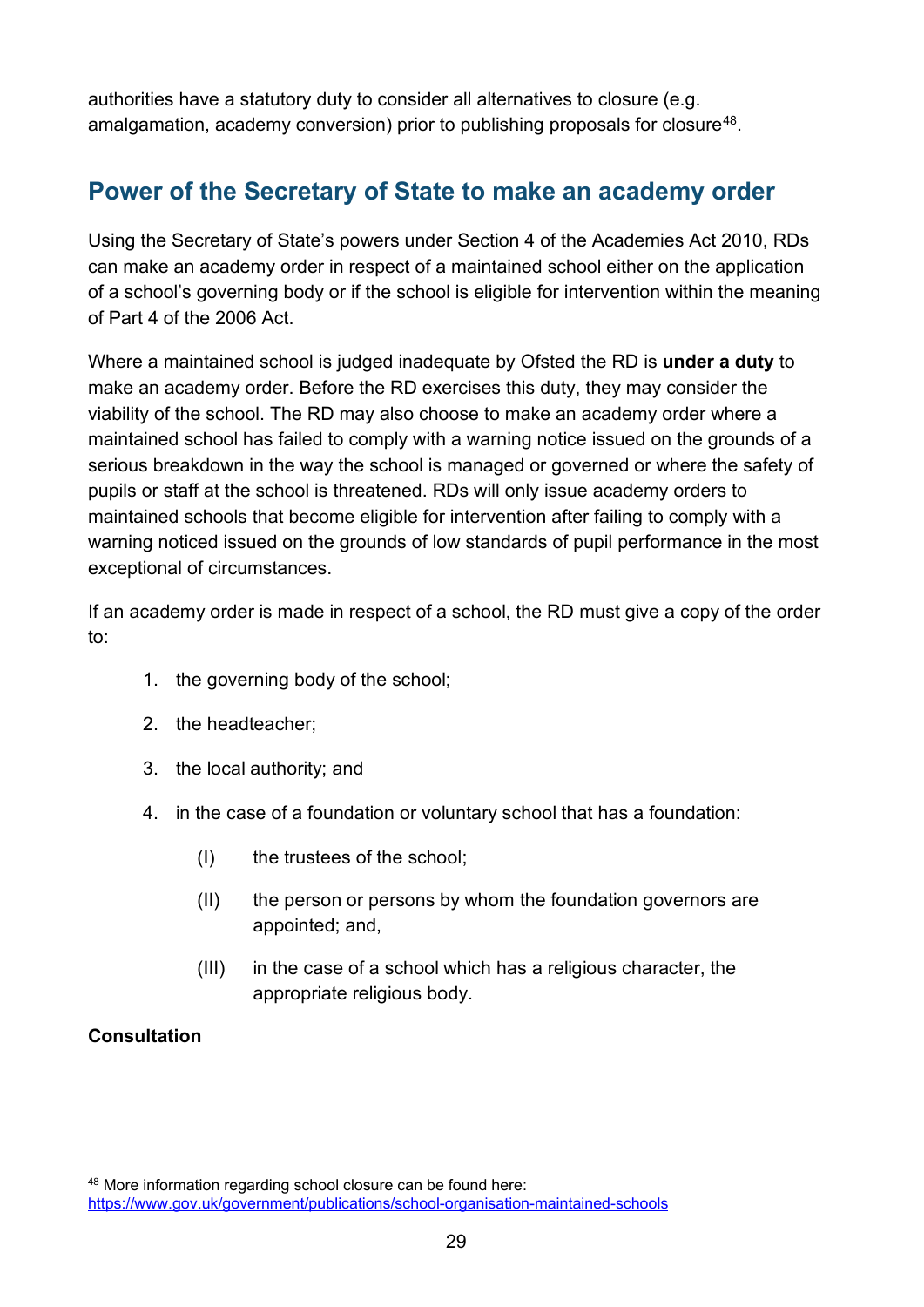#### **For a maintained school which has been judged inadequate by Ofsted:**

There is no requirement for a consultation to be carried out by the governing body or by the academy trust on whether the conversion should take place. There is no requirement for the RD to consult on whether the maintained school should convert to an academy.

Where such a maintained school is a foundation or voluntary school that has a foundation, the RD must consult the following regarding the *identity of the academy trust*[49](#page-29-0):

- (I) the trustees of the school;
- (II) the person or persons by whom the foundation governors are appointed; and
- (III) in the case of a school which has a religious character, the appropriate religious body.

#### **For a maintained school that is eligible for intervention other than because it was judged inadequate by Ofsted:**

There is no requirement for a consultation to be carried out by the governing body or by the academy trust on whether the conversion should take place.

Where such a maintained school is not a foundation or voluntary school that has a foundation, there is no requirement for the RD to consult on whether the school should convert to an academy.

Where such a maintained school is a foundation or voluntary school that has a foundation, the RD must consult:

- (I) the trustees of the school;
- (II) the person or persons by whom the foundation governors are appointed; and
- (III) in the case of a school which has a religious character, the appropriate religious body.

#### **Sponsored and Converter Academies**

<span id="page-29-0"></span><sup>&</sup>lt;sup>49</sup> In relation to this requirement to consult, for the purpose of this quidance we refer to the identity of 'the academy trust' but this is in fact the identity of the person with whom the arrangements are to be entered into, as described in Section 5A of the Academies Act 2010, as inserted by the Education and Adoption Act 2016.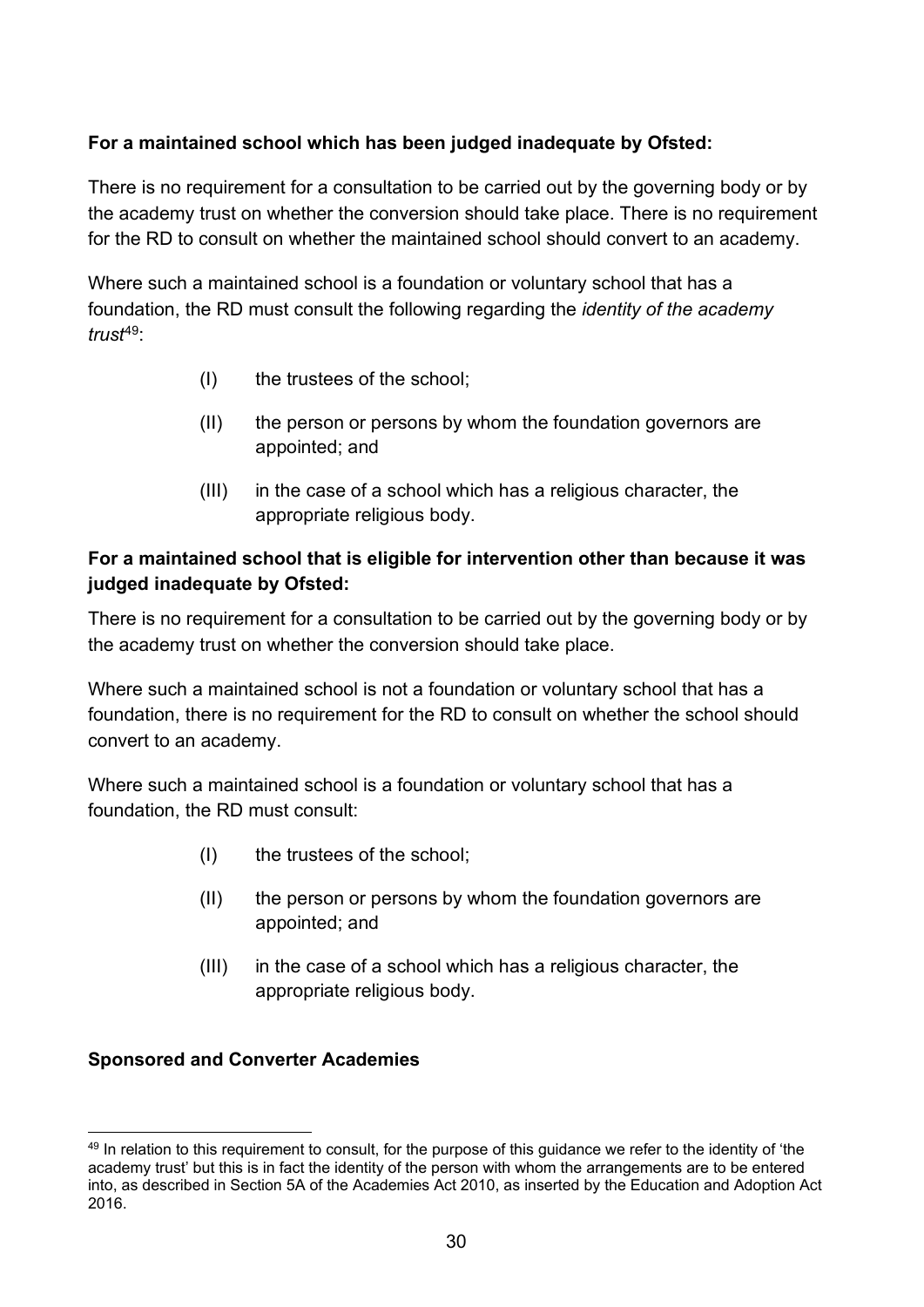An academy is considered a sponsored academy where an RD makes an academy order for a school that is eligible for intervention, or where a school has applied to become an academy but where the RD does not consider the school strong enough to convert without the additional support of a sponsor. The sponsor identified to support a maintained school required to become an academy will be under a duty<sup>[50](#page-30-1)</sup> to communicate to parents information about their plans for improving the school, before the school is converted into a sponsored academy.

A converter academy is one that converts after an application by the governing body of the school and the RD considers the school is strong enough to do so without additional support. The method by which a school converts and whether it is classed as a sponsored or a converter academy has implications for the treatment of surplus and deficit balances<sup>51</sup>.

### <span id="page-30-0"></span>**Power of the Secretary of State to revoke an academy order**

Section 5D of the Academies Act 2010 enables the Secretary of State to revoke an academy order that was made because a maintained school is eligible for intervention. This power can be used at the discretion of the Secretary of State and it will only be used in exceptional circumstances and not just because a school's Ofsted rating has improved. It is the Secretary of State's view that schools in general should benefit from being part of an academy trust. In the Secretary of State's view, transferring underperforming maintained schools to academy trusts is the most effective means of securing their rapid improvement. Ministers will make decisions on any revocations of academy orders.

Examples of "exceptional circumstances" include where:

- 1. The Secretary of State considers that the school would not be viable as an academy (in these cases, we would expect the local authority to close the school and the Secretary of State can direct them to do so if necessary); or
- 2. The school has been re-inspected by Ofsted and judged **Good** or **Outstanding,**  and the Secretary of State is satisfied that the improvement can be sustained without the support of a strong sponsor. Ofsted's findings will be one of a number of sources of information the Secretary of State will consider when deciding whether improvement can be sustained without the support of a strong sponsor.; or

<span id="page-30-2"></span><span id="page-30-1"></span> $50$  Section 5E of the Academies Act 2010, as inserted by the Education and Adoption Act 2016. <sup>51</sup> The Treatment of surplus and deficit balances when maintained schools become academies: [https://www.gov.uk/government/publications/academy-conversion-surplus-and-deficit-balance-transfer](https://www.gov.uk/government/publications/academy-conversion-surplus-and-deficit-balance-transfer-process)[process](https://www.gov.uk/government/publications/academy-conversion-surplus-and-deficit-balance-transfer-process)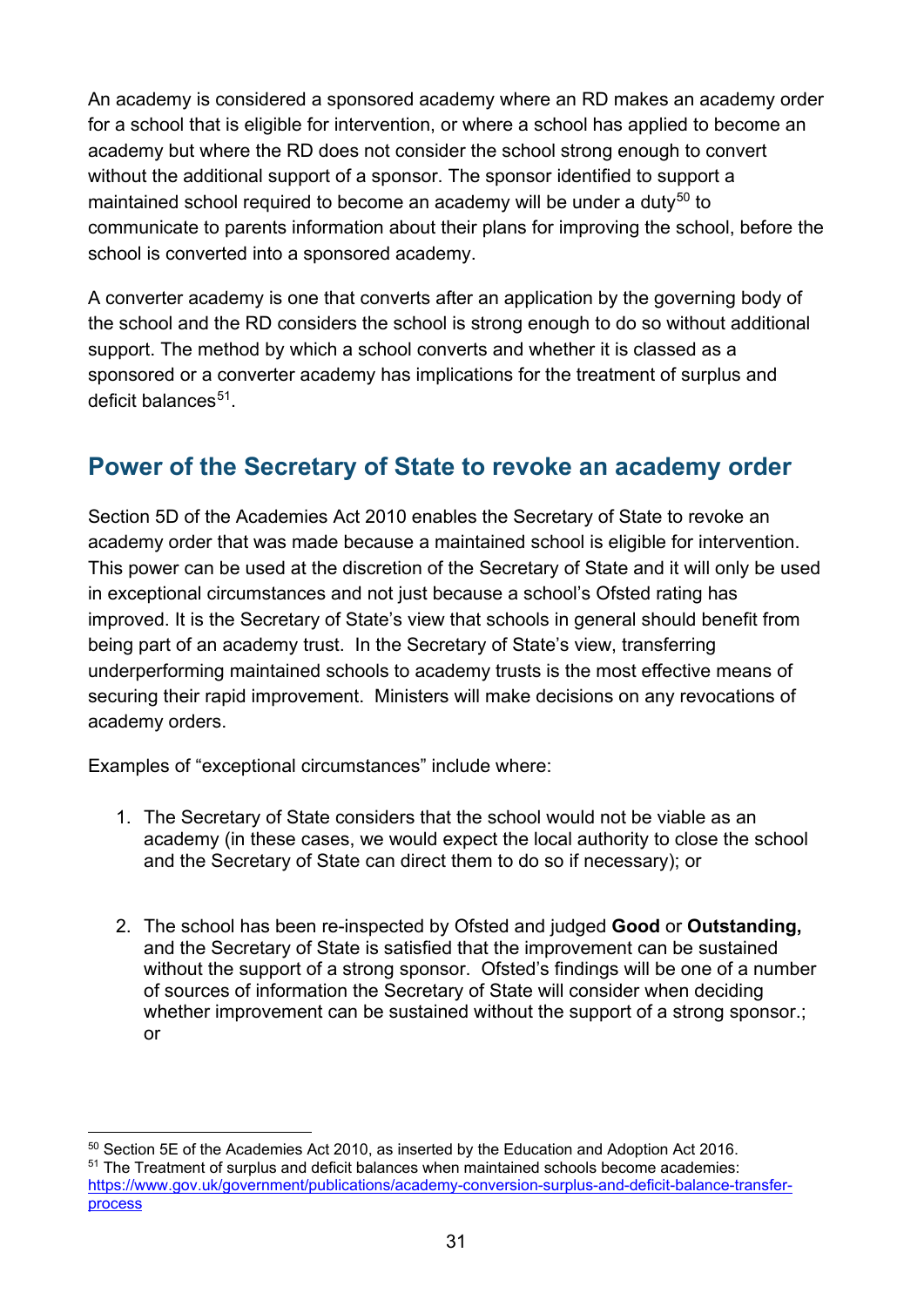3. The school was rated inadequate by Ofsted solely on **safeguarding** grounds having previously been judged Good or Outstanding, the school has reverted to its previous Ofsted rating and the Secretary of State is satisfied that the safeguarding concerns have been addressed and can be sustained without the support of a strong sponsor or Multi-Academy Trust.

The examples above are not exhaustive and the Secretary of State will consider each case on its individual merits, taking account of any reasons put forward by the governing body as to why revocation is in the best interests of the pupils served by the school. The Secretary of State will only consider revoking an academy order at the request of the school's governing body, except where the school would in the Secretary of State's view not be viable as an academy, and the local authority asks for the order to be revoked so that the school can be closed. In these circumstances the local authority will be expected to close the maintained school following the statutory school closure process and if necessary, ministers may use the power to direct them to do so.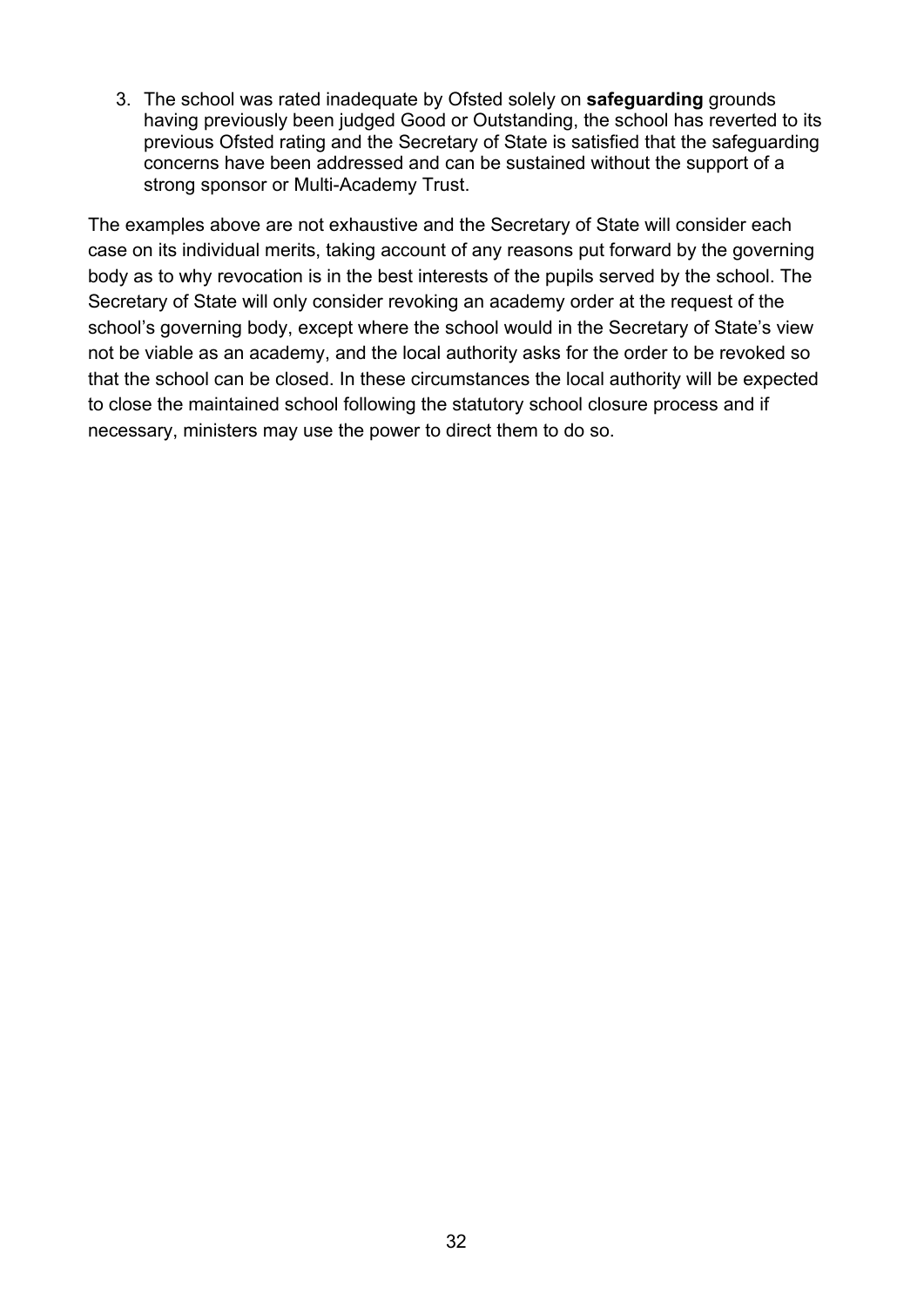# <span id="page-32-0"></span>**Chapter 4: Academies causing concern**

The department will hold academies to account just as robustly as they would maintained schools. In particular, RDs or the ESFA as appropriate will take action wherever an academy is judged inadequate by Ofsted, or where financial mismanagement and/or governance failure is identified. A range of information is systematically collected and shared with RDs and the ESFA, who will agree a robust and joined up approach to addressing underperformance. Where concerns are identified, the department will take action in line with the funding agreement of the academy in question.

### **Termination warning notices in academies**

Arrangements for academies to be issued with a warning notice where they have not been judged inadequate by Ofsted, but are otherwise causing concern, are specified in their academy funding agreements. Such warning notices can usually be given on the grounds that:

- 1. the Academy Trust has breached the provisions of its funding agreement;
- 2. there has been a serious breakdown in the way the Academy is managed or governed; or
- 3. the safety of pupils or staff is threatened, including by a breakdown of discipline.

The ESFA can give a Financial Notice to Improve (FNtI) where there is evidence of financial mismanagement or related poor governance arrangements. Detail on what could constitute a serious breakdown in management or governance, or the safety of pupils or staff being threatened are similar to those for maintained schools and more information can be found on pages 14-16. An academy's funding agreement may also allow an RD to issue a warning notice for educational standards that are unacceptably low. However, unless Ofsted has already judged the academy as inadequate, the RD will issue a termination warning notice<sup>[52](#page-32-1)</sup> only in exceptional circumstances, such as where educational underperformance is linked to financial mismanagement and/or governance failure. If the academy has been rated as 'requires improvement' by Ofsted, then the department will instead extend an optional offer of support. The department may, however, intervene in a school judged as 'requires improvement' on the basis of other evidence, such as evidence of a breakdown in governance.

The RD (on behalf of the Secretary of State) will consider any representations from the Academy Trust received by the date specified in the Termination Warning Notice. If the

<span id="page-32-1"></span><sup>&</sup>lt;sup>52</sup> The Secretary of State will consider the use of their termination powers as set out in the Funding Agreement if requested to do so in writing by the Diocesan Authority in accordance with Section 12 of the Church Supplemental Agreement.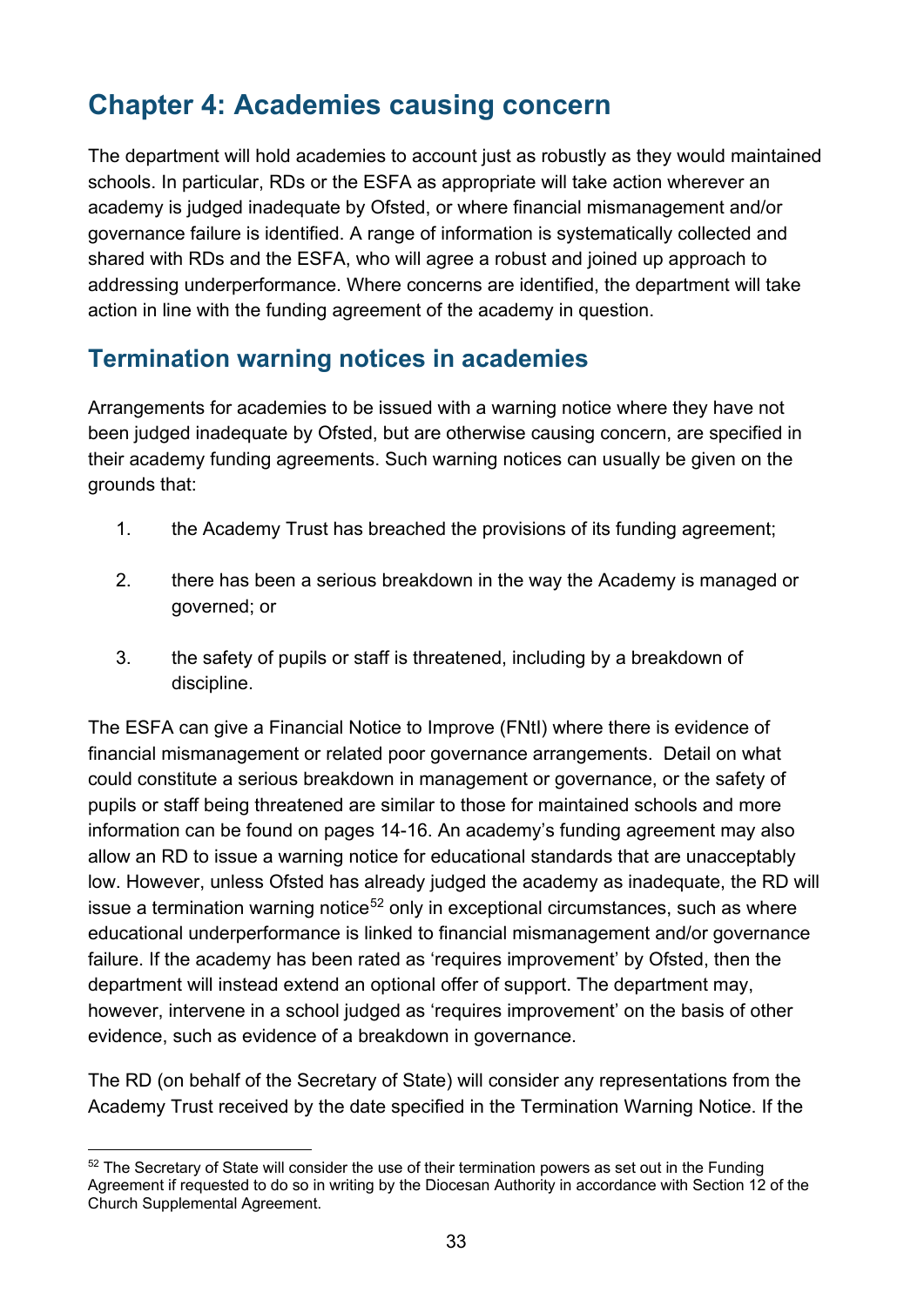academy trust fails to carry out the actions set out in a termination warning notice the RD may issue a termination notice.

Where a local authority has concerns about standards, management or governance, or safety in an academy, it should alert the relevant RD.

Warning notices issued to academy trusts by RDs are published online<sup>53</sup>, as well as being shared with Ofsted at the time of issuing.

# <span id="page-33-0"></span>**Academies judged inadequate**

The RD will respond just as swiftly if an academy has been judged inadequate by Ofsted as they would for a maintained school.

As set out in the Education and Adoption Act 2016<sup>54</sup>, regardless of the terms in an academy's funding agreement, the RD (on behalf of the Secretary of State) can terminate the funding agreement of an academy that has been judged inadequate. This is a power rather than a duty, meaning the RD may decide to implement other measures to improve the school, rather than terminate its funding agreement to bring about a change of trust, for example where a change of academy trust would prevent the consolidation of improvements in a school.

Where termination is appropriate, the RD on behalf of the Secretary of State must first give the academy trust an opportunity to make representations.

Where a Church Supplemental Agreement has been entered into, alongside the funding agreement, the RD will also notify the appropriate diocesan authority and consider its representations. The RD must comply with any other terms specified in the Church Supplemental Agreement regarding termination. When considering the use of intervention powers in Church academies causing concern, the RD should continue to have regard for the Church memoranda of understanding. A link to the memoranda can be found in the 'further sources of information' section of this guidance.

When an academy has been judged inadequate, the RD may identify a new academy trust to take on responsibility for the academy, and will enter into a new funding agreement in respect of that academy (this is sometimes referred to as an academy transfer). RDs will assess these cases on an individual basis, and may not effect a transfer. If the academy that was judged inadequate was previously a 'standalone' academy, this will generally mean it will join a strong trust that has been assessed as having the capacity to improve the school. The academy will continue to function, and the RD and the new academy trust will work to ensure minimal disruption to pupils' education during the transition. In some exceptional cases, where the academy is not considered

<span id="page-33-1"></span><sup>53</sup> Via: https://www.gov.uk/government/collections/letters-to-academies-about-poor-performance<br>54 Sections 2A and 2D of the Academies Act 2010, as inserted by the Education and Adoption Act 2016.

<span id="page-33-2"></span>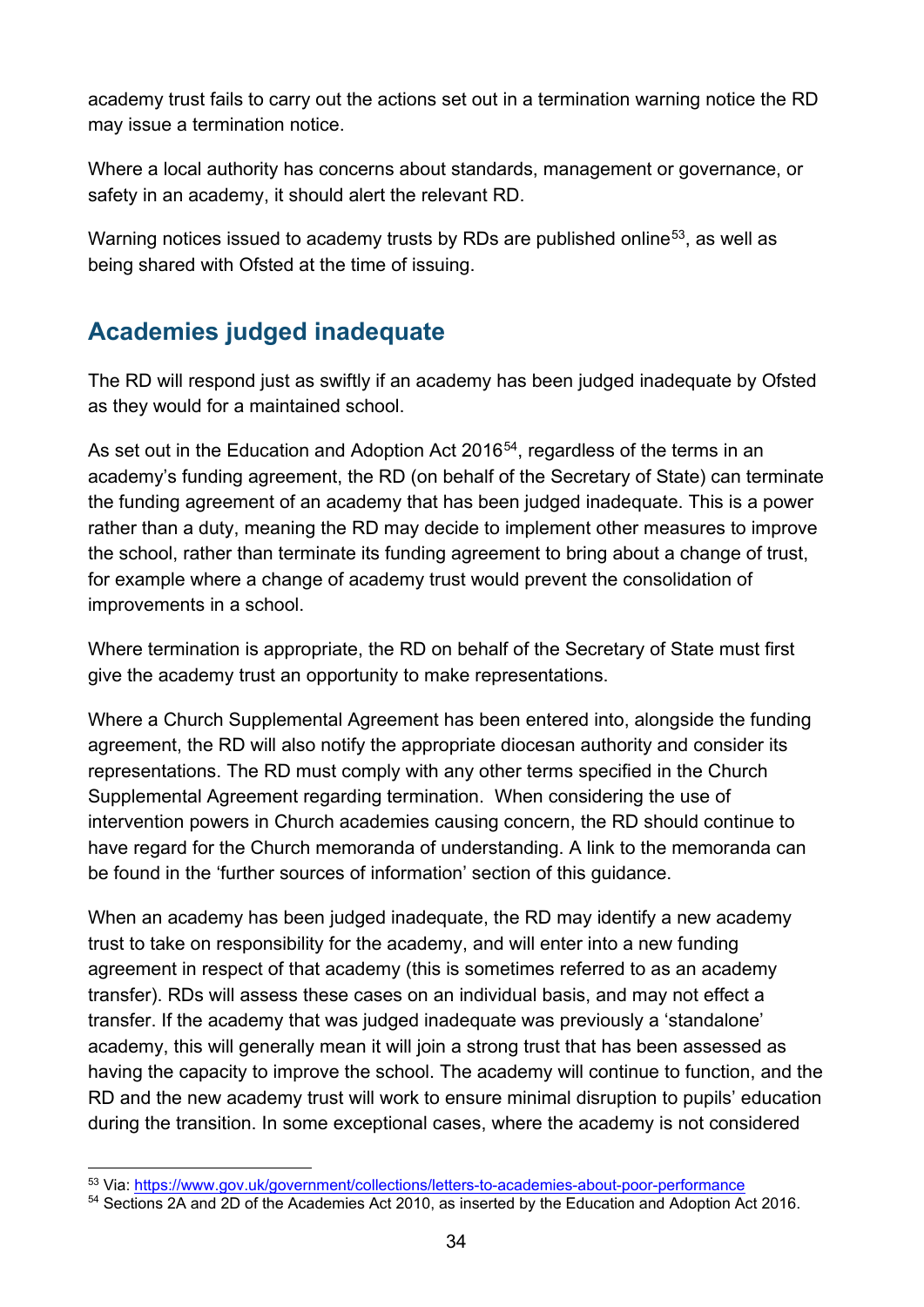viable in the long term, the RD can move to terminate the funding agreement in order to close it.

# <span id="page-34-0"></span>**Financial intervention in academies**

The Education and Skills Funding Agency (ESFA) are responsible for the effectiveness of the financial system for academies. High standards of governance and financial management are key to the effective running of an academy trust and underpin the trust's ability to support schools in delivering the best educational outcomes. The ESFA will work alongside Regional Directors and other parts of the department to help build a strong system of financial management. Where instances of governance and financial underperformance arise, the ESFA will take action to bring about improvements. Guidance for academies concerning financial management, control and reporting requirements can be found in the Academies Financial Handbook<sup>55</sup>.

Where the ESFA has concerns about financial management and/or governance in an academy trust it may issue a Financial Notice to Improve (FNtI). All Financial Notices to Improve are published online. The trust must comply with the FNtI. Failure to comply will be deemed a breach of the funding agreement. In exceptional circumstances, the funding agreement may be terminated due to non-compliance with an FNtI. More information concerning financial intervention and FNtIs can be found in the Academies Financial Handbook.

<span id="page-34-1"></span><sup>55</sup> More information on the academies financial handbook can be found here: <https://www.gov.uk/government/publications/academies-financial-handbook>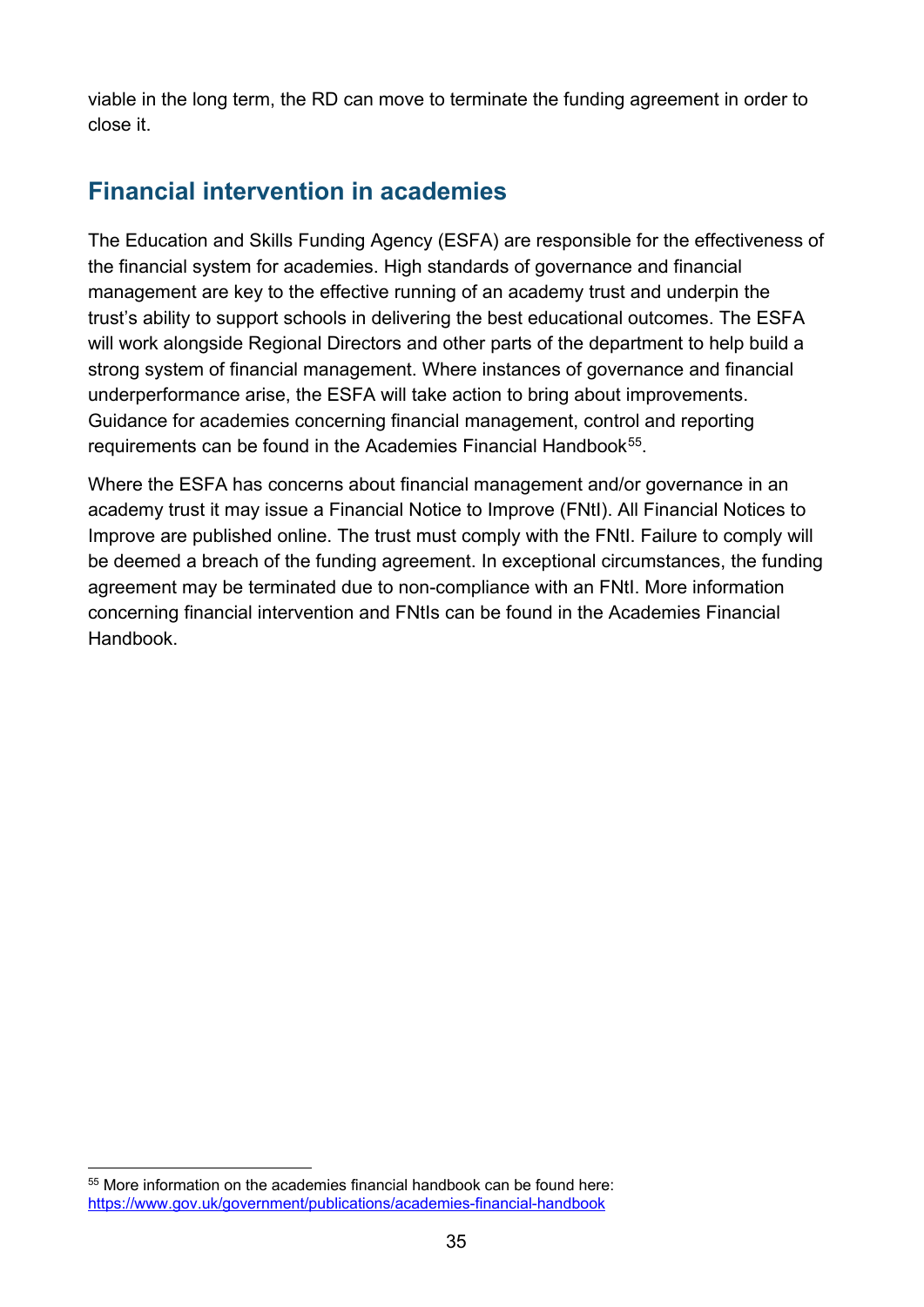# <span id="page-35-0"></span>**Chapter 5: Other local authority duties**

# <span id="page-35-1"></span>**School performance**

A local authority must exercise its education functions with a view to promoting high standards<sup>56</sup>

Beyond the above statutory duty, local authorities have considerable freedom as to how they deliver their statutory responsibilities. Local authorities should act as champions of high standards of education across maintained schools in their area, and in doing so should:

- Understand the performance of maintained schools in their area, using data as a starting point to identify any school that is underperforming, while working with them to explore ways to support progress;
- Work closely with the relevant RD, diocese and other local partners to ensure maintained schools receive the support they need to improve;
- Where underperformance has been recognised in a maintained school, proactively work with the relevant RD, combining local and regional expertise to ensure the right approach, including sending warning notices, and using intervention powers where this will improve leadership and standards; and
- Encourage good and outstanding maintained schools to take responsibility for their own improvement; support other maintained schools; and enable other maintained schools to access the support they need to improve.

The School Improvement Monitoring and Brokering Grant<sup>[57](#page-35-3)</sup> will be provided to local authorities to assist them in fulfilling these core school improvement activities for the maintained schools in their area. The grant will cease in 2023-24, phased so that it will be reduced to 50% of the previous amount on a per school basis in FY 2022-23. From 2022- 23, local authorities will be permitted to de-delegate from maintained schools' budget shares to fund this core school improvement activity.

As set out above, these core school improvement activities extend beyond exercising of statutory intervention powers but do not extend to a duty to provide or fund school improvement services themselves; and relate only to schools they maintain, rather than academies which are accountable to the Secretary of State. However, should a local authority have any concerns about an academy's standards, leadership or governance,

<span id="page-35-2"></span><sup>56</sup> Section 13A of the Education Act 1996.

<span id="page-35-3"></span><sup>57</sup> More information on the School Improvement Monitoring and Brokering Grant can be found here: [Government response - Reforming how LA SI functions are funded \(publishing.service.gov.uk\)](https://assets.publishing.service.gov.uk/government/uploads/system/uploads/attachment_data/file/1045633/Government_response_-_Reforming_how_LA_SI_functions_are_funded.pdf)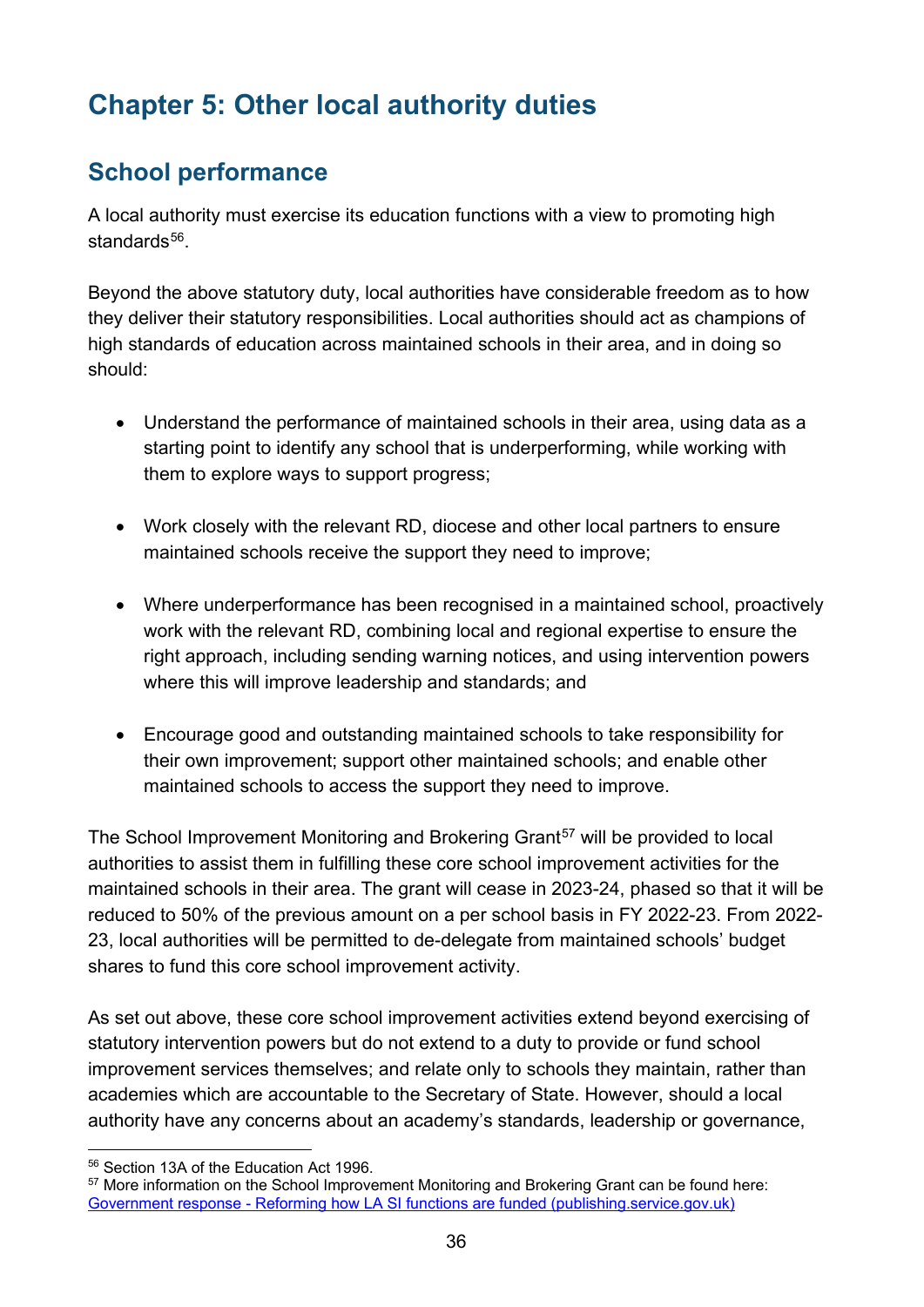they should raise these directly with the relevant RD.

RDs will apply the same rigour to the academies and free schools in their regions, as local authorities should apply to maintained schools in their area, and will similarly champion education excellence.

# <span id="page-36-0"></span>**Special Educational Needs and Disabilities (SEND)**

Local authorities are subject to a range of duties under the Children and Families Act 2014[58](#page-36-2) and the Equality Act 2010 relating to children and young people with special educational needs (SEN) and disabilities (SEND). Information on local authority responsibilities in relation to children with SEND can be found in the SEND Code of Practice<sup>[59](#page-36-3)</sup>

Local authorities must keep their educational and training provision and social care provision for children and young people with SEN or disabilities under review.

Local authorities must carry out their functions with a view to identifying all the children and young people in their area who have or may have SEN or have or may have a disability. In addition, where a child or young person is brought to their attention, the local authority must decide whether to carry out an Education, Health and Care (EHC) needs assessment and, if necessary, issue an EHC plan. If they issue an EHC plan, the local authority must secure the special educational provision specified in it and must maintain the plan. Local authorities fund any additional costs of this provision from the high needs block of the Dedicated Schools Grant (DSG).

In performing all these functions local authorities are subject to duties in the Equality Act 2010, including the Public Sector Equality Duty.

Where, in fulfilling its statutory duties to keep special educational provision under review or to secure provision in an EHC plan, a local authority identifies concerns over the standards, management or governance, or safety of a maintained school or academy, they should raise them with the maintaining LA or the RD.

# <span id="page-36-1"></span>**Alternative Provision**

When children of compulsory school age are not receiving suitable education, for example as a result of a permanent exclusion or where a child has health-related needs that mean they are unable to attend a mainstream school full-time, the local authority has a duty under the Education Act 1996 to arrange it. Schools may also commission places in PRUs, for example if they are arranging suitable full-time education from the sixth day

<span id="page-36-3"></span><span id="page-36-2"></span> $58$  Children and Families Act 2014, Part 3, Section 22.<br> $59$  More information on the SEND Code of Practice can be found here: <https://www.gov.uk/government/publications/send-code-of-practice-0-to-25>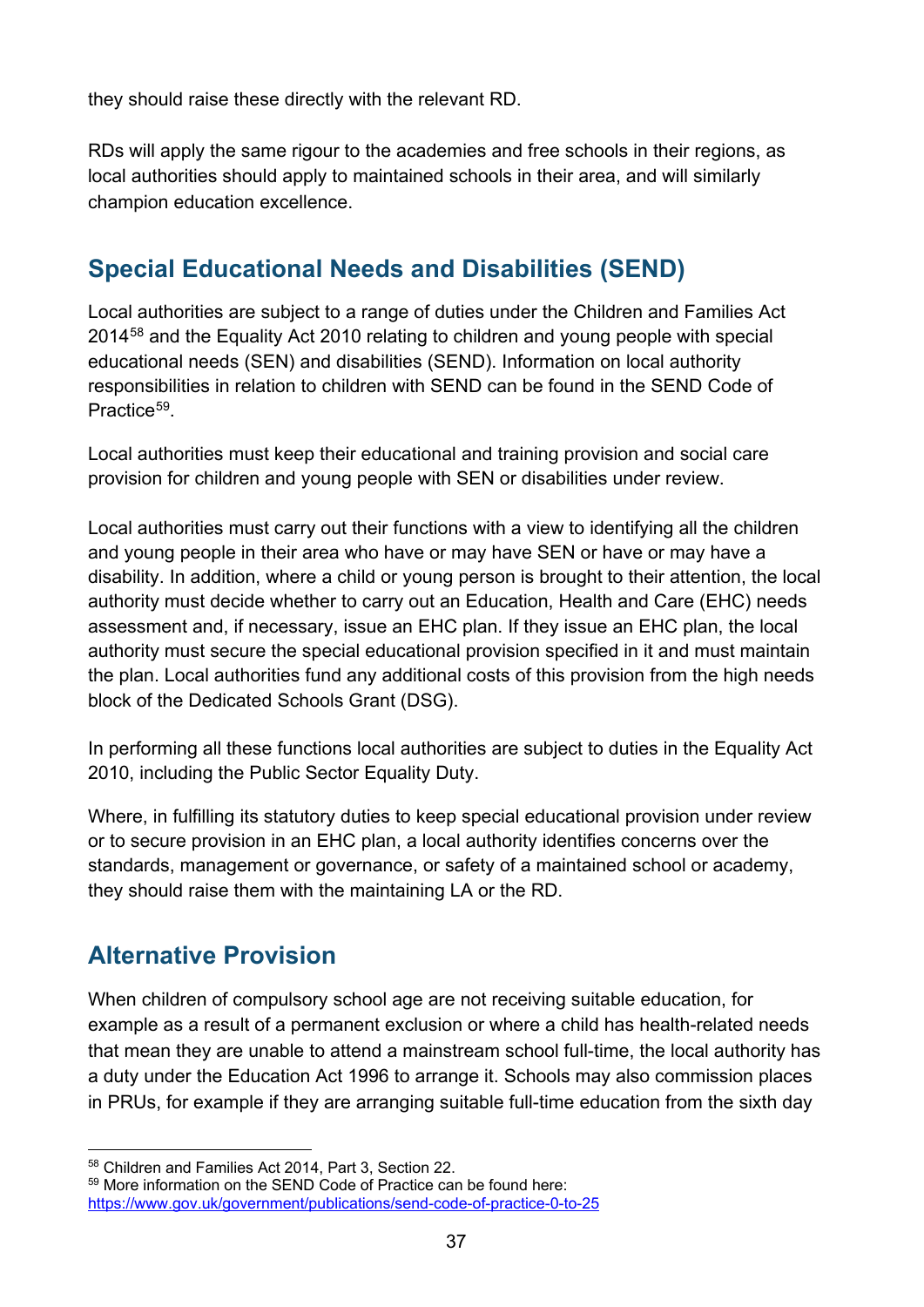of a fixed period exclusion or if they are directing pupils off-site in order to help improve their behaviour.

Where, in fulfilling its statutory duties to secure alternative provision, a local authority identifies concerns over the standards, management, governance, or safety of a PRU or AP academy, they should raise them with the maintaining local authority and the RD.

# <span id="page-37-0"></span>**Safeguarding**

Local authorities have overarching responsibility for safeguarding and promoting the welfare of all children and young people in their area, regardless of the types of educational settings they attend. There are a number of statutory duties under the 1989 and 2004 Children Acts which make this clear. In order to fulfil these duties effectively, local authorities need to work in partnership with all schools (including independent schools), appropriate religious bodies and further education and sixth form colleges in their area.

Where a local authority has concerns about an academy or free school's safeguarding arrangements or procedures (arising as a result of investigations about individual children or otherwise), these concerns should be raised to the Education and Skills Funding Agency (ESFA) who have responsibility for ensuring that academy trusts comply with their Funding Agreements. Details of the concern should be submitted to the ESFA on its online [enquiry form](https://form.education.gov.uk/service/Education_and_Skills_Funding_Agency__ESFA__enquiry_form)<sup>[60](#page-37-1)</sup>.

Where a local authority has a concern about an independent school's safeguarding arrangements or procedures (arising as a result of investigations about individual children or otherwise), these concerns should be reported to the Independent Education Division at the DfE, who have responsibility for enforcing the independent school standards and taking regulatory action where necessary.

Where a local authority has a concern about safeguarding at a maintained school, the authority can use its intervention powers as set out in this guidance.

'Keeping Children Safe in Education'<sup>[61](#page-37-2)</sup> is statutory guidance to which schools and colleges must have regard when carrying out their duties to safeguard and promote the welfare of children. 'Working Together to Safeguard Children' is statutory guidance on multi-agency working to safeguard and promote the welfare of children $62$ .

Schools' governing bodies and proprietors should ensure that the school or college contributes to multi-agency working in line with statutory guidance *Working Together to* 

<span id="page-37-2"></span><span id="page-37-1"></span><sup>&</sup>lt;sup>60</sup> The ESFA enquiry form can be found here: https://www.gov.uk/contact-dfe<br><sup>61</sup> *Keeping Children Safe in Education:* [https://www.gov.uk/government/publications/keeping-children-safe](https://www.gov.uk/government/publications/keeping-children-safe-in-education--2)[in-education--2](https://www.gov.uk/government/publications/keeping-children-safe-in-education--2)

<span id="page-37-3"></span><sup>62</sup> *Working Together to Safeguard Children*: [https://www.gov.uk/government/publications/working-together](https://www.gov.uk/government/publications/working-together-to-safeguard-children--2)[to-safeguard-children--2](https://www.gov.uk/government/publications/working-together-to-safeguard-children--2)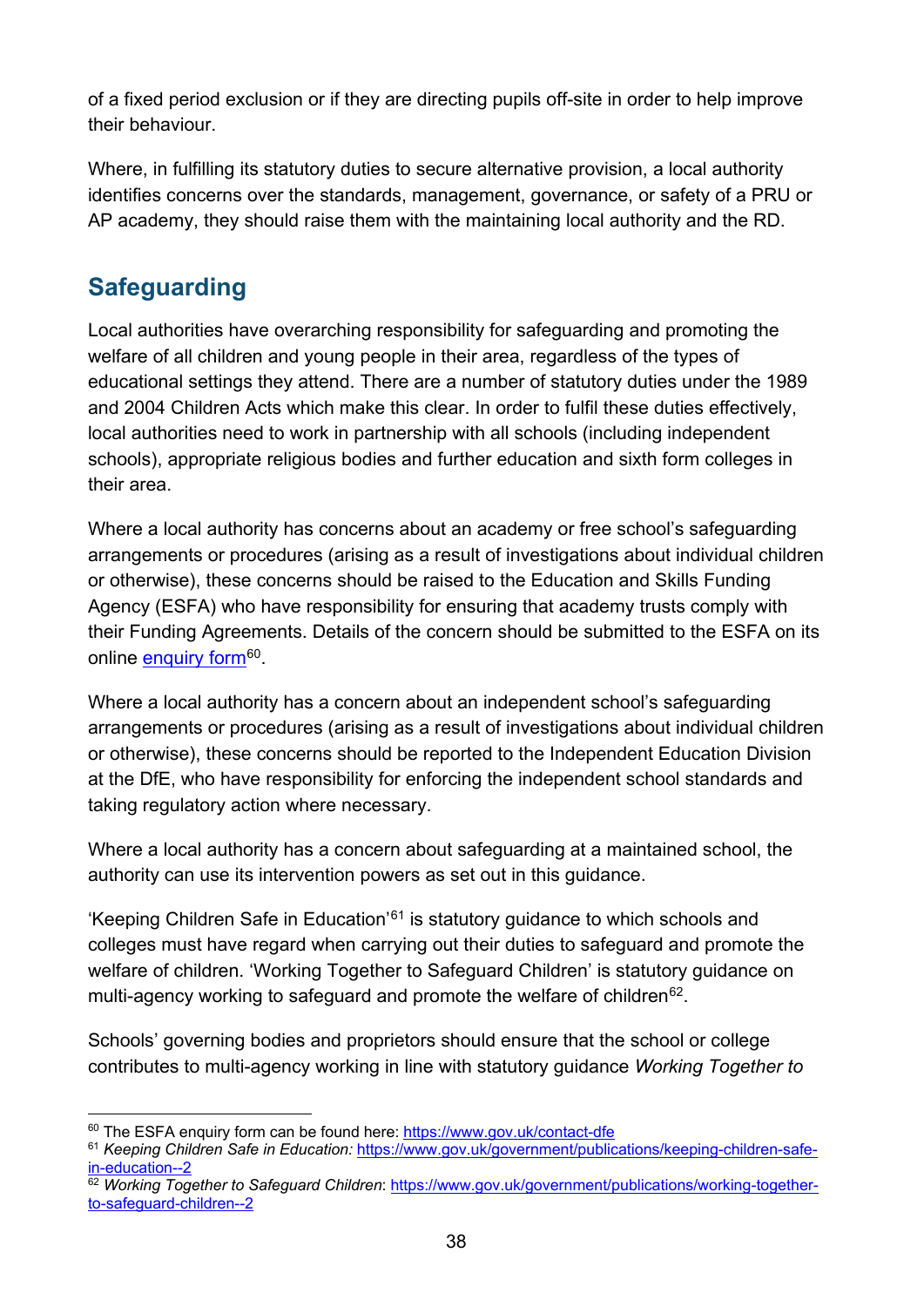*Safeguard Children* (2018). Schools and colleges should work with local safeguarding partners – the local authority, police and health services - to promote the welfare of children and protect them from harm.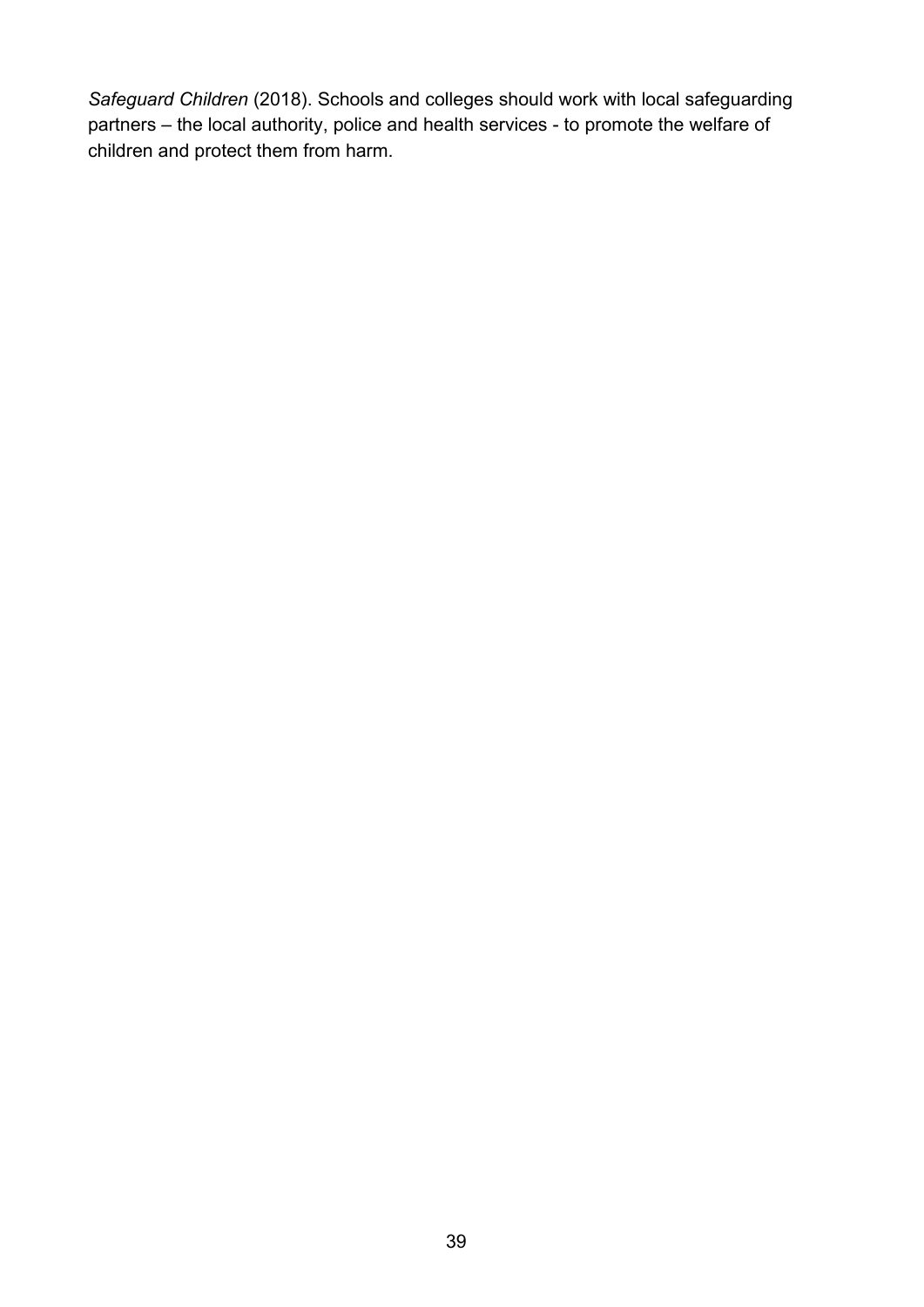# <span id="page-39-0"></span>**Chapter 6: Governance**

Full details of the duties on both governing bodies of maintained schools and academy trusts in relation to governance are set out in the Governance Handbook, which also includes key principles of effective governance (see 'Further sources of information'). We expect governing bodies to ensure parents are updated on support that is provided to address concerns about performance, whether through the local authority or RD.

### <span id="page-39-1"></span>**Additional non-statutory guidance relating to local authority oversight of governance in maintained schools**

Local authorities should take an active interest in the quality of governance in maintained schools. Local authorities should promote and support high standards of governance, recognising where a school could improve and encouraging governing bodies to do so. They should be champions for high quality school governance; help ensure that governors have the necessary skills; and have in place appropriate monitoring arrangements to identify signs of failure in relation to governing bodies' oversight of finance, safety or performance standards.

Maintained schools should have a code of conduct setting high standards for the role, conduct and professionalism of their governors. This includes an expectation that they undertake any training or development activity needed to fill skills gaps to contribute to the effective governance of the school.

Section 22 of the Education Act 2002 provides that local authorities should ensure that training they consider necessary to discharge their duties is made available to every governor, free of charge. It is also possible for governing bodies to suspend governors who refuse to undertake necessary training<sup>63</sup>.

As a result, local authorities should have arrangements in place for maintaining up to date records of governors in maintained schools. This should include contact details for chairs of governing bodies to aid direct communication with those who are accountable for schools. It should also enable them to carry out any necessary due diligence including identifying governors who sit on more than one governing body. Information held by the local authority should also be made available to the Department for Education upon request. Local authorities should also encourage transparency around school governance arrangements including through information published on school websites in line with statutory guidance $64$  and compliance with schools' duties under s538 of the

<span id="page-39-2"></span> $63$  More information on suspending governors can be found in the governance handbook. A link to the hand book can be found in the 'further sources of information' section of this guidance.

<span id="page-39-3"></span><sup>&</sup>lt;sup>64</sup> More information on the constitution of governing bodies of maintained schools can be found here: <https://www.gov.uk/government/publications/constitution-of-governing-bodies-of-maintained-schools>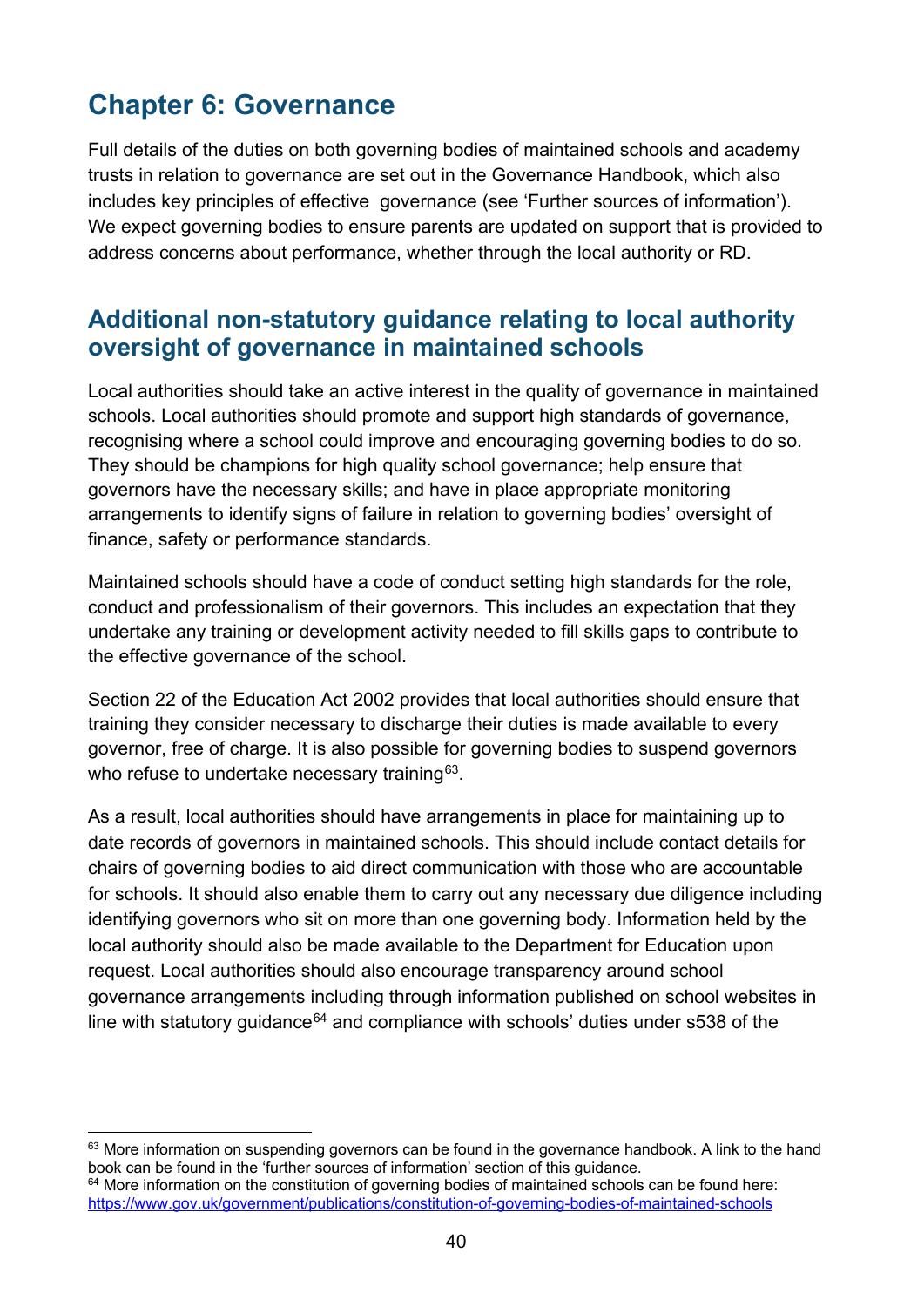Education Act 1996 to populate all of the governance fields on Get Information About Schools $65$  (GIAS).

In carrying out these responsibilities in respect of voluntary and foundation schools, local authorities will also need to work closely with religious bodies or other bodies who appoint the governors.

Where a local authority has concerns about the governance of an academy or free school in their area, they should raise this with the relevant RD or the ESFA.

# <span id="page-40-0"></span>**Schools causing concern and charity law**

Academy trusts, and the governing bodies of foundation and voluntary schools are all charities, and must comply with charity law. They are exempt from registration and direct regulation by the Charity Commission and are instead overseen by a Principal Regulator – the Secretary of State. As Principal Regulator the Secretary of State has a duty to promote charity law compliance by the charity trustees with their legal obligations in a trust's management and administration. Enforcement powers rest with the Charity **Commission** 

The Charity Commission can exercise powers of investigation and enforcement over these charities where the Secretary of State, as Principal Regulator, requests that the Commission investigates a concern that the department has identified. This means that, in consultation with the Principal Regulator, the Charity Commission may investigate and, if a serious failure to comply with charity law is found, will have the necessary enforcement powers to act if sanctions are required. A memorandum of understanding is in place, which sets out how the Department and the Charity Commission work together, including principles for managing referrals.<sup>66</sup>

The members of the governing body of a foundation or voluntary school, and academy trustees, are charity trustees in law and have a number of duties under charity law, which overlap their duties as school governors and academy trustees. These are summarised and explained in Charity Commission guidance, The Essential Trustee<sup>67</sup>.

If a school is causing concern or is eligible for intervention, the charity trustees may also be in breach of one or more of their charity law duties. It is important to remember, however, that the charity trustees continue to be bound to comply with charity law. RDs

<span id="page-40-1"></span><sup>&</sup>lt;sup>65</sup> Schools must also ensure that they are providing accurate details on GIAS. It is important for schools to keep their GIAS record updated with their latest governance arrangements; this enables the Department to quickly and accurately identify individuals who have a role in governance. More information on updating your GIAS record can be found here:<https://www.get-information-schools.service.gov.uk/guidance> <sup>66</sup> https://www.gov.uk/government/publications/memorandum-of-understanding-charity-commission-and-<br>the-department-for-education.

<span id="page-40-3"></span><span id="page-40-2"></span> $67$  The Charity Commission's guidance 'The Essential Trustee' can be found here: <https://www.gov.uk/government/publications/the-essential-trustee-what-you-need-to-know-cc3>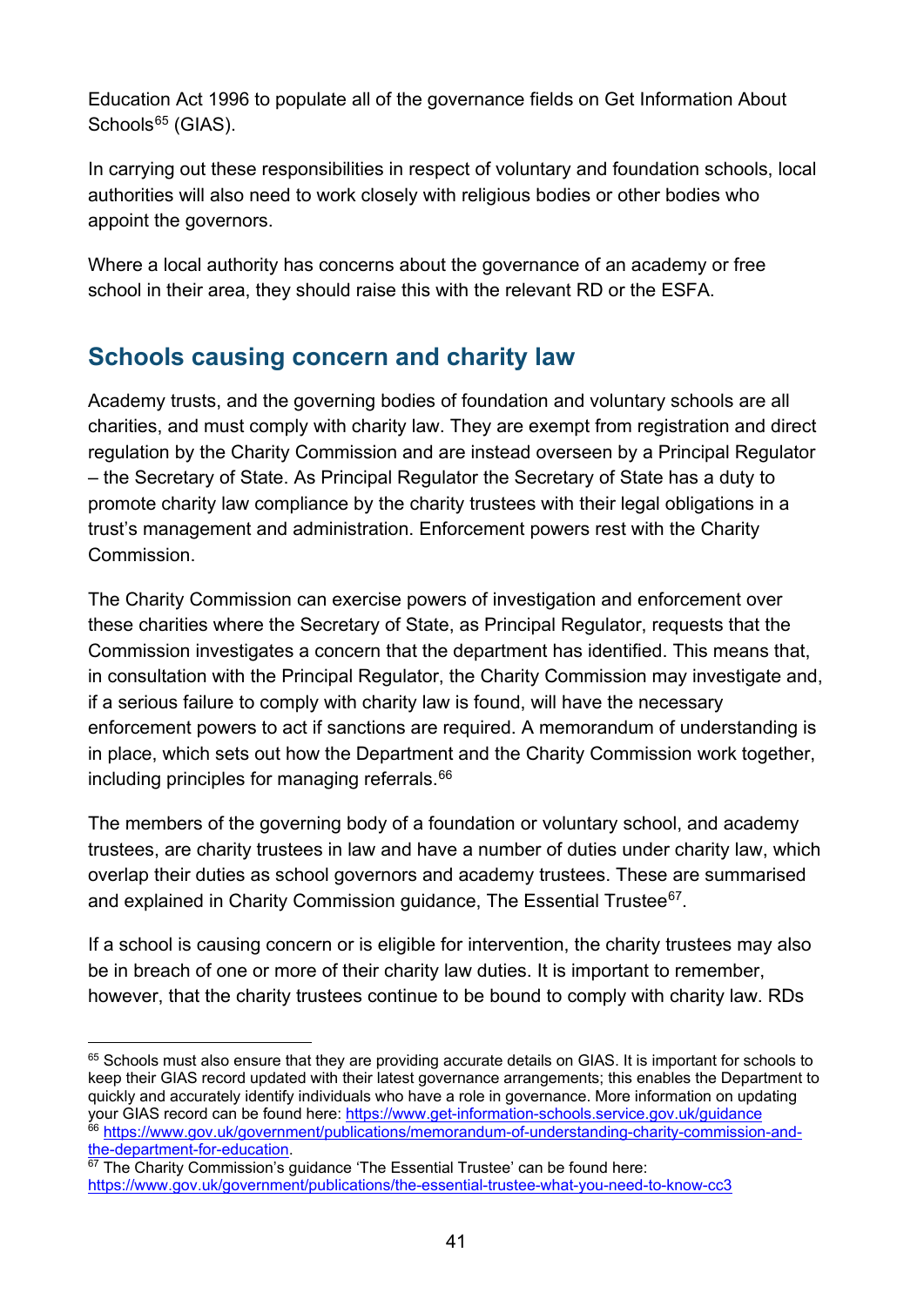and local authorities should bear this in mind when exercising powers of intervention, and as far as possible take an approach that allows charity trustees to comply with their duties and take an active role in resolving the concern.

The role of trustee is crucial in the effective governance of academies, and requires the highest level of conduct. The department may refer cases involving misconduct on the part of trustees and/or directors to the Insolvency Service for consideration under the Company Directors Disqualification Act 1986. The Memorandum of Understanding between the department and the Insolvency Service sets out how we will work together to coordinate regulatory operations.<sup>[68](#page-41-0)</sup>

The Department also has its own powers, under section 128 of the Education and Skills Act 2008, to sanction individuals engaged in misconduct by barring them from involvement in the management of education institutions. We will always first consider using these powers where there is evidence to suggest that individuals have engaged in misconduct and are unsuitable to be involved in the management of schools.

<span id="page-41-0"></span><sup>68</sup> https://www.gov.uk/government/publications/memorandum-of-understanding-dfe-and-the-insolvencyservice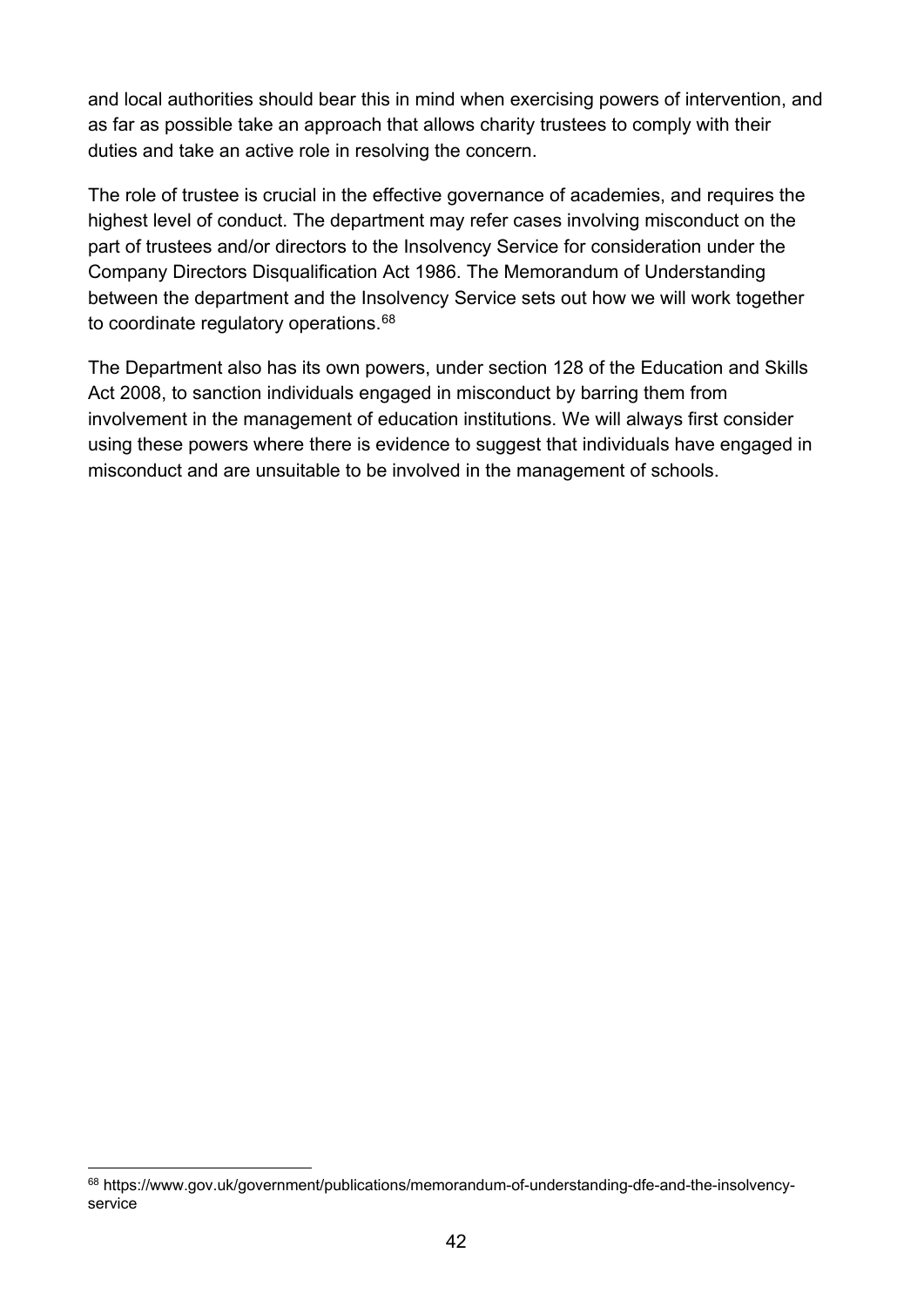# <span id="page-42-0"></span>**Chapter 7: Pupil referral units**

Pupil Referral Units (PRUs) are maintained by the local authority (although they are not included within the definition of a 'maintained school'). PRUs are set up to provide education for pupils of compulsory school age outside mainstream or special schools, who would not otherwise receive suitable education for any reason. This includes permanently excluded pupils, pupils with health needs preventing school attendance, or those without a school place. Schools may also commission places in PRUs, for example if they are arranging suitable full-time education from the sixth day of a fixed period exclusion or if they are directing pupils off-site in order to help improve their behaviour.

Regulations give the Secretary of State specific powers of intervention in PRUs. These powers are:

- The power to direct closure of a PRU $^{69}$ ;
- The power to appoint an interim executive board  $(IEB)^{70}$ :
- A duty to make an academy order in PRUs judged inadequate by Ofsted<sup>[71](#page-42-3)</sup>.

The RD may establish an IEB in a PRU where it has received an inadequate judgment from Ofsted or the Secretary of State is satisfied that:

- the standards of performance of pupils at the PRU are unacceptably low, and are likely to remain so<sup>[72](#page-42-4)</sup>;
- the quality of provision for pupils at the PRU is unacceptably low<sup>73</sup>;
- there has been a serious breakdown in the way the PRU is conducted which is prejudicing, or likely to prejudice, such standards of performance; or

<span id="page-42-2"></span><span id="page-42-1"></span> $69$  Section 68 of the Education and Inspections Act 2006 read together with paragraph 23 of Schedule 1 to the Education (Pupil Referral Units) (Application of Enactments) (England) Regulations 2007, as amended by regulation 3 of the Pupil Referral Units (Miscellaneous Amendments) (England) Regulations 2012.  $70$  Section 69 of the Education and Inspections Act 2006 read together with regulations 2 and 24 of the Education (Pupil Referral Units) (Management Committees etc.) (England) Regulations 2007, as amended by regulation 2 of the Pupil Referral Units (Miscellaneous Amendments) (England) Regulations 2012.<br><sup>71</sup> Section 4 of the Academies Act 2010 read together with paragraph 23C of Schedule 1 to the Education (Pupil Referral Units) (Application of Enactments) (England) Regulations 2007 as amended by regulations 2 and 4 of the Education (Pupil Referral Units) (Application of Enactments) (England) (Amendment) Regulations 2012 and regulations 2 and 3 of the Education (Pupil Referral Units) (Application of<br>Enactments) (England) (Amendment) Regulations 2016.

<span id="page-42-4"></span><span id="page-42-3"></span><sup>&</sup>lt;sup>72</sup> Low performance standards are explained in further detail in regulation  $2(2)(a)$  of the Education (Pupil Referral Units) (Management Committees etc.) (England) Regulations 2007 as amended by regulation 2 of the Pupil Referral Units (Miscellaneous Amendments) (England) Regulations 2012.

<span id="page-42-5"></span> $^{73}$  Low quality of provision is explained in further detail in regulation  $2(2)(b)$  of the Education (Pupil Referral Units) (Management Committees etc.) (England) Regulations 2007 as amended by regulation 2 of the Pupil Referral Units (Miscellaneous Amendments) (England) Regulations 2012.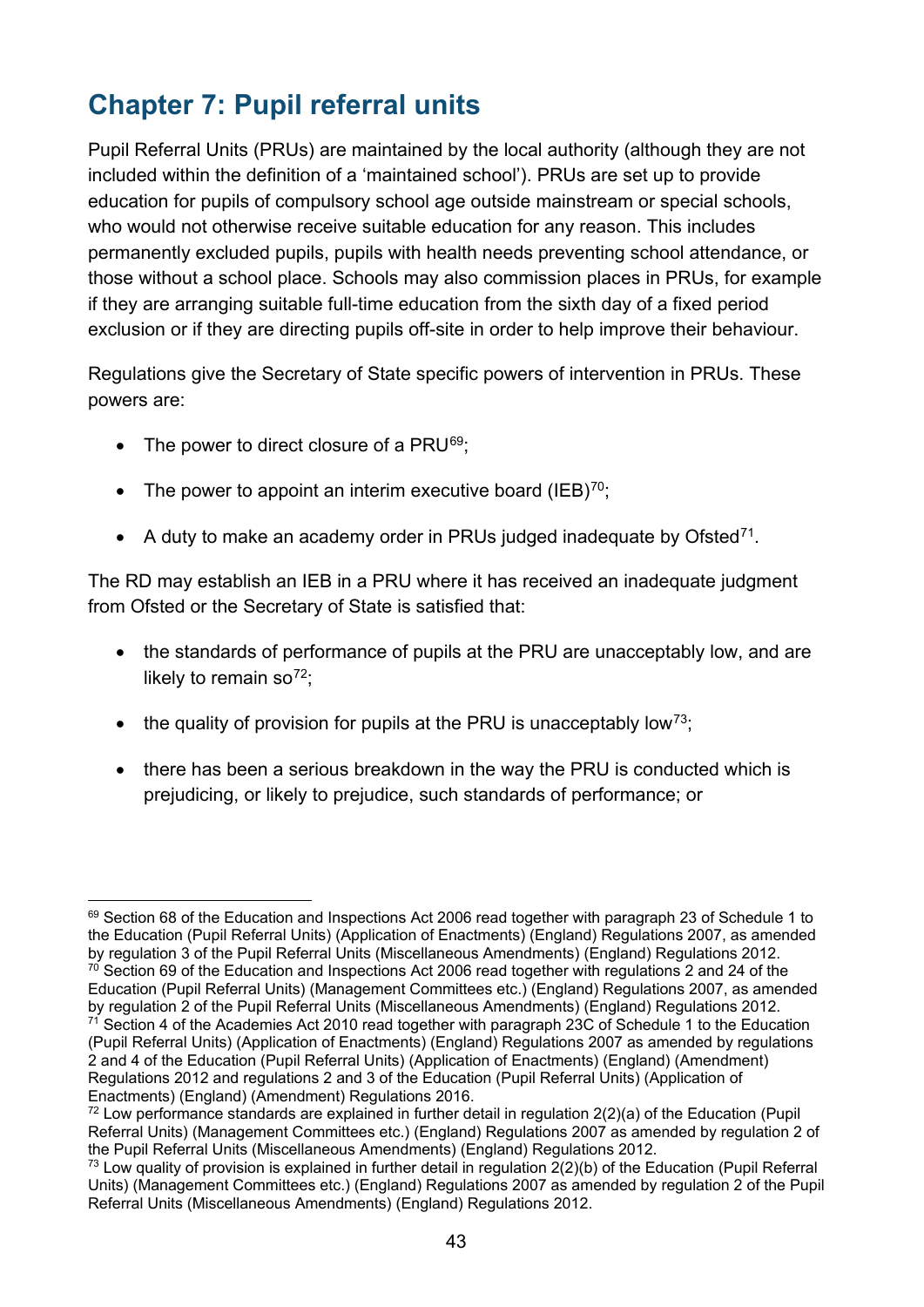• the safety of pupils or staff of the PRU is threatened (whether by a breakdown of discipline or otherwise).

Where a PRU has received an Ofsted inadequate judgement, the RD will take responsibility for ensuring that the PRU becomes a sponsored Alternative Provision (AP) academy as swiftly as possible. This includes identifying the most suitable sponsor and brokering the new relationship between that sponsor and the PRU.

The PRU's management committee will not be required to conduct a consultation but, along with the local authority that maintains the PRU, will be under a duty to take all reasonable steps to facilitate the conversion of the PRU into an AP academy. Where necessary, the Secretary of State for Education will be able to direct the PRU's management committee or the local authority to take specified steps within a set timescale to enable the PRU to become an AP academy.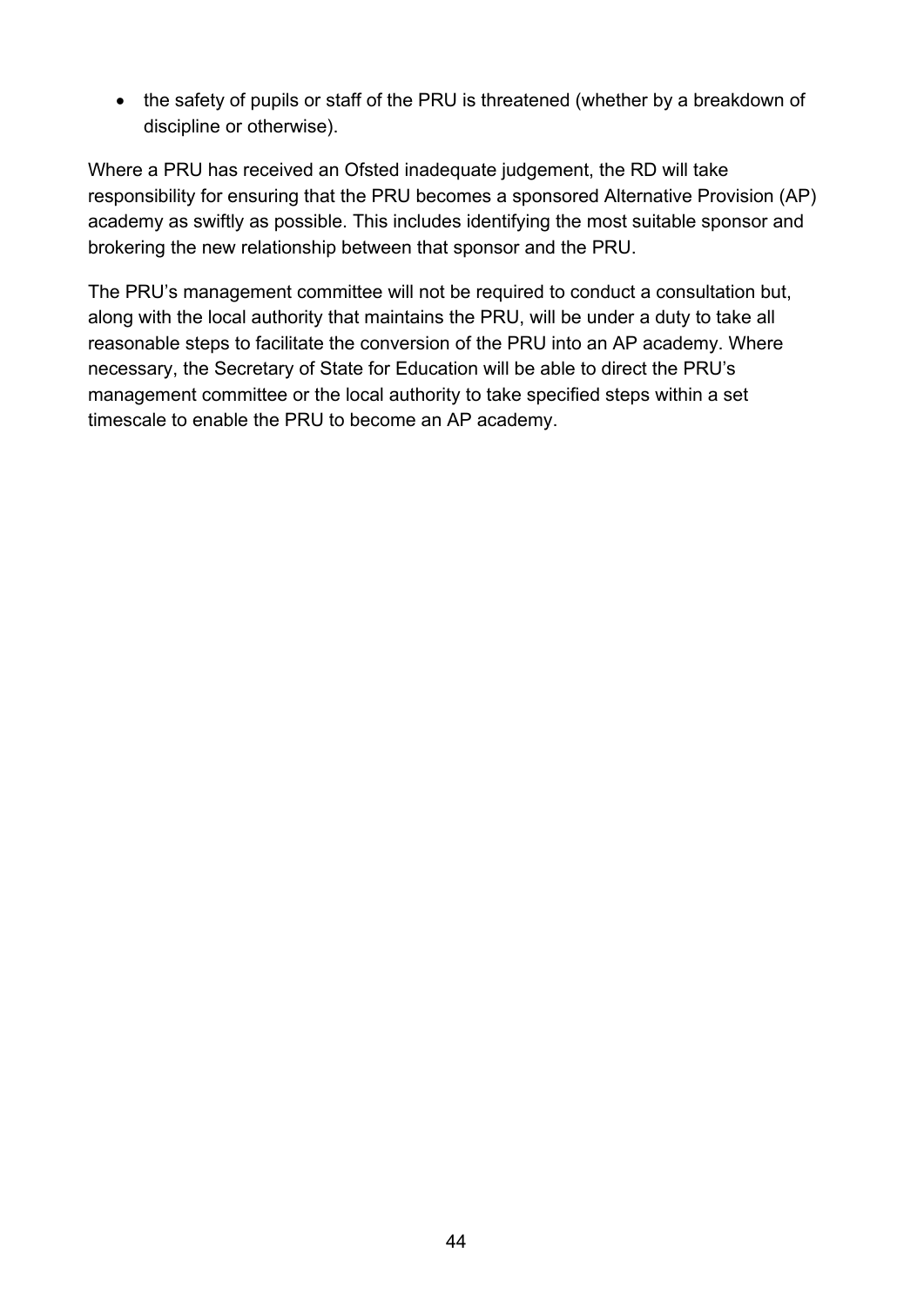# <span id="page-44-0"></span>**Further sources of information**

### <span id="page-44-1"></span>**Legislation**

- [Education and Adoption Act 2016](http://www.legislation.gov.uk/ukpga/2016/6/contents) (which amends the Education and Inspections Act 2006 and the Academies Act 2010)
- [Education Act 2011](http://www.legislation.gov.uk/ukpga/2011/21/contents) (which amended the 2006 Act and also the Academies Act 2010 in respect of land transfers to academies. Schedule 14 applies)
- [Academies Act 2010](http://www.legislation.gov.uk/ukpga/2010/32/contents)
- [Apprenticeships, Skills, Children and Learning Act 2009](http://www.legislation.gov.uk/ukpga/2009/22/contents) (amended the 2006 Act) makes provision for apprenticeships, education, training and children's services.
- [Education and Inspections Act 2006](http://www.legislation.gov.uk/ukpga/2006/40/contents)
- [Education Act 2002 Schedule 2 E](http://www.legislation.gov.uk/ukpga/2002/32/schedule/2)ffect on Staffing on suspension of delegated budget
- [School Governance \(Transition from an Interim Executive Board\) \(England\)](http://www.legislation.gov.uk/uksi/2010/1918/contents/made)  [Regulations 2010](http://www.legislation.gov.uk/uksi/2010/1918/contents/made)
- [School Governance \(Role, Procedures and Allowances\) \(England\) Regulations](http://www.legislation.gov.uk/uksi/2013/1624/contents/made)  [2013](http://www.legislation.gov.uk/uksi/2013/1624/contents/made) – associated departmental guidance can be found on the DfE website [here.](https://www.gov.uk/government/publications/school-governance-regulations-2013)
- [School Standards and Framework Act 1998](http://www.legislation.gov.uk/ukpga/1998/31/contents)  contains provisions for schools and nursery education. This covers further education for young people at school, and in FE institutions across the UK.
- [Education and skills Acts 2008](http://www.legislation.gov.uk/ukpga/2008/25/contents)
- [Company Directors Disqualification Act 1986](http://www.legislation.gov.uk/ukpga/1986/46/contents)

### <span id="page-44-2"></span>**Guidance**

- [Governance Handbook](https://www.gov.uk/government/uploads/system/uploads/attachment_data/file/481147/Governance_handbook_November_2015.pdf) Departmental advice
- [Working Together to Safeguard Children](https://www.gov.uk/government/publications/working-together-to-safeguard-children--2) Statutory guidance
- [Keeping Children Safe in Education](https://www.gov.uk/government/publications/keeping-children-safe-in-education--2) Statutory guidance
- **[External reviews of school governance](https://www.gov.uk/guidance/reviews-of-school-governance) Departmental guidance**
- [External reviews of the pupil premium](https://www.gov.uk/pupil-premium-reviews) Departmental guidance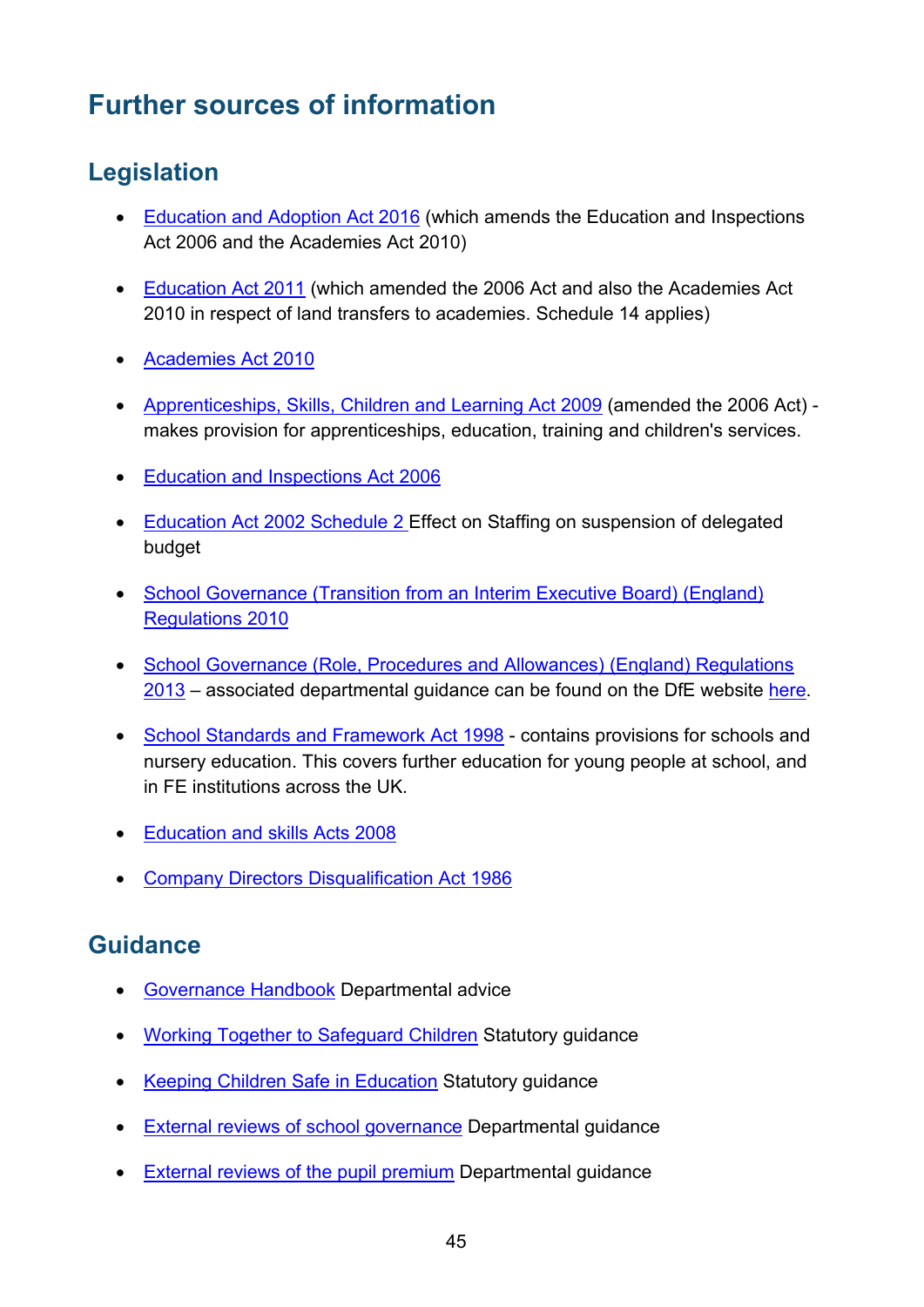• [Interim Executive Board A](https://www.gov.uk/government/publications/interim-executive-board-application-form)pplication form and guidance

### <span id="page-45-0"></span>**Other departmental resources**

- [Performance tables user guide and resources \(includes progress measures\)](http://www.education.gov.uk/schools/performance/documents.html)
- [School and college performance tables: statements of intent](https://www.gov.uk/government/publications/school-and-college-performance-tables-statements-of-intent)
- [Church school memoranda of understanding](https://www.gov.uk/government/publications/church-schools-and-academies-memoranda-of-understanding)
- [Regional Directors \(RDs\)](https://www.gov.uk/government/organisations/regional-schools-commissioners)